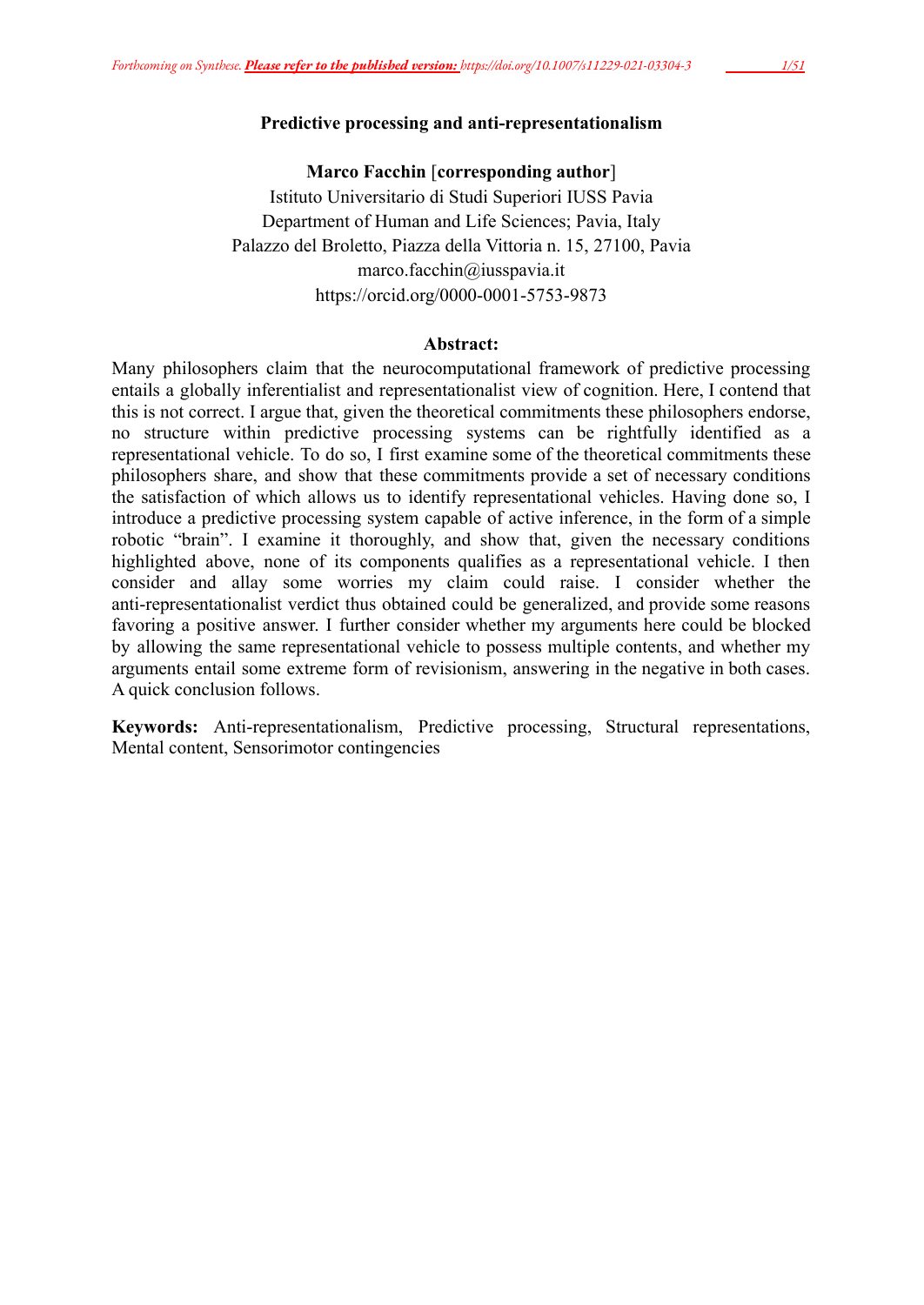#### **Predictive processing and anti-representationalism**

#### **1 - Introduction**

Many philosophers argue that the neurocomputational framework of predictive processing (PP) entails a form of global representationalism and inferentialism about cognition. Their reasoning seems the following: PP casts perception as a top-down process in which brains try to actively predict the incoming sensory inputs. Since this process approximates Bayesian inferences, PP is an inferentialist theory of perception (e.g. Kiefer 2017). But inferences requires representations; and in fact, PP extensively quantifies over generative models, which, *being models*, are structural representations: vehicles representing their targets by mirroring their inner relational structure (e.g. Gładziejewski 2016; Kiefer and Hohwy 2018; 2019). Since the *same kind* of top-down processing appears to explain cognitive processes in general (Friston 2009; 2010; Hohwy 2015; Spratling 2016), then cognitive processes *in general* are inferential processes involving representations. As a consequence, inferentialism and representationalism hold about cognition in general.<sup>1</sup>

Here, I scrutinize these interpretations. I argue that, given the theoretical commitments they endorse, the physical structures instantiating generative models do not seem to qualify as representational vehicles. Rather, they appear as *non-representational* structures instantiating an agent's mastery of sensorimotor contingencies (i.e. the ways in which bodily movements systematically alter sensory states). So, if my arguments are on the right track, and PP really has the explanatory breadth most of its supporters believe<sup>2</sup>, then PP seems to naturally lead

<sup>1</sup> This reconstruction surely downplays the differences between "radical" and "conservative" interpretations of PP (see Clark 2015a; Gładziejewski 2017). Yet, since both interpretations are committed to representationalism and inferentialism, I here clump them together.

<sup>&</sup>lt;sup>2</sup> Importantly, the claim that PP explains cognition in general is highly speculative, and some cognitive processes might lie beyond the explanatory reach of PP (see Williams 2020). Here, I *assume for the sake of argument* that PP has the explanatory breadth the proponents of its inferentialist-representationalist reading believe. Given this assumption, if my arguments are correct, then *global* anti-representationalism seemingly follows. Yet, if that assumption is not correct, then my arguments *only support a form of limited*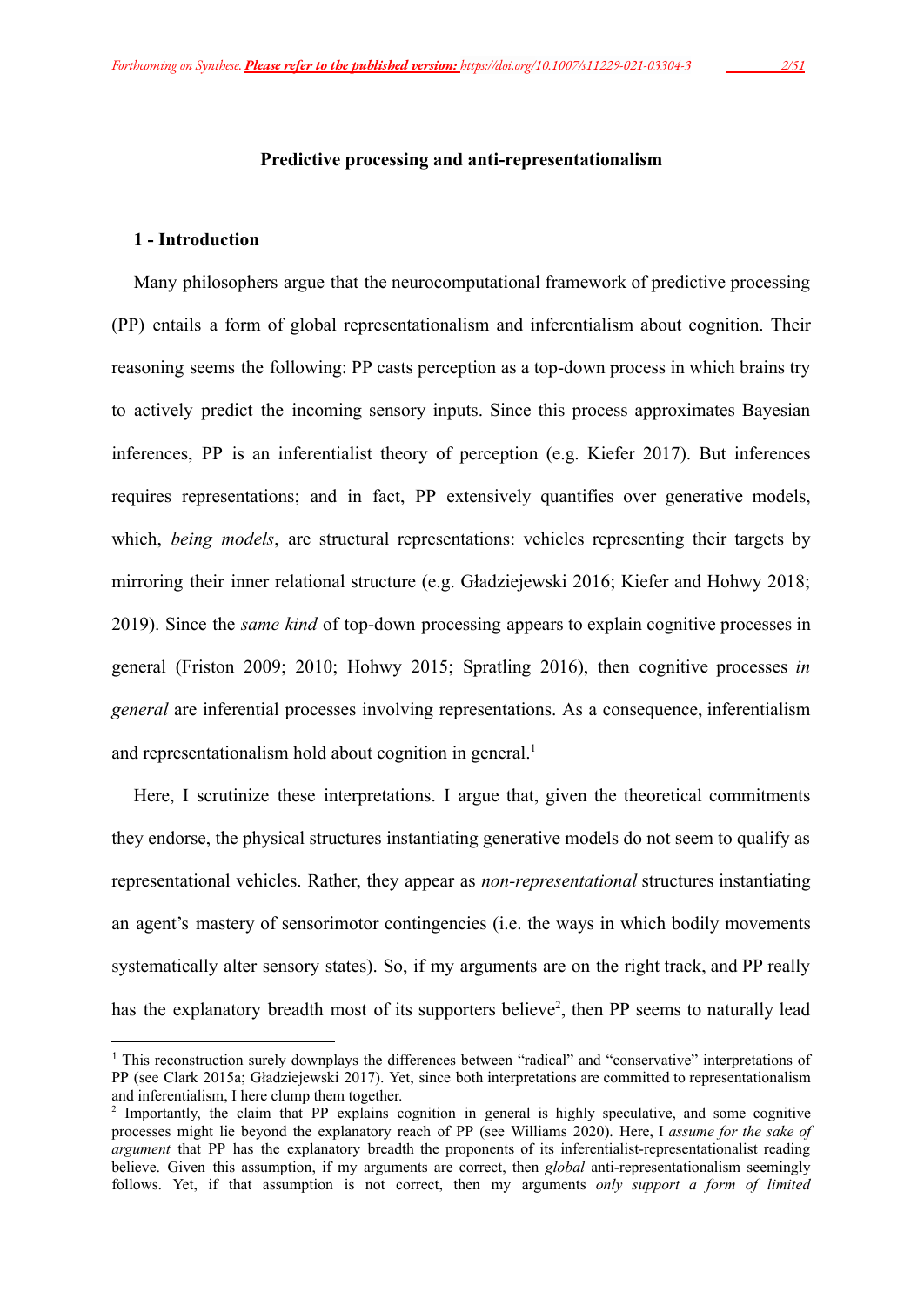towards global anti-representationalism; that is, anti-representationalism about cognition in general.

To substantiate my claim, I examine a minimal PP system: a simple robotic "brain" able to predict the incoming input and to act out certain predictions through active inference. I argue that, given the relevant theoretical commitments endorsed by inferentialist and representationalist readings of PP, nothing in that "brain" appears to qualify as a representational vehicle. I also argue that the same conclusion likely generalizes to other PP systems. In this way, the physical structures instantiating generative models will more naturally appear as *non-representational* structures instantiating an agent's sensorimotor mastery.

Importantly, my argument is not based on Ramsey's (2007) job-description challenge.<sup>3</sup> Thus, my argument differs from other popular arguments claiming that PP is not a representationalist theory (Orlandi 2014; 2016; 2018; Downey 2018). These arguments consider different seemingly representational PP posits (e.g. priors, predictions, *etc.*) and argue that, on their own, these posits function either as detectors or as mere biases. Since detectors and biases fail the job-description challenge (i.e. they do not perform any *representational* function), these arguments conclude that PP is not really a representationalist theory, because its posits are not really *representational* posits. Proponents of the inferentialist and representationalist readings of PP, however, contend that these arguments simply miss the mark, because, on the representationalist reading they favor, the relevant representational posit is the *entire generative model*, of which priors, predictions and the like are just parts (e.g. Kiefer 2017: 11-12; Kiefer and Hohwy 2018: 2394-2395).<sup>4</sup> Here, I will directly confront this representationalist reading on its own terms.

*anti-representationalism*: representations might still be involved in the cognitive processes PP *does not* account for. Many thanks to an anonymous reviewer for having pressed me to clarify this point.

<sup>&</sup>lt;sup>3</sup> Many thanks to the reviewers for having suggested expanding upon this point, and to Nina Poth who advised me to make this point explicit from the onset.

<sup>&</sup>lt;sup>4</sup> See (Sims and Pezzulo 2021) for a nice rational reconstruction of this debate.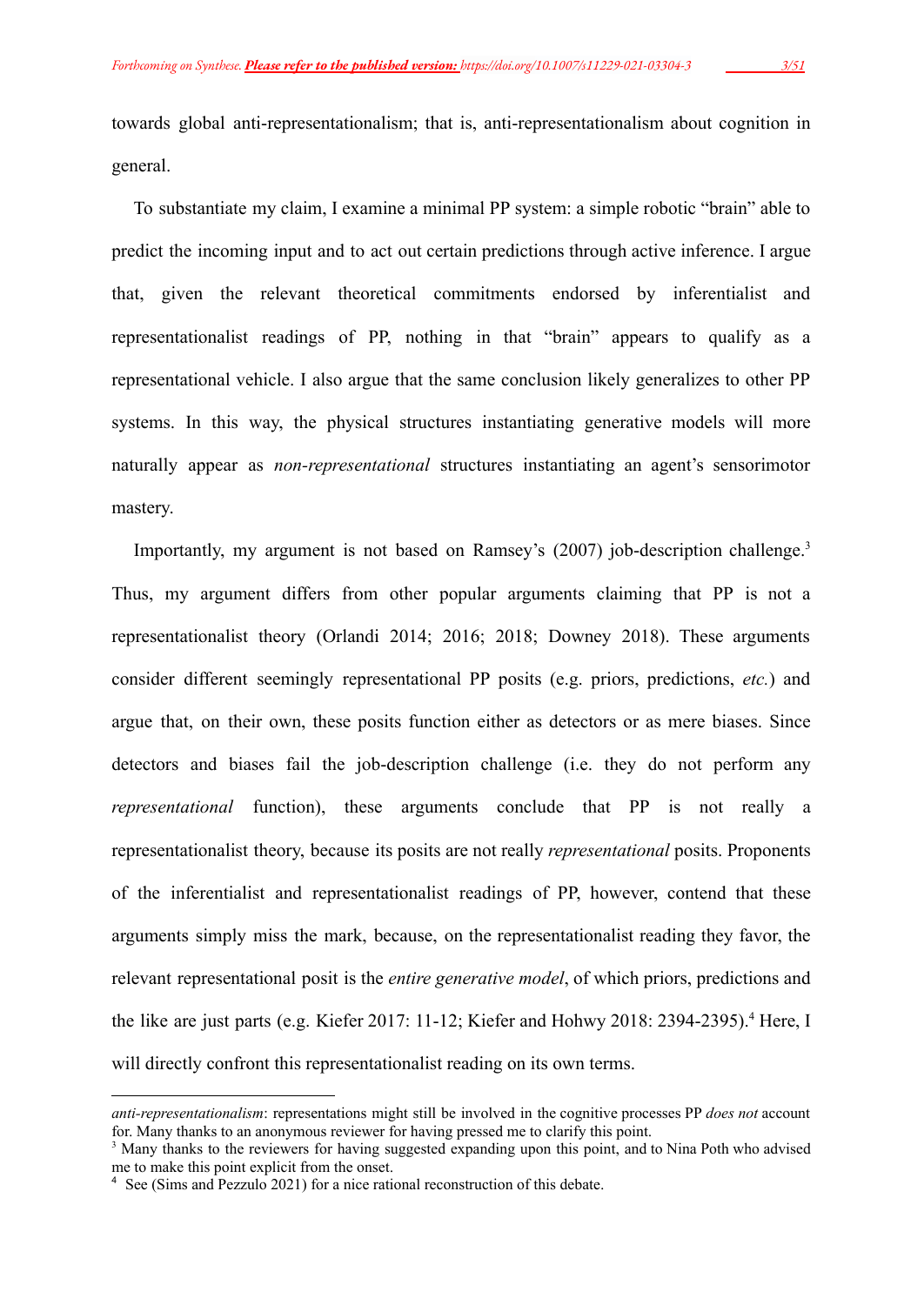I structure the essay as follows. Section 2 briefly<sup>5</sup> introduces PP, showing how generative models and sensorimotor contingencies are related. Section 3 identifies some theoretical commitments of the representationalist and inferentialist view of PP, showing that they form a set of necessary conditions the satisfaction of which allows us to identify representational vehicles. Section 4 introduces a simple PP system in the form of a robotic "brain", and argues that none of its structures appears to satisfy all the conditions previously identified. Section 5 argues that the anti-representationalist verdict thus obtained likely generalizes to more complex PP systems, and responds to two worries raised by the reviewers. Lastly, section 6 succinctly concludes the essay.

## **2 - Predictive processing: a short introduction**

As a theory of perception, PP starts by assuming that sensory states are under-informative in respect to their worldly causes. Each retinal image, for instance, could *in principle* have been caused by indefinitely many environmental layouts (e.g. Palmer 1999: 25). So, to perceive, brains must *estimate* the causes of their sensory inputs, by combining under-informative signals and some prior knowledge on how these signals have likely been produced. PP suggests such an estimate is found by inverting a generative model operating according to a predictive coding algorithm (Friston 2005).

Generative models are data structures capturing how sensory states might have been produced. Sampling from these models can *generate* sensory states (e.g. Hinton 2007a), which are predicted (or expected) under the model. This procedure can be intuitively understood as realizing a mapping from external causes (e.g. carrots) to predictable sensory states, given these causes (e.g. orange retinal images).<sup>6</sup>

<sup>5</sup> As PP is now fairly well-known among philosophers, I will only cover the most essential aspects of it. For more introductory material, see (Hohwy 2013; Clark 2013; 2016; Tani 2016; Wiese and Metzinger 2017).

<sup>6</sup> To model rich bodies of data such as our sensory states, generative models must be hierarchically organized, so as to capture the hierarchical nesting of worldly causes. However, this only means that each hierarchical layer learns to predict only the layer directly below, predicting the patterns of activation it displays (e.g. Hinton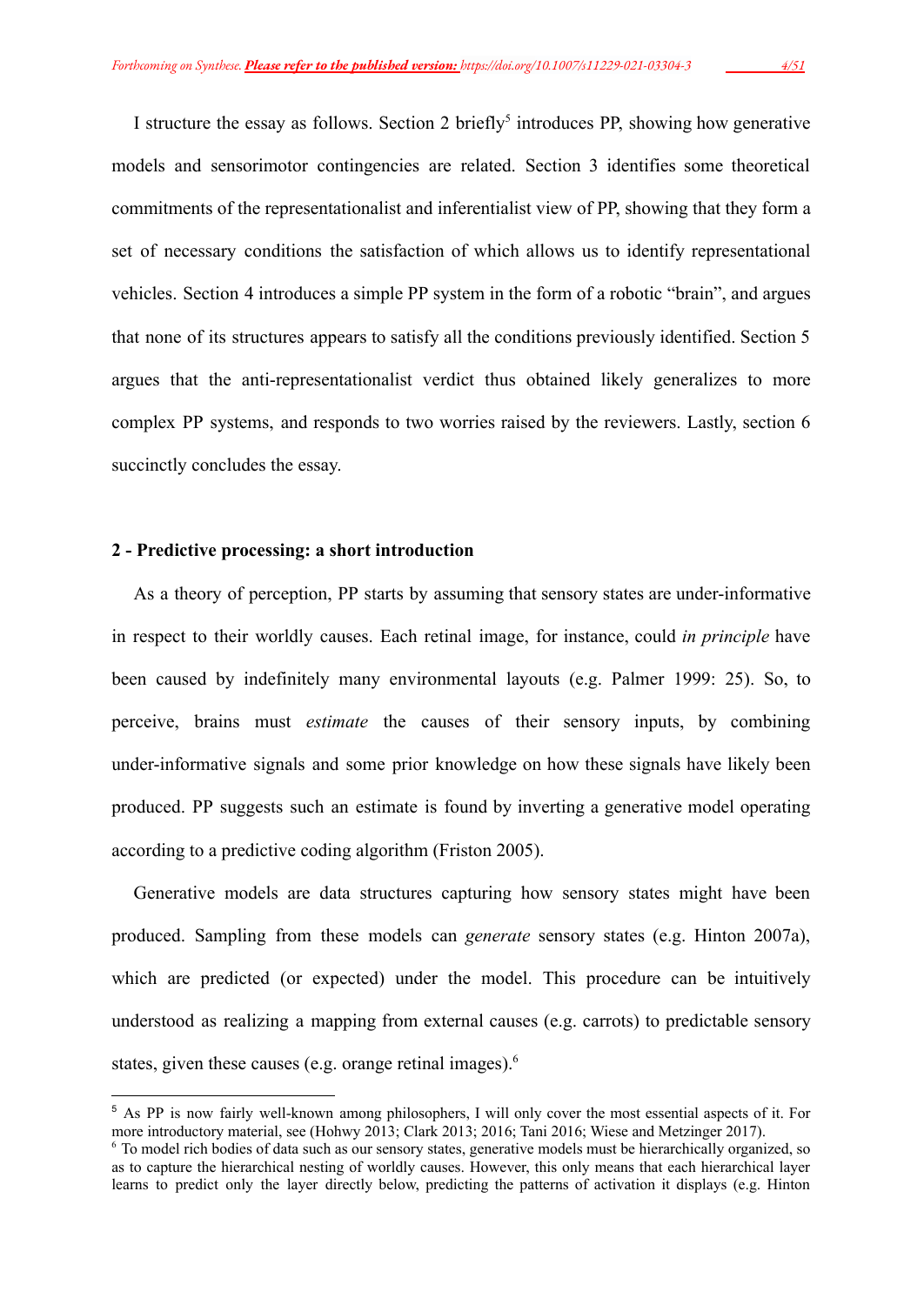According to the predictive coding algorithm (Rao and Ballard 1999; Huang and Rao 2011), these predictions are then contrasted with the actual sensory states, typically, but not exclusively, by subtraction (Spratling 2017). Their comparison yields a signal known as prediction error, which is used to revise predictions, so as to minimize the incoming error.<sup>7</sup> In this way, the system searches for a global minimum of error which, when reached, *inverts* the generative model, as it maps the incoming input (e.g. orange retinal images) onto its most likely cause (e.g. carrots). Importantly, as the cause thus selected approximates an exact Bayesian posterior, PP seems to cast perception as an inferential process performed by means of prediction error minimization.

A similar description holds for action, or active inference.<sup>8</sup> The basic idea behind it is that brains are skewed towards a set of (multimodal) sensory expectations. The error relative to the proprioceptive facets of these predictions is then used to trigger spinal reflexes (Friston 2011; Adams *et al*. 2013), so as to bring about the predicted interoceptive sensory states, and eventually encounter the whole multimodal prediction. Active inference is thus a process of error minimization in which the predicted sensory states are *brought about* through movement (e.g. Namikawa *et al*. 2011); thereby bringing about the evidence in favor of one's generative model (Hohwy 2016; 2020)

Importantly, the predictions triggering active inference are always multimodal, and non-proprioceptive predictions can sometimes (more or less directly) drive active inference too (see Pio-Lopez *et al*. 2016). In fact, if, as PP suggests, the only function of the brain is that of keeping prediction error at a minimum over time (see Friston 2009; 2010), it is hard to see how these predictions can be *but* multimodal. A brain unable to predict the visual consequences of a saccadic eye movement, for instance, would be unable to effectively

<sup>2007</sup>b).

 $<sup>7</sup>$  Prediction error is often weighted according to the expected signal-to-noise ratio of the data. Roughly, this is</sup> how PP accounts for attention (see Feldman and Friston 2010).

<sup>8</sup> This sacrifices precision to ease of exposition: active inference is also responsible for changes of bodily states that are not actions (see Seth and Friston 2016).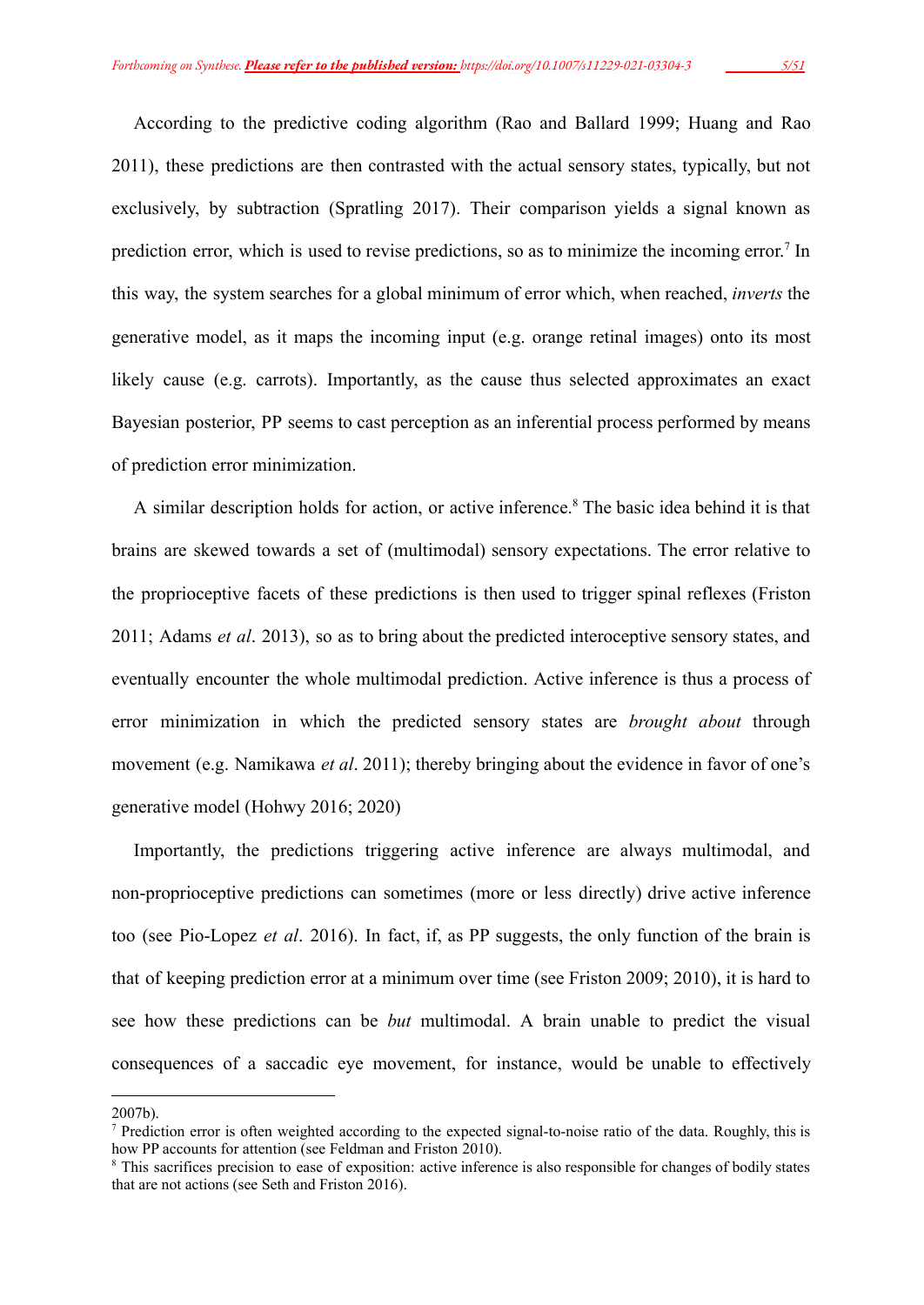minimize prediction error, as each saccade would bring about unpredicted (i.e. error inducing) visual input. This immediately connects generative models to sensorimotor contingencies.

Sensorimotor contingencies are law-like relations capturing how the sensory states of a system evolve, given a system's movements and the relevant features of a system's sensorium and environment (O'Regan and Noë 2001; O'Regan 2011; Brette 2016). Approaching an object, for instance, will make its retinal image expand; whereas backing away from it will make the retinal image contract.<sup>9</sup> Although theorists introducing sensorimotor contingencies never specified what sort of structures could realize a system's knowledge of sensorimotor contingencies, generative models appear to be ideal candidates (Seth 2014; Pezzulo *et al*. 2017; Vásquez 2019; see also Hemion 2016; Laflaquiere 2017).

To briefly see why, consider the role of forward models in motor control. Forward models are *special purpose* generative models, tasked with converting motor commands into the predictable sensory consequences of movement. Clearly, to function properly, a forward model must encode the relevant sensorimotor contingencies, as its role is precisely that of predicting how bodily movements alter sensory states (see Maye and Engel 2013: 425; Pezzulo 2011).

In traditional theories of motor control, forward models work in tandem with *inverse* models, converting goal states into motor commands. A copy of the motor command thus computed is sent to the forward model, to estimate the expected sensory consequences of movement. The estimate is needed for a variety of reasons. For instance, it allows the agent to control and correct actions on-line, in spite of the fact that the reafferent signal is noisy and delayed. It also allows the agent to proactively adjust in regard to the foreseeable consequences of its own actions (Franklin and Wolpert 2011). Forward models can also act as

<sup>&</sup>lt;sup>9</sup> Provided, of course, that the moving system has eyes, that there is light in the environment, and that the object is still. These are examples of the "relevant features" of the system's sensorium and the environment.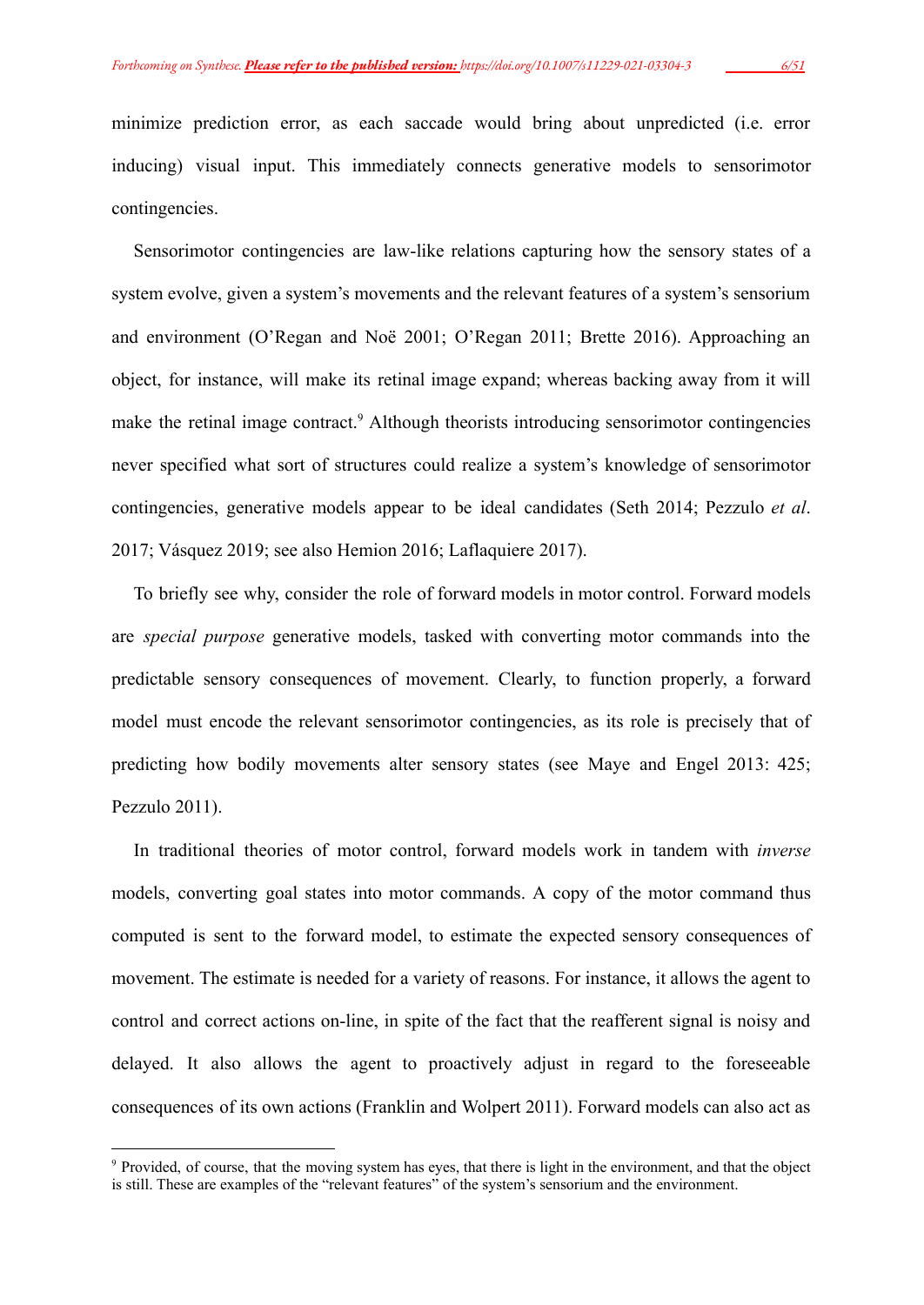filters, allowing the agent to ignore the predictable, and thus uninformative, "bits" of the reafferent signal (Blackmore, Firth and Wolpert 1999).

According to PP, however, there is *only* the forward model. More precisely, there is only one integrated generative model busy predicting the motor-dependent sensory states the agent "desires to encounter"<sup>10</sup>; the motor plant itself will then bring them about through movement (Friston 2011; Pickering and Clark 2014). Generative models able to perform active inference, thus, appear as ideal candidates to implement an agent's sensorimotor mastery, as they must encode parsimonious descriptions of sensorimotor loops (Baltieri and Buckely 2019; Tschantz *et al.* 2020).<sup>11</sup>

Inferentialist and representationalist interpretations of PP conceive generative models as structural representations: vehicles representing their targets in virtue of the structural similarity holding between them. If they are on the right track, and my presentation of PP is correct, it thus follows that the structures instantiating our sensorimotor mastery are representational vehicles. But what does it take to be one?

## **3 - Some necessary features of representational vehicles**

Here, I expose some of the theoretical commitments endorsed by inferentialist and representationalist interpretations of PP. Each commitment spells out a condition that, according to these views, an item *must* satisfy in order to qualify as a representational vehicle. Hence, they jointly provide a minimal set of criteria to determine whether the physical structures instantiating generative models qualify as representational vehicles.

<sup>&</sup>lt;sup>10</sup> Strictly speaking, these are the sensory states the agent predicts to encounter, given its priors; see (Friston, Samothrakis and Montague 2012).

<sup>&</sup>lt;sup>11</sup> Here, I mainly focus on perception and action, ignoring PP explanations of other cognitive processes (see Friston 2009; 2010; Spratling 2016). One, however, might fear that an agent's sensorimotor mastery *alone* will not support cognitive processing beyond simple sensorimotor coordinations. Computationally speaking, there are *some* reasons to believe that sensorimotor mastery can support more "thought-like" cognitive processes (e.g. Hay *et al.* 2018; Le Hir *et al*. 2018), but that evidence is not conclusive. However, within the PP literature, "thought like" cognitive processes are typically supposed to be supported by the offline functioning of the machinery responsible for perception and action (e.g. Tani 2016; Pezzulo 2017). Thus, it seems to me, the image of PP I just painted is not *significantly* removed from the official one.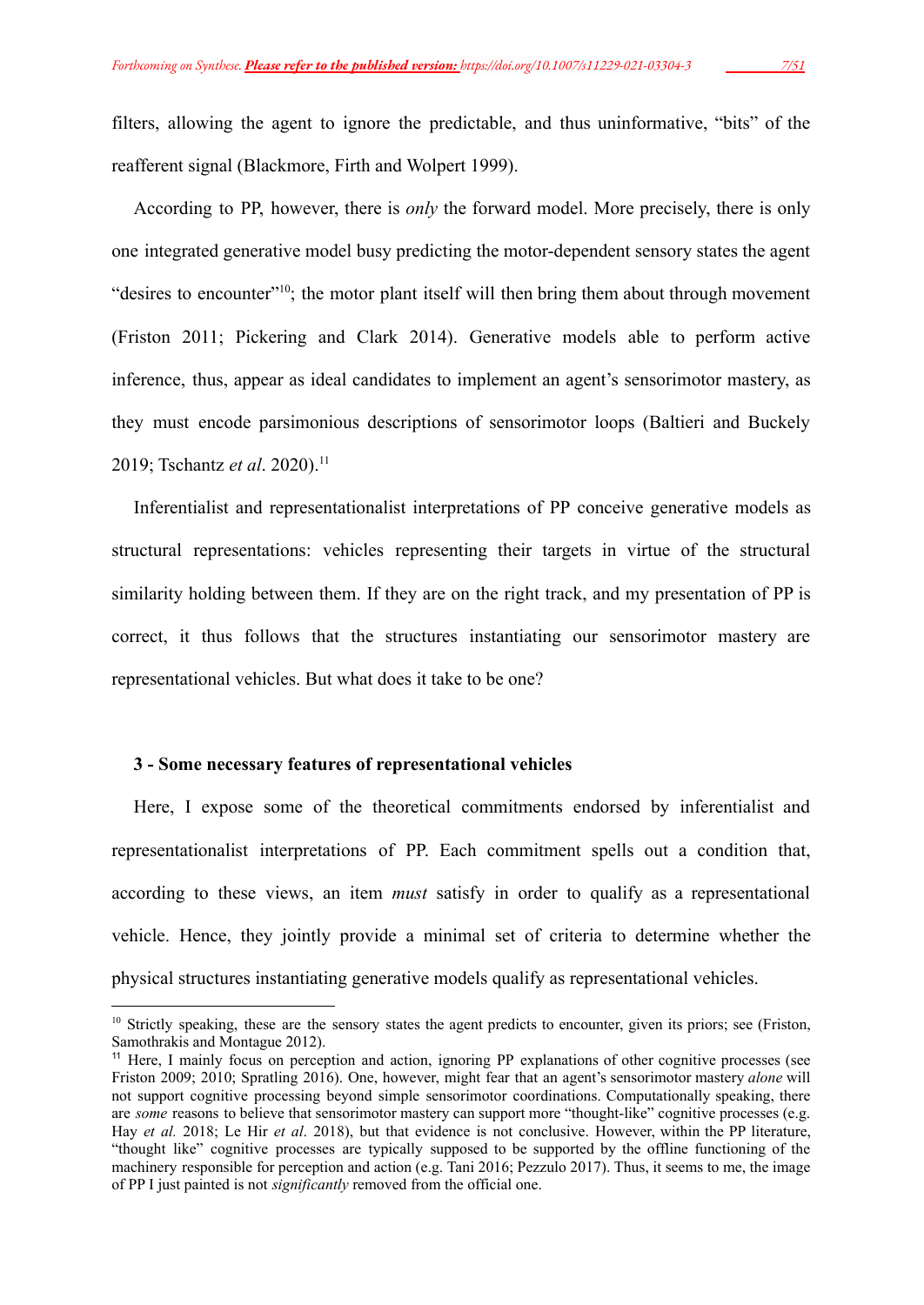#### **3.1 - Vehicles can be assigned distal and determinate content**

Representations are type-identified by their contents, which are both distal and determinate (e.g. Egan 2012: 256). Representations "are about" *well specified worldly targets*, rather than the proximal conditions by means of which these targets are causally encountered. Hence, representational vehicles can always be assigned a determinate and distal content, given a theory of content.

Here, the relevant senses of "distality" and "determinacy" are the ones at play in the horizontal disjunction/stopping problem (Dretske 1986; Godfrey-Smith 1989; Neander 2017). A correct theory of content must allow us to say that a vehicle V represents one, and only one, target T, rather than the disjunction of two or more targets  $(T \text{ or } T^*)$ . This is determinacy. Moreover, a vehicle must represent a target appropriately "out there". Cognitive agents represent objects and states of affairs of the *distal world*, rather than the more proximal states of affairs causally mediating one's encounter with the distal world, such as the states of one's transducers. Two distinct reasons support this assumption.

The first is empirical adequacy: cognitive scientists, by and large, *do ascribe* determinate and distal content to representations. A neuropsychologist, for instance, might claim that a given pattern of activation of the fusiform face area represents faces. I know of no neuropsychologist claiming that such a pattern of activation represents (faces or face-like conformations); or that it represents face-shaped retinal images. Hence, to be consistent with the normal conduct of cognitive science, philosophical theories of content need to deliver determinate and distal contents.<sup>12</sup>

The second reason is conceptual. Representations must be able to *misrepresent*. But disjunctive (i.e. non determinate) and/or proximal contents do not allow for misrepresentation

 $12$  Importantly, this passage and the following should not be taken to imply that all currently existing theories of content do not have the conceptual resources needed to assign determinate and distal contents. Indeed, at least some theories of content seem to have the resources to do so (e.g. Neander 2017: Ch. 7 and 9).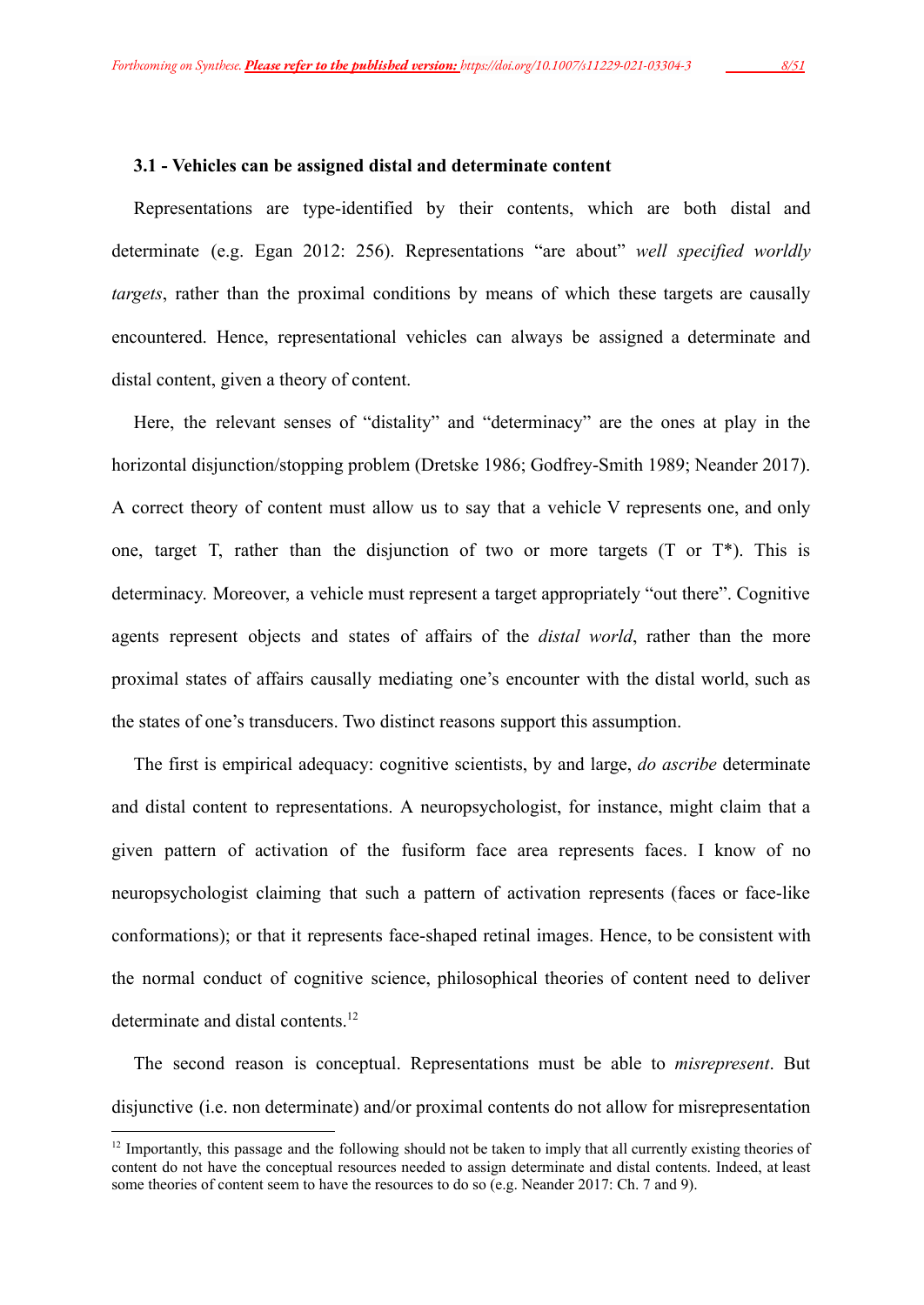to occur. To see why, consider Fodor's (1987: 99-102) crude causal theory, according to which a vehicle V represents whichever target causes its tokening. If dogs cause the tokening of V, then V represents dogs. Suppose now a sheep causes a "wild" tokening of V. We would like to say that V *misrepresents* the sheep as a dog. Yet, the crude causal theory prevents us from saying so. If V represents whatever causes its tokening, and its tokening is caused by dogs *or* by sheep, then V represents (dogs or sheep), and tokens of V caused by sheep are not misrepresentations. Further, it could be argued that the tokening of V is not really caused by dogs (or sheep), but by some more proximal conditions, such as quadruped-shaped retinal images. Again, in this case, it seems that "wild" tokenings of V do not misrepresent dogs as sheep. Rather, they correctly represent some more proximal condition, which happens to be disjunctively caused by both dogs and sheep.

Notice that although the horizontal disjunction problem ties them together, distality and determinacy are two *logically independent* requirements, which can *independently* fail to obtain (see Artiga and Sebastián 2018; Roche and Sober 2019). A theory of content can be in trouble both because it does not provide appropriately determinate content (as in the "vertical" disjunction problem, see Fodor 1990) or because it provides determinate, but only proximal, content.

Thus presented, distality and determinacy seem two requirements that *a theory of content* must satisfy; and, traditionally, they have been articulated in that way. Their traditional articulation is roughly as follows: representational vehicles have determinate and distal contents. If a given theory of content C does not assign them determinate and distal contents; then C is wrong and ought to be rejected. Notice the argument *assumes* representationalism, and *assesses* theories of content based on their ability to satisfy distality and determinacy.

Yet, the issues concerning distality and determinacy allow to formulate an argument working the other way around; namely, by *assuming* that a given theory of content is correct,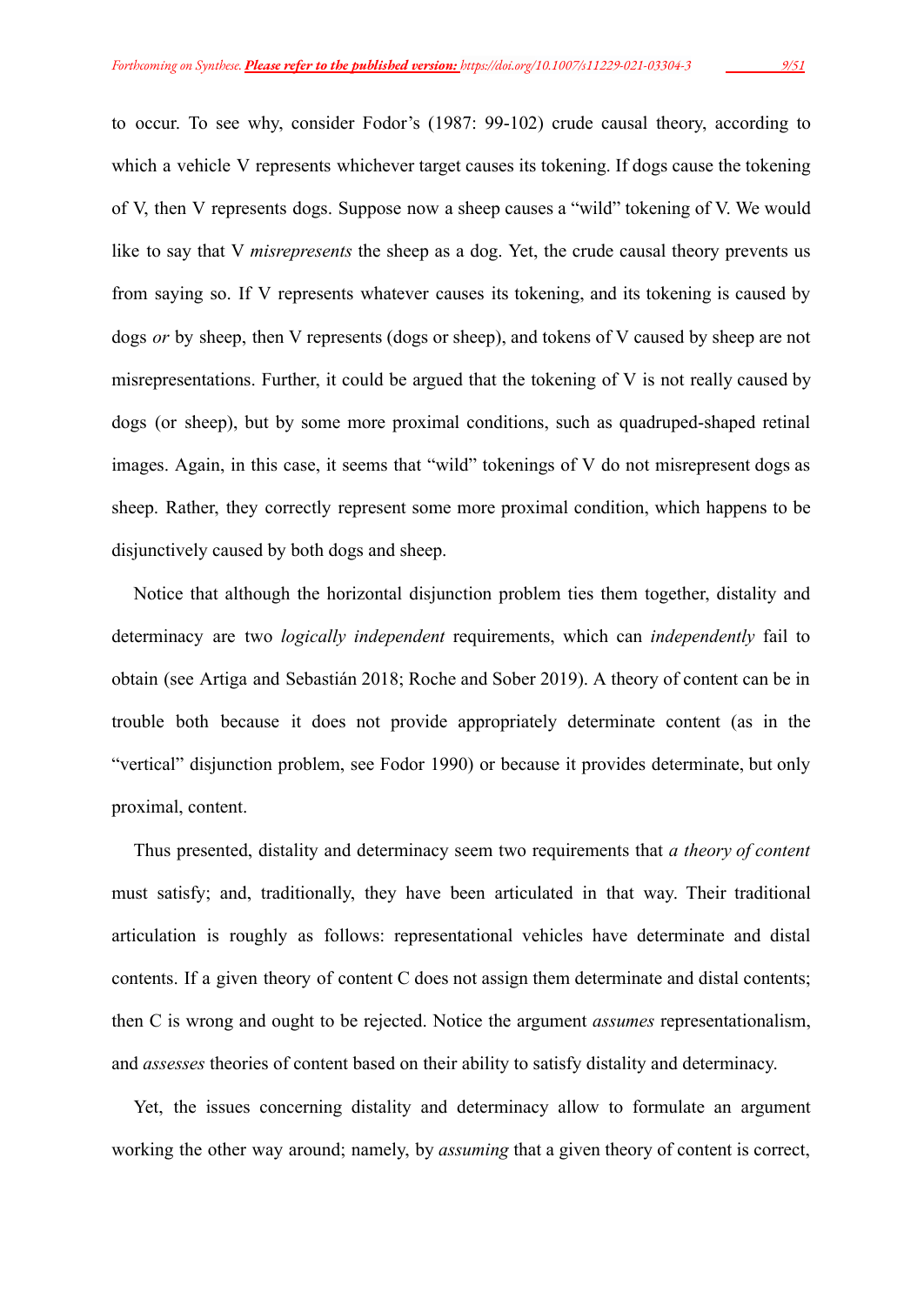one can *assess* whether a candidate vehicle really qualifies as a vehicle, by checking whether it is assigned an appropriately determinate and distal content by the theory. In fact, a correct theory of content supposedly assigns determinate and distal contents to *all and only* representational vehicles. Therefore, if given such a theory a candidate vehicle is not assigned an appropriately distal and determinate content, then the candidate vehicle really is no vehicle. If it were, it would have been assigned a determinate and distal content.

I take this to be the first necessary feature of vehicles of content: vehicles of content must be assigned determinate and distal contents, given a correct theory of content. Clearly, this procedure presupposes a theory of content, whose correctness has to be assumed. In the following, I grant representationalists and inferentialist reading of PP their theory of content of choice. I examine it in the next subsection, showing that it imposes further constraints on the properties of candidate vehicles.

#### **3.2 - Exploitable structural similarity**

Inferentialist and representationalist accounts of PP argue that generative models are structural representations: vehicles representing their targets *in virtue of* their exploitable structural similarity (Gładziejewski 2016; Kiefer and Hohwy 2018; 2019, Williams 2018; Wiese 2018). The relevant theory of content they endorse is thus based on two ingredients: (i) structural similarity and (ii) exploitability. I unpack them in turn.

Structural similarity is often unpacked as homomorphism (Wiese 2018; Kiefer and Hohwy 2018) or "second order structural resemblance", which is a partial homomorphism (Gładziejewski 2016). Here, I adhere to the second reading. This is because second order structural resemblances are easier to obtain than homomorphisms, and so sticking to it allows me to provide a more charitable reconstruction of inferentialist and representationalist readings of PP.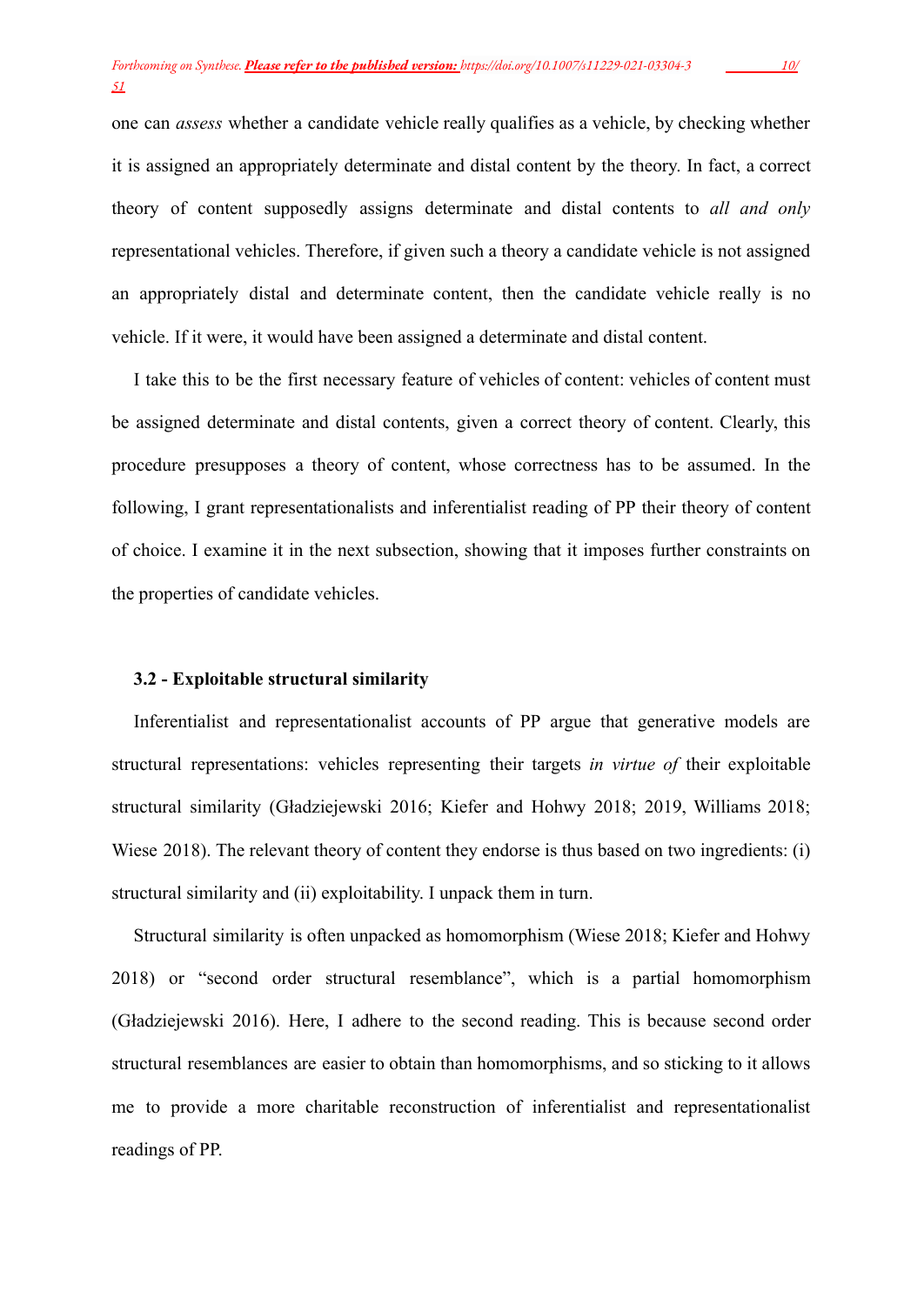On this reading, a system V bears a structural similarity to a system T if, and only if, there is a *one-to-one* mapping from at least some constituents  $v_x$  of V onto at least some constituents  $t_x$  of T such that an identical abstract pattern of relations among constituents is preserved on both sides of the mapping.<sup>13</sup> Several clarifications seem needed.

First, structural representations are defined in terms of vehicles representing a target in virtue of the (exploitable) structural similarity that ties them together. Structural similarity is thus a relational property of *vehicles*. Hence, candidate vehicles must be structurally similar to their targets. Notice that the relevant structural similarity partially constitutes the relevant content of the vehicle. Hence, to secure distality and determinacy, the relevant structural similarity must hold between a candidate vehicle and some appropriately *distal and well determined* target.

Secondly, both the vehicles and the targets of structural representations must have some internal degree of complexity: they are made up by *constituents* among which certain *relations* hold. I will denote constituents using uncapitalized letters with a subscript (e.g.  $v_x$  is an arbitrary constituent of a vehicle V,  $t_a$  is a specific constituent of a target T).

Lastly, notice that what is mirrored on both sides of the mapping is a *pattern* of relations, not a relation. This means that the relations holding among the constituents of V and T may differ. Only their *patterns* need to be identical. Suppose, for instance, that V is constituted, among other, by three constituents ordered in the triplet  $(v_a, v_b, v_c)$  by their relative magnitude; whereas T is constituted, among other, by three constituents ordered in the tripled  $(t_a, t_b, t_c)$  by their relative frequency. If constituents with identical subscripts map one to one onto each other, V and T are structurally similar, in spite of the fact that no common relation holds among their constituents.<sup>14</sup>

Structural similarity alone is clearly insufficient to determine content. Structural

<sup>&</sup>lt;sup>13</sup> Here, I'm trading precision for ease of exposition. See (O'Brien and Opie 2004: 11) for the canonical formal definition of second order structural resemblance.

<sup>&</sup>lt;sup>14</sup> Notice also, for the sake of clarity, that V and T need not have any property in common.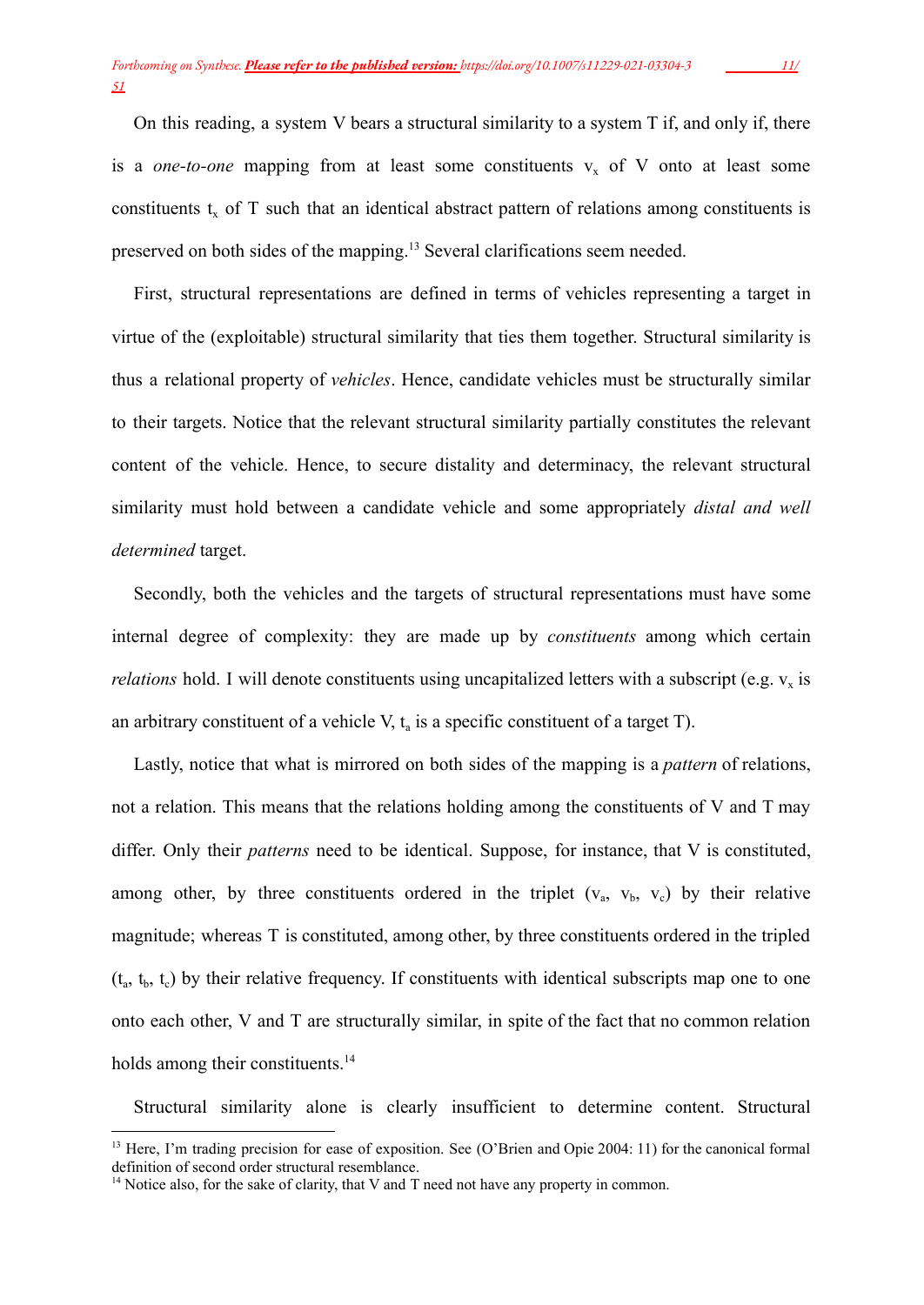similarities do not have the logical properties of representations (Goodman 1969) and are extremely cheap to come by; so cheap that any two arbitrary systems can be said to be structurally similar in some regard (McLendon 1955: 89-90; Shea 2018: 112). This is why the relevant vehicle-target structural similarity must be *exploitable*.

Exploitability is canonically defined as the conjunction of two requirements (Shea 2018: 120). First, the relevant relations holding among vehicle constituents must have some systematic downstream effect on the computational operations of the system in which the vehicle is tokened. Secondly, both the constituents of T and their relations must be "of significance" to the system. Here, significance should be unpacked in terms of the system's task functions. Roughly put, task functions are the outputs that a system produces in response to a range of inputs in a range of different conditions and that the system is *supposed to* produce, in virtue of the system's history of selection, individual learning, or explicit (human) design (see Shea 2018: Ch. 3).

Exploitable structural similarity naturally combines with distality and determinacy, yielding a further requirement on representational vehicles. A candidate vehicle really is a vehicle only if it is assigned a determinate and distal content *in virtue of the exploitable structural similarity* it bears to a determinate and distal target.

# **3.3 - Mathematical contents constrain representational contents**

A further constraint must be taken into account. According to representationalist and inferentialist accounts of PP, the representational (distal and determinate) content of a vehicle must at least cohere with its *mathematical content* (Wiese 2016; 2018). Thus, mathematical content constrains representational content.

Mathematical content is a kind of narrow content which is ascribed to vehicles in virtue of the relevant computational description that the system satisfies; that is, in virtue of the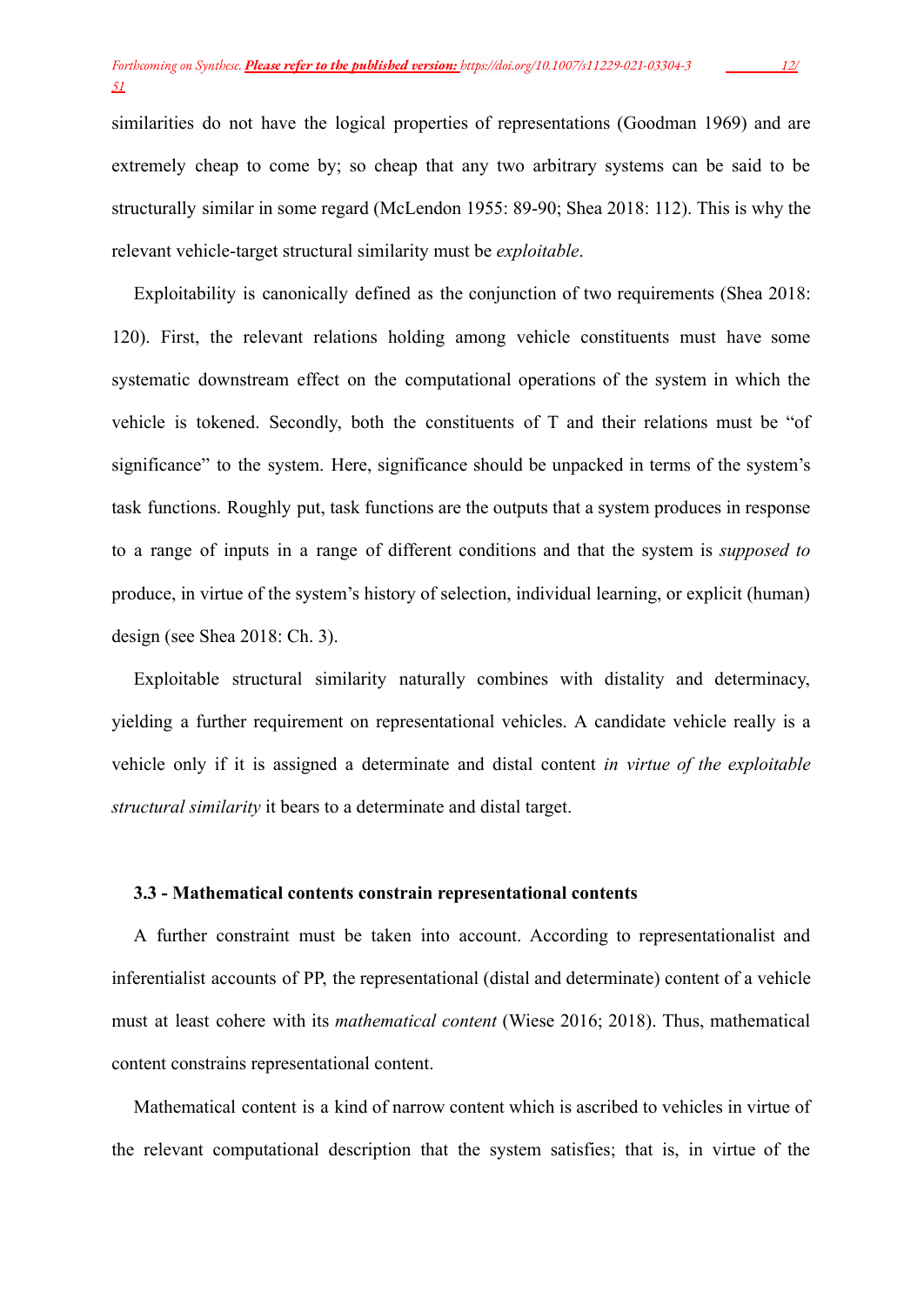mathematical functions the system computes (Egan 2014; 2018). Consider for instance how prediction error is computed. Saying that prediction error is computed by subtracting the values of expected and actually received sensory signals means that there is a robust mapping between vehicles and numerical values, such that, anytime the vehicle of the prediction signal maps onto value  $x$  and the vehicle of the incoming signal maps onto value  $y$ , the prediction error signal produced will map onto value  $(x-y)$ . In this example, the numerical values of *x*, *y* and (*x-y*) are the *mathematical contents* carried by the vehicles.

The idea that mathematical contents must constrain representational content is attractive because we can explain the functioning of PP systems in two ways. One explanation leverages the mathematical tools of computational theory. Explanations of this kind are provided, for instance, when we say that prediction error encodes the difference between predicted and actual signal, computed by subtraction. The other explanation relies instead on the familiar lexicon of representational contents. According to this kind of explanation, for instance, prediction error represents what was missing from the original prediction; that is, the unexpected features displayed by a perceptual take (e.g. Clark 2015b: 5-6). Given that both accounts are *literal* explanations detailing how the PP machinery works, they must be at least coherent with each other. For this reason, the assignment of mathematical contents can place some constraints on the assignment of representational contents.<sup>15</sup>

But which constraints does it place? The literature is not explicit on this matter. Wiese (2018: 209) only explicitly states that mathematical contents pose "strong constraints" on representational contents, which get stronger as computational theories grow (Wiese 2016: 724-725).<sup>16</sup> It seems, however, that the constraints mathematical contents place on

<sup>15</sup> This is a significant departure from Egan's (2014; 2018) account of mathematical content. On her account, mathematical contents do not constrain ascription of representational content. Moreover, Egan claims that representational content cannot be naturalized. Conversely, inferentialist and representationalist accounts of PP endorse naturalism about representational content.

<sup>&</sup>lt;sup>16</sup> A somewhat similar idea seems to be endorsed by (Ramstead, Friston and Hipòlito 2020), even if I doubt that Ramstead and colleagues' notion of "representation" is the same notion of representation used in this essay.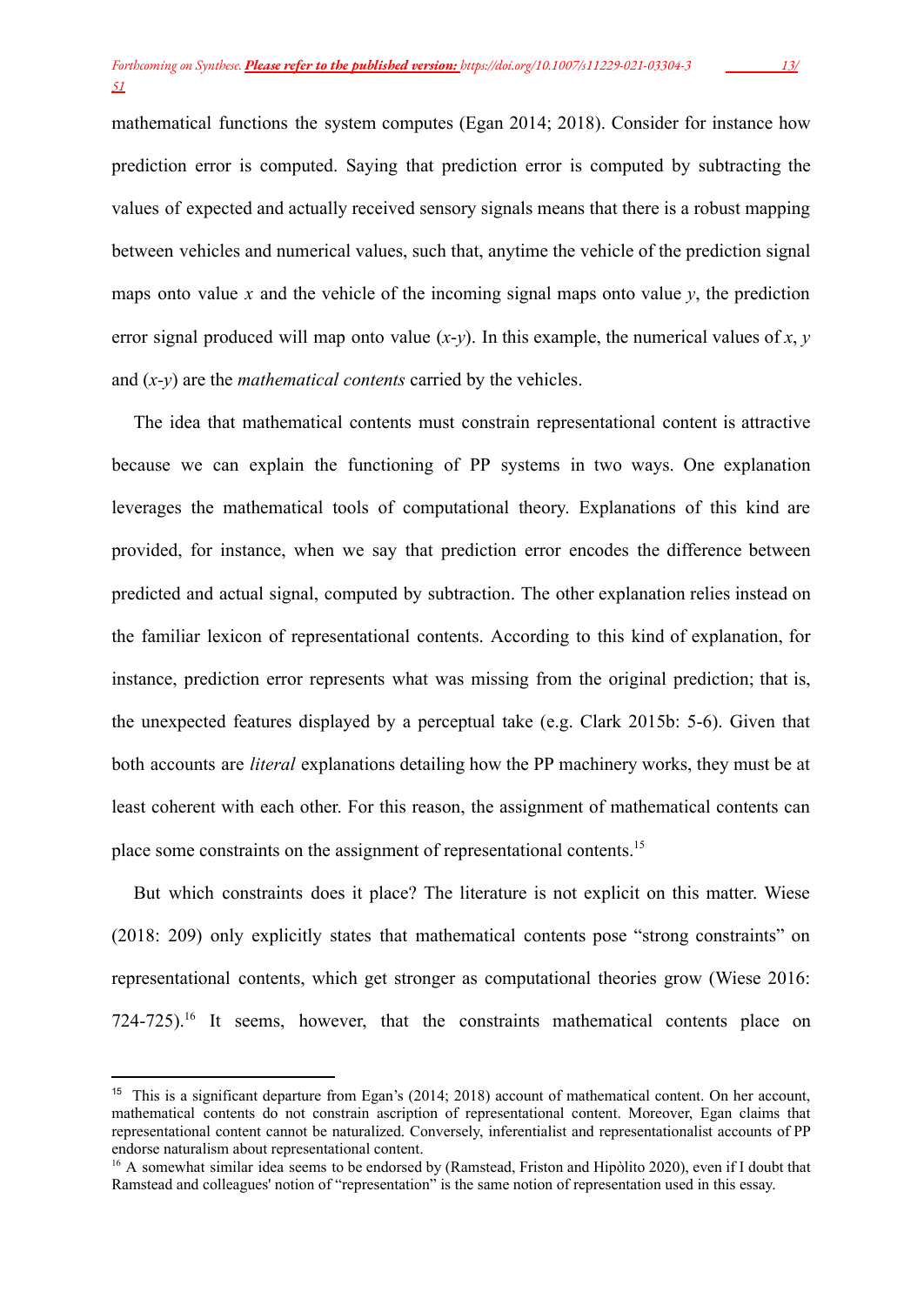representational contents are strong enough to *at least partially determine* representational contents. I list some examples below.

Wiese (216: 733) claims that computational models of active inference determine at least some representational contents, as they interpret the signals reaching the motor plant as conveying predicted sensory states rather than motor commands. But predicted sensory states and motor commands are not numerical values, hence they are not mathematical contents. Rather, they are representational contents, which, on Wiese's view, "fall off" directly from the computational rendering of the theory. In a further publication, Wiese (2018: 215-218) suggests that the representational content of a generative model includes everything that can be described by the same set of equations which describe the model computational behavior. Again, it seems that here too Wiese is suggesting that mathematical contents *at least partially* determine representational contents. And it seems to me that Wiese is not alone in endorsing this view.

Gładziejewski (2016: 573) argues that the relevant structural similarity holding between generative models and their targets should be construed in terms of the *prior probabilities* of certain events and the *likelihoods* of sensory states, given external events. Prior probabilities and likelihoods are mathematical contents - they are numerical values upon which (some) PP systems compute. Yet, in Gładziejewski's view, they also partially determine the relevant structural similarity; and so the representational content of a generative model.

Clark (2015c: 2) and Williams (2018a: 162-163) claim that, in PP models, the naturalization of content falls within the scope of computational neuroscience. In their view, what needs to be done to naturalize content just is detailing the *computational functioning* of generative models, showing how such mechanisms "get a grip" on the world (see Hutto and Myin 2020: 93-97 for further discussion). Kiefer and Hohwy (2018; 2019) go as far as proposing a mathematical measure of misrepresentation.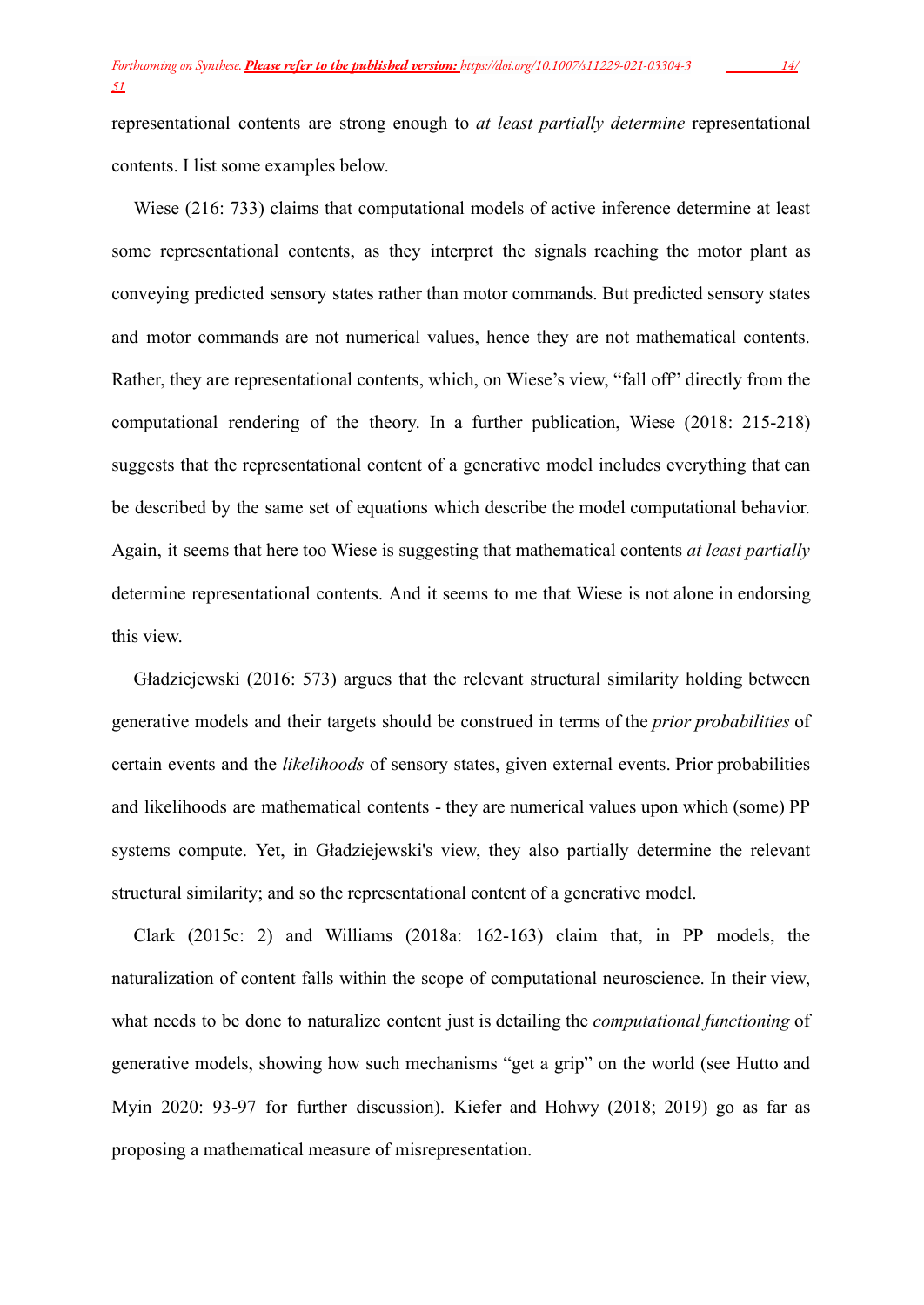Due to space limitations, I cannot examine any of these proposals in detail. Nevertheless, they are here worth mentioning, to show that representationalist and inferentialist accounts of PP really are committed to the claim that there is a significant interplay between mathematical and representational content; so significant, indeed, that in many cases representational contents seem to derive, more or less immediately, from mathematical ones. Notice, importantly, that this is entirely compatible with the claim that representational contents are determined by exploitable structural similarities. In fact, the relevant structural similarity itself might be visible only under some quite specific mathematical description (e.g. Gładziejewski 2016; Wiese 2018: 215-217).

Taking stock: according to inferentialist and representationalist accounts of PP, representational vehicles have a determinate and distal content, which they acquire in virtue of an exploitable structural similarity with an appropriate (i.e. determinate and distal) target. Moreover, the representational (distal and determinate) content of these vehicles is at least coherent with (if not more or less directly determined by) their mathematical content: the numerical values they must represent to allow the computational operations defined over them to take place.

In the next two sections, I will argue that no component of a generative model seems to satisfy that description. Hence, given these theoretical commitments, generative models will naturally appear as *non-representational structures* instantiating a system's sensorimotor knowledge.

# **4 - The structures instantiating generative models do not appear to be representational vehicles**

I split this section into two sub-sections. The first introduces a minimal generative model able to perform active inference. The second examines it, arguing that none of its components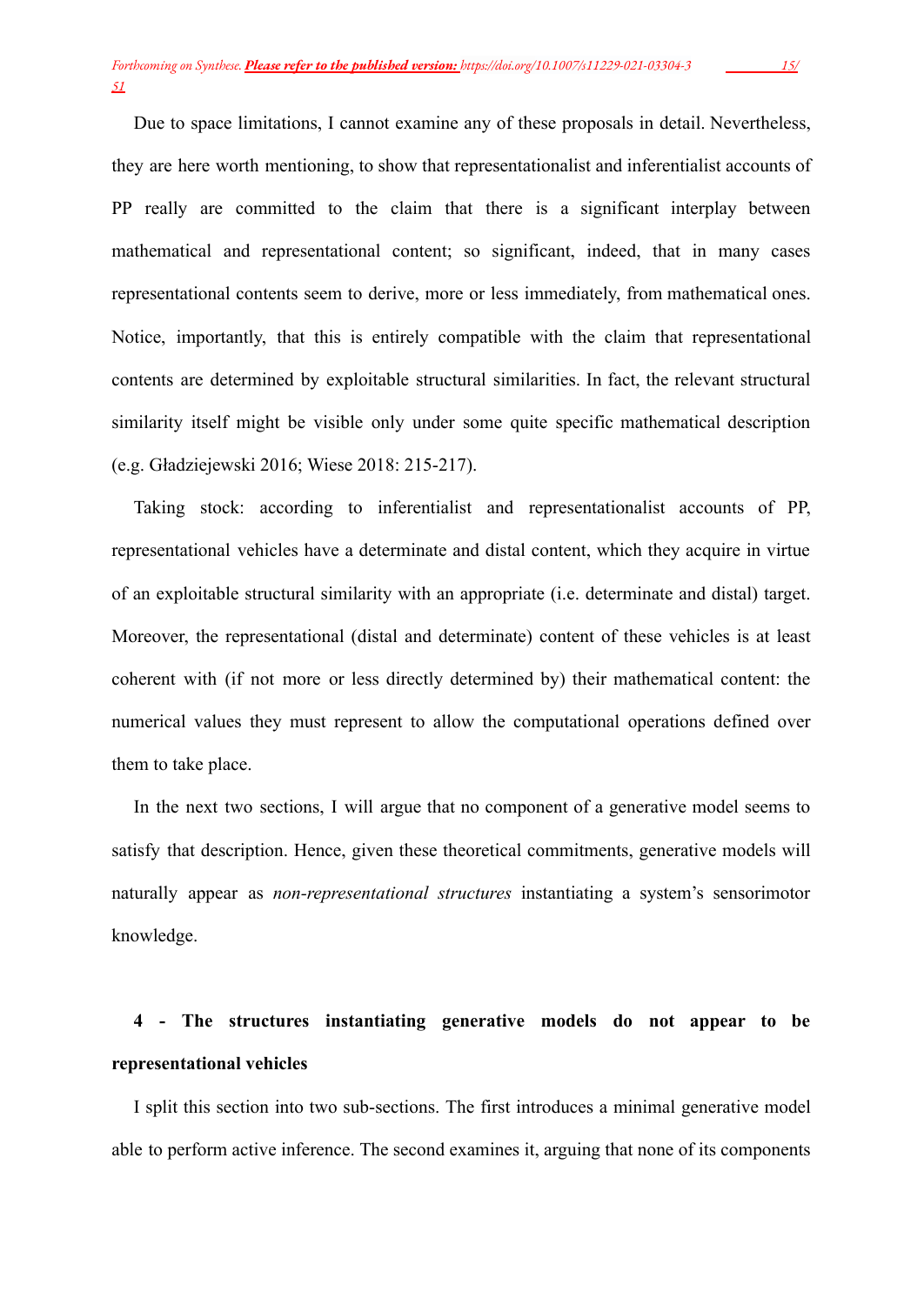qualifies as a representational vehicle, given the requirements highlighted above.

### **4.1 - A minimal generative model capable of active inference**

According to PP, generative models are physically instantiated by patterns of neural activation and axonal connections (Friston 2005: 819-820; Buckley *et al.* 2017: 57). So, patterns of activation and connections are the candidate vehicles of generative models. Hence, connectionist systems are ideally suited to examine the representational commitments of PP (Dołega 2017; Kiefer and Hohwy 2018; 2019).

Consider the network Bovet (2007) engineered as a control system for robotic agents, enabling them to display a variety of behaviors involving simple sensorimotor coordinations, such as returning to a "nest" after having explored the environment (Bovet 2006), smoothly moving using different gaits (Iida and Bovet 2009) or successfully navigating simple T-mazes (Bovet and Pfeiffer 2005a; 2005b).

The network is a series of homogeneously connected artificial neural networks, one for each sensory modality of the robotic agent ("motor" modality included). Each net consists of the following three input populations (ending in "S") and two output populations (ending in "C"):

(CS) or *current state* population, receiving input from the sensor or effector of one modality.

(DS) or *delayed state* population, receiving the same input of (CS) after a small delay.

(VS) or *virtual state* population, receiving input from all other nets.

(SC) or *state change* population, receiving input from (CS) and (DS).

(VC) or *virtual change* population, receiving input to (CS) and (VS), and sending output to all other (VS)s.

The number of neurons of each population varies *across* modalities, but remains constant *within* each modality. This allows the various populations of a single modality to be "copies" of each other. In particular, (DS)s and (VS)s can be "copies" of (CS)s; whereas (VC)s can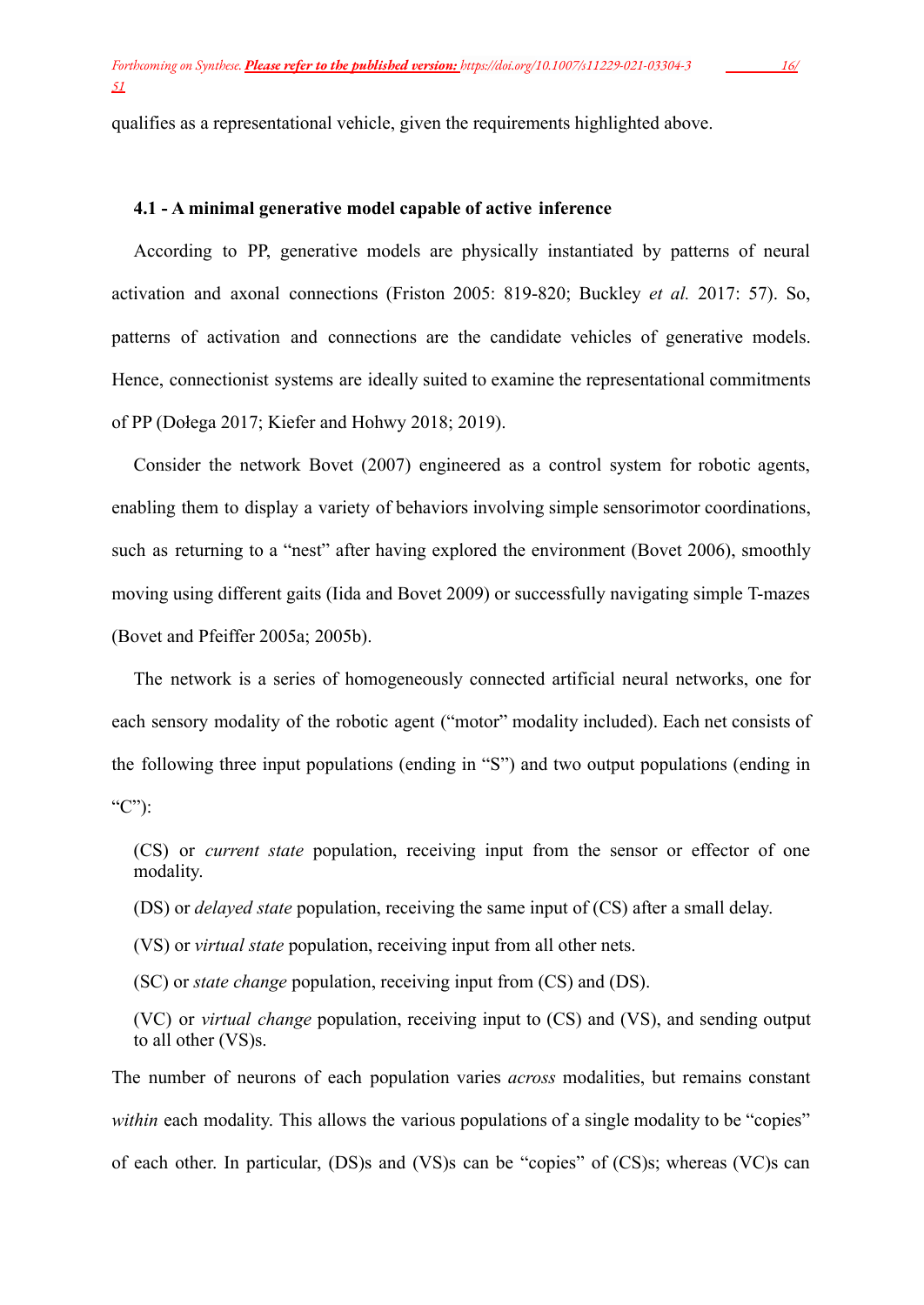"mimic" (SC)s. Within each net, the connections running from input to output populations are not trained, and have opposite weights. Moreover, these connections are *neuronwise*: the n<sup>th</sup> neuron of each input population projects only to the  $n<sup>th</sup>$  neuron of the relevant output population. Thus, the patterns of activation of the output populations are defined as the neuron-to-neuron subtraction of activity patterns of the corresponding input populations. Conversely, connections *between* nets are trained, and involve all neurons of the (VC) population of a modality and all the neurons of the (VS)s of all other modalities.

To understand how the network works, consider first (CS)s: they encode, in each modality, the state of the relevant sensor. In the visual modality, for instance, (CS) will reflect the image captured by a camera. (DS)s do the same, but after a small delay: in the visual modality, (DS)'s activity reflects the image captured by the camera *one timestep ago*. (CS)s and (DS)s jointly determine the activation pattern of (SC)s, which thus reflect how the sensory state has changed in a timestep.<sup>17</sup> Continuing with the previous example,  $(SC)$  in the visual modality captures how the camera image changed during the delay; for instance, whether it expanded or contracted.

Consider now any two arbitrary modalities *a* and *b*: there will be patterns of co-activation between the neurons in (SC) of modality *a* and those in (CS) of modality *b*. For instance, when visual (SC) encodes the expansion of the camera image, the motor (CS) is typically encoding the fact that the motors are pushing forward. These patterns of coactivation are then used to train, in a purely Hebbian fashion, the connections running from (VC) of modality *a* to (VS) of modality *b*. If the *n*<sup>th</sup> neuron in (SC) of modality *a* and the *m*<sup>th</sup> neuron in (CS) of modality *b* fire together, the *n*<sup>th</sup> neuron in (VC) of modality *a* and the *m*<sup>th</sup> neuron in (VS) of modality *b* wire together.

This allows the information flowing from (VC)s to (VS)s to be transformed in a way so as

<sup>&</sup>lt;sup>17</sup> Notice that each change in sensory state is always due to the behavior of the robot or, during the learning period, the fact that an experimenter "moved" the robot's body around.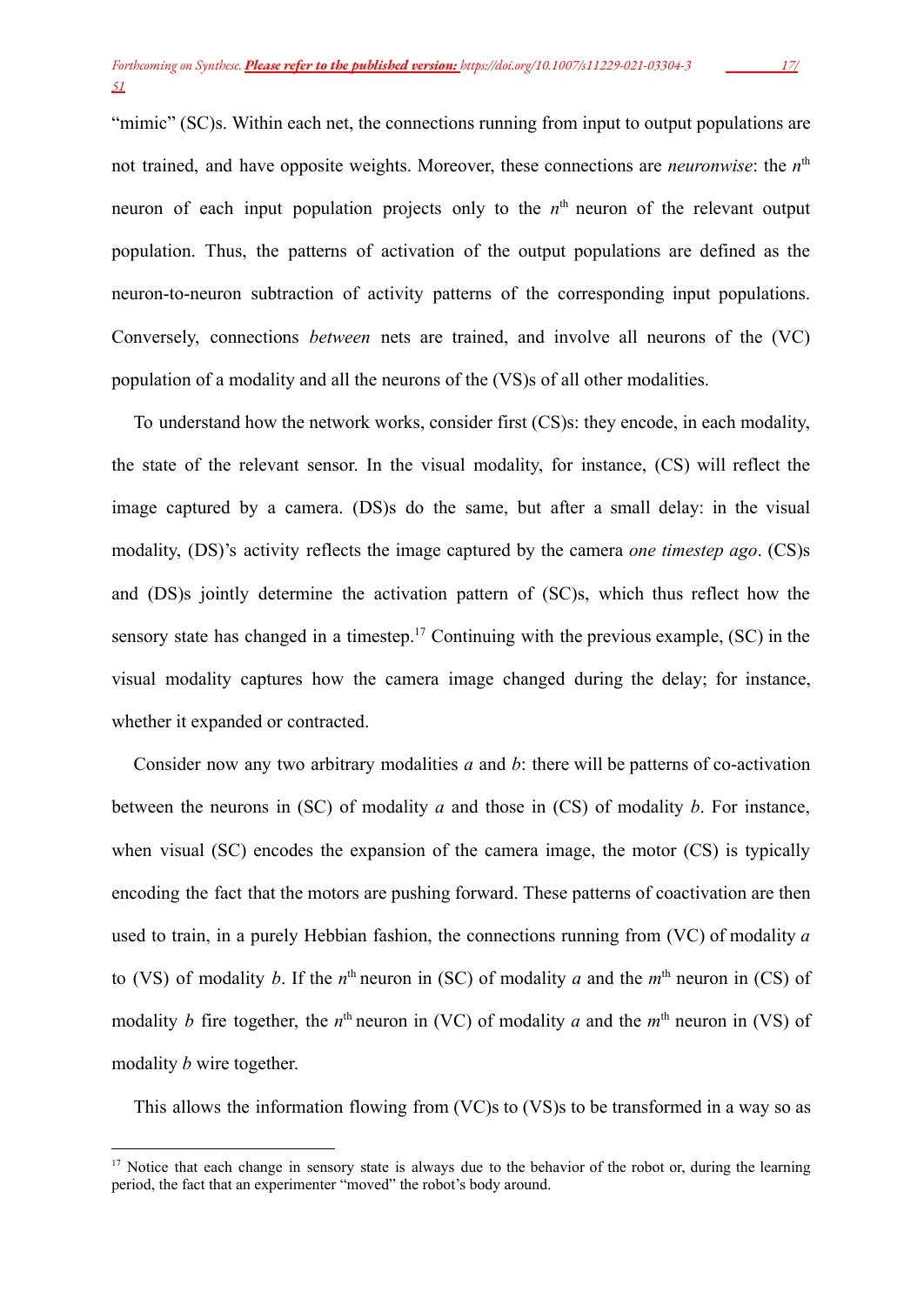to induce, in (VS)s, a pattern of activation that corresponds to the sensory state that modality typically occupies as the other modalities change in a given way; that is, the sensory state expected, given the activity in all  $(SC)s$ <sup>18</sup>. Thus, the activity of  $(VS)$  estimates (or predicts) a sensory state, given the motor-dependent changes of sensory states in all other modalities. And, in fact, the connections from all (VC)s to all (VS)s constitute a simple generative model, which predicts the sensory states expected, given the robot's activity. In this way, they constitute a simple generative model instantiating an agent's knowledge of its relevant sensorimotor contingencies: they allow the network to predict the incoming stimulation, given the robot's movements.

Recall now that the connections running from (CS)s and (VS)s to (VC)s are not trained, and have opposite weights. This means that the pattern of activity in each (VC) will reflect the difference between current and predicted sensory states, which is just prediction error, computed in the simplest possible way. Prediction error is then forwarded to all (VS)s, enabling them to update their estimate just as PP requires.<sup>19</sup>

Notice further that in the motor modality, (VS) directly controls the motors. In this way, the robot will move so as to bring about the sensory states the network expects. The robot's behavior is thus driven directly by the network's motor predictions, and indirectly by the ensemble of expected sensory states. This is because the input to the motor (VS) just is prediction error from all other modalities. Thus, the robots will act if, and only if, the network needs to minimize prediction error in *some* modalities, and the robot will act so as to bring about the sensory stimulation the network expects, thereby minimizing prediction error in all modalities.<sup>20</sup> In this way, Bovet's networks qualify as minimal PP systems, able to "actively

<sup>&</sup>lt;sup>18</sup> To be clear, (SC)s do not project on (VS)s. Only (VC)s do. But since within each modality each population has the same number of neurons, the (VC) of each modality can mimic the (SC) of that modality.

<sup>&</sup>lt;sup>19</sup> Notice that albeit here all nets are homogeneously connected (and so there is no hierarchy) PP allows for *horizontal* (i.e. within level) message passing of error, see (Friston 2008:16). Intriguingly, such an horizontal message-passing is rarely implemented in robotic models inspired by PP, see (Ciria *et al*. 2021).

<sup>&</sup>lt;sup>20</sup> This is because the (VC) in each modality effectively "mimics" the (SC) of that modality. Thus, the activity of (VC)s elicit in motor (VS) a pattern of activity corresponding to the motor state expected, given that change in sensory states. In this way, the robot will act so as to minimize *that* error.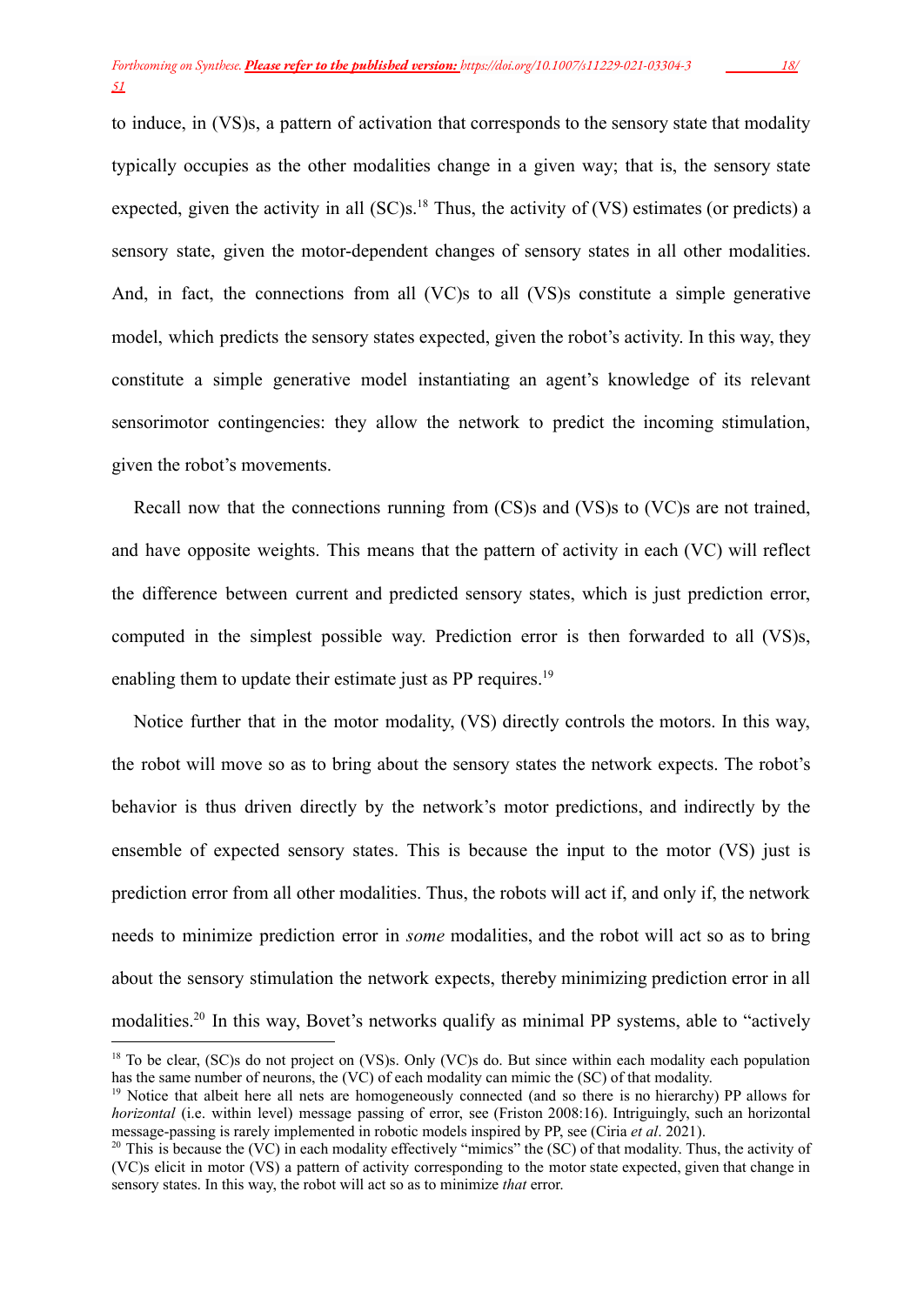infer" the sensory states expected in all modalities.

Before I move forward, let me stress that it is *essential* not to confuse networks and robots. Only networks *literally* are PP systems, generating and minimizing prediction errors. And only networks host connections and units exhibiting activation patterns. So, *only networks* are candidate vehicles of generative models. This is important because Bovet describes networks and robots differently. Robots are described distally, in terms of interactions with the environment (e.g. navigating a T-Maze). But networks are described only *proximally*, without any reference to environmental states of affairs. For instance: "The essence of this neural architecture [...] is the following. 1) All *signals of the sensors and motors* the robot is equipped with are represented through the activity of artificial neurons." (Bovet 2007: 12, emphasis added). The point motivates Bovet's research: he aims at showing that coherent and intelligent behaviors can be enabled by networks that only learn correlations between the states of the robots' sensors and motors *(ibidem*).<sup>21</sup>

Now, to see this simple generative model in action, consider the following experiment in which the network enabled a form of "phonotaxis"<sup>22</sup> comparable with that of female crickets (Bovet 2007: 79-105). When a female cricket hears the song of a conspecific, she turns in the direction of the sound source and approaches the male to mate. The turning behavior of the cricket, however, generates optic flow in the opposite direction<sup>23</sup>; and optic flows tend to trigger the cricket's optomotor response: a simple reflex that tries to correct for the visual flow, re-orienting the cricket in her original position. Clearly, in order for the cricket to reach her mate, her optomotor response needs to be inhibited. Empirical studies suggest that the inhibition is carried out through reafference cancellation: a simple forward model predicts the

 $21$  Many thanks to an anonymous reviewer for having advised me to be clearer on this point from the onset.

<sup>&</sup>lt;sup>22</sup> Due to the robotic hardware employed, "phonotaxis" really was phototaxis (i.e. the sound source really is a light source). This is why "phonotaxis", "auditory modality" and "sound source" will appear under scare quotes in the text.

 $23$  That is, when the cricket turns left, the optic flow optic flow moves to the right. This is a simple sensorimotor contingence.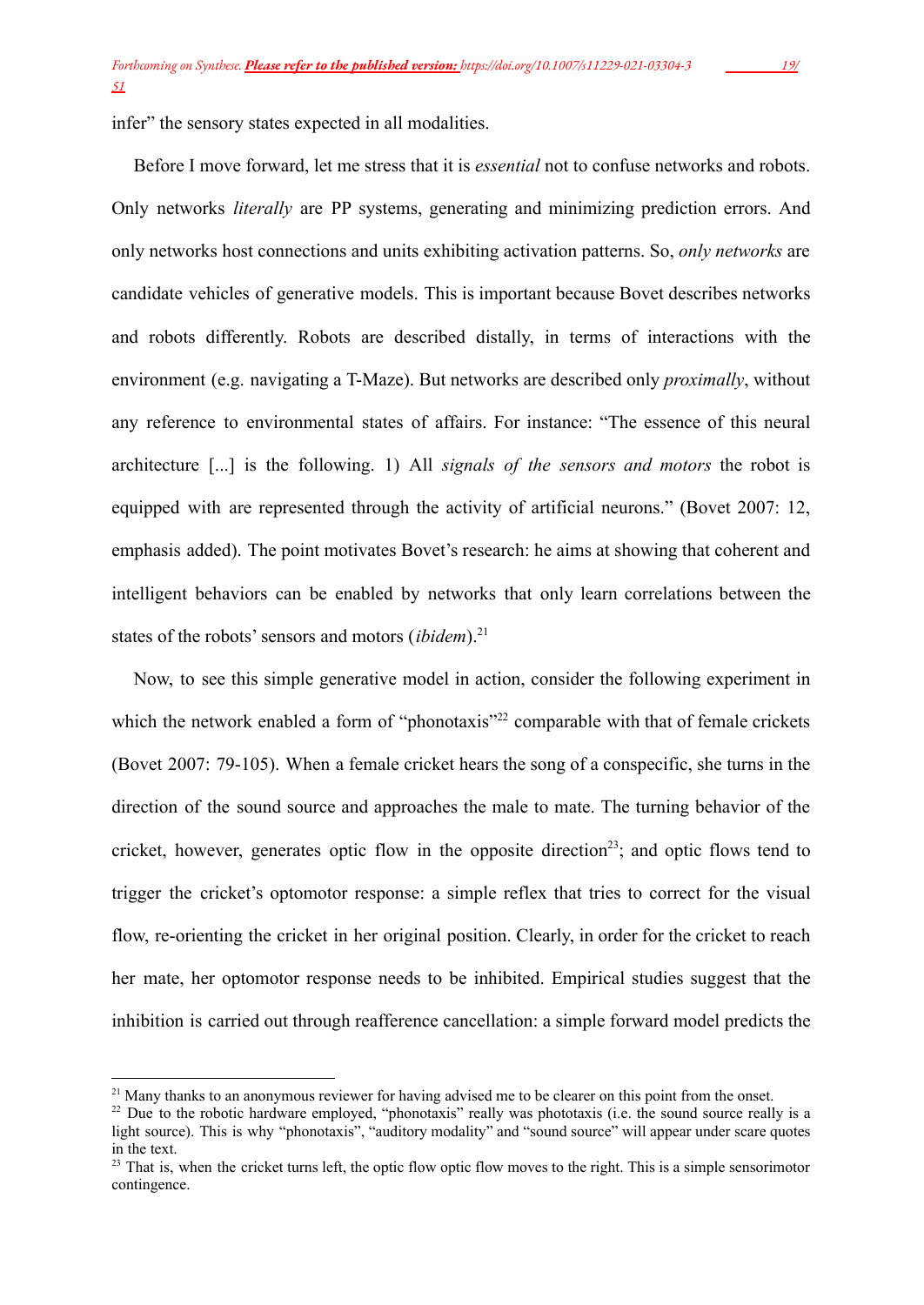visual flow caused by the cricket reorientation, and that prediction is used to suppress the optomotor reflex (e.g. Payne, Hedwig and Webb 2010; Webb 2019).

Bovet's experiment was simple. First, he created a network mounted on a "cricket robot", possessing four modalities: an "auditory" modality, a visual modality, a motor modality and a battery level modality, which equipped the robot with a minimal form of visceroception. The network was then trained (by making the robot interact with its environment) so that it could learn the relevant sensorimotor contingencies. Crucially, each time the robot reached the "auditory source", the battery level was increased.

After training, the experimental session began. The network's visceroceptive (VS) was increased; and the mismatch between visceroceptive (CS) and (VS) propagated prediction error. Since increases of battery level highly correlated with certain patterns of activation of the "auditory modality" (recall, the battery level *increased* anytime the robot was in proximity of the "auditory source"), the "auditory" (VS) instantiated those patterns. The mismatch between "auditory" (CS) and (VS) was then propagated to all other modalities. Hence, the network "expected" the patterns of stimulation generated by movements towards the "auditory source": a certain kind of motor activation, and the corresponding optic flow. The error relative to these expectations was then minimized through active inference; that is, by making the robot reach for the "auditory source".

Then, the (VS) of the motor modality was injected with some noise, and the robot's "phonotactic" behavior was tested under two conditions. In the first, the synaptic coupling between motor and visual modality was removed; whereas in the second it was left untouched. In the first condition, the robot was often unable to display the "phonotactic" behavior. This is because the noisy activity in motor (VS) forced the robot to take sudden curves, and, given that the visual and motor modalities were disconnected, the visual modality was unable to predict the corresponding optic flow. This generated visual prediction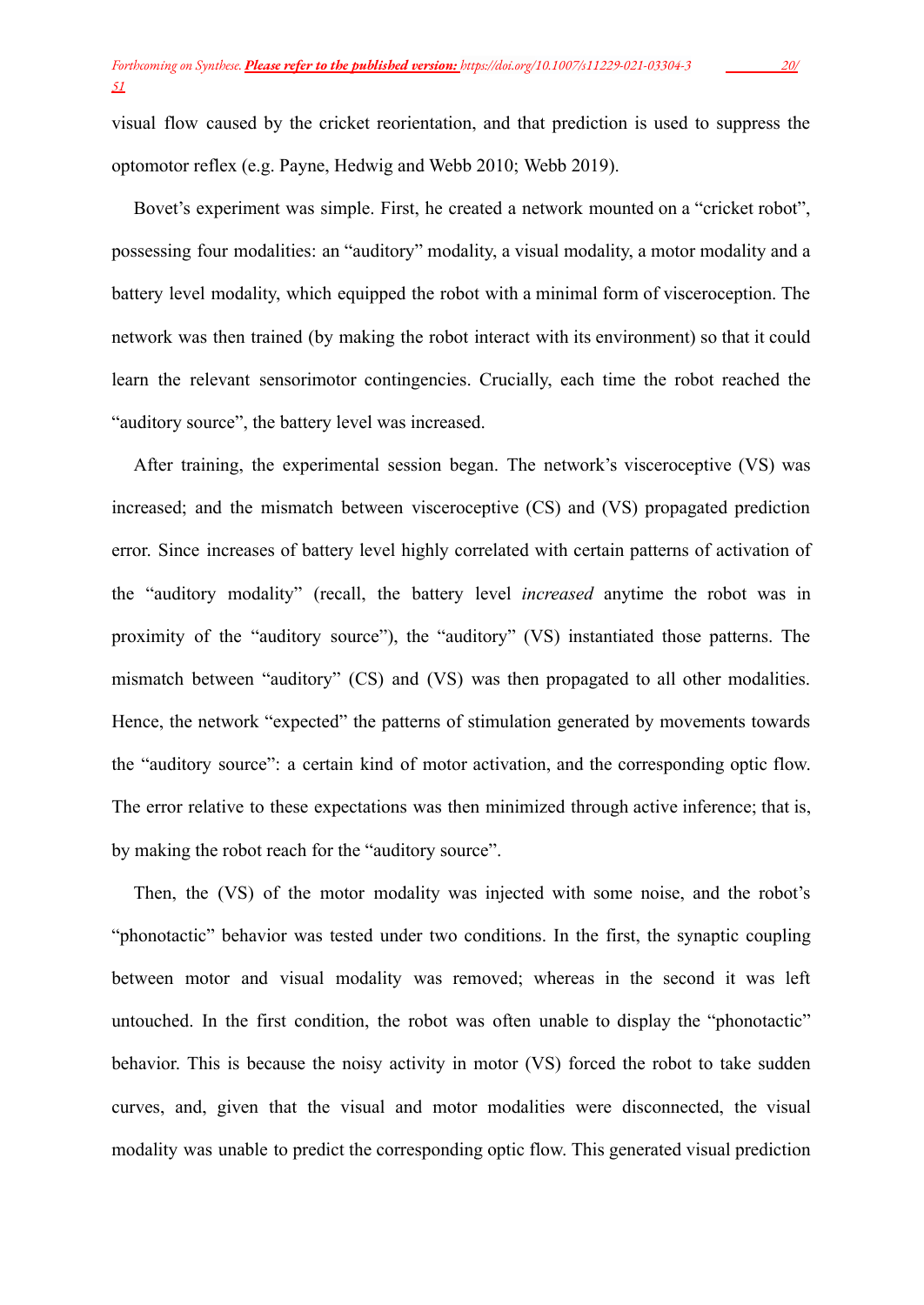error, which was propagated in the network, triggering the optomotor reflex, thereby hindering "phonotaxis". The competition between "phonotactic" and optomotor behaviors can be seen in (Bovet 2007: 90, figures 5-7): the robot's trajectories exhibit the zig-zag typical of two competing orienting reflexes. Yet, when the synaptic coupling between motor and visual modalities was re-established, the visual modality was able to predict the incoming optic flow. Thus, no optomotor reflex ensued, and the robot swiftly reached for the "sound source".<sup>24</sup> Hence, the synaptic coupling between visual and motor modality constituted a simple forward model<sup>25</sup>; and, more generally, the connection between various modality constituted a simple generative model, enabling the *network* to predict the incoming input and to make some of those predictions come true through active inference. Notice further that the network qualifies as a genuine forward model, rather than merely as a system exhibiting a simple compensatory bias. In fact, its predictions are targeted to enhance or suppress behaviorally relevant stimulation, are modulated so as to match the incoming feedback and are able to adapt in an experience-dependent manner (see Weber 2004).<sup>26</sup>

## **4.2 - The network hosts no representational vehicle**

It is now possible to check whether the connections or the activity patterns of the network qualify as representational vehicles given the theoretical commitments endorsed by inferentialist and representationalist readings of PP.

Consider first patterns of activity. In the connectionist literature it is standardly assumed that patterns of activity of the *hidden layers* are representational vehicles (e.g. Goodfellow *et al*. 2016: Ch. 15). But the network has no hidden layers. It is thus doubtful whether we should

<sup>&</sup>lt;sup>24</sup> Strikingly, a similar synaptic coupling enabling optic flow predictions has been observed in mammalian brains, and it nicely fits a number of theoretical predictions coming from PP, see (Leinweber *et al*. 2017).

<sup>&</sup>lt;sup>25</sup> Notice, importantly, that I'm here using the term "forward model" just to denote the fact that such a synaptic coupling allowed the network to predict the sensory consequences of the movements of the robot. I'm not implying that the synaptic coupling estimated the sensory consequences of behavior from motor commands. In fact, there are *no* motor commands in such an architecture, and the robot's behavior is directly controlled by the network's sensory predictions, just as active inference prescribes.

<sup>&</sup>lt;sup>26</sup> On experience-dependent adaptability, see (Bovet and Pfeiffer 2005a; 2005b).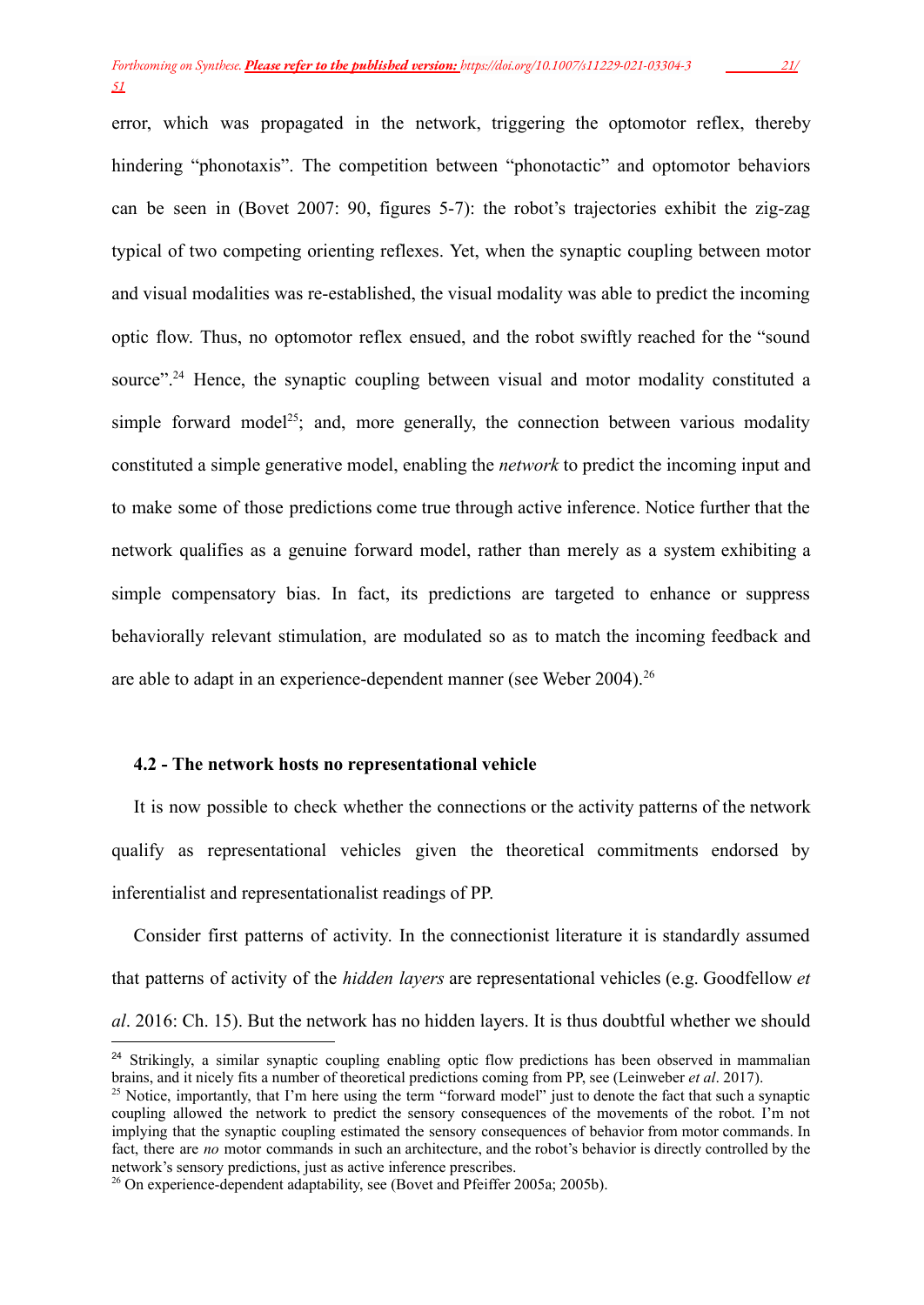consider its activity patterns as candidate representational vehicles.<sup>27</sup>

Suppose we should. Are patterns of activity structurally similar to relevant environmental targets? As far as I can see, the answer is in principle positive: structural similarities are cheap to come by and can even be arbitrarily defined (Shea 2018: 112-113). Hence, it is extremely likely that the patterns of activation of the network will turn out to be structurally similar to at least some environmental target. The relevant point is thus whether these structural similarities will be *exploitable*.

Recall: exploitability is the conjunction of two requirements (Shea 2018: 120). First, the system must be systematically sensitive to the relations holding among vehicle constituents. Secondly, the relevant target must be of significance to the system; that is, it must be relevant to the system's task functions: the outputs the system has been stabilized or purposefully designed to produce. As Bovet's networks are artificially designed, the designer dictates their task functions, thereby (partially) determining which structural similarities are exploitable.

However, Bovet defines the function of his networks in squarely *proximal* terms. For instance, he states that (CS)s are, by design, "supposed to" produce a pattern of activity that corresponds to the state of one sensor or motor. As he writes: "In the visual modality for instance, the activity of each neuron corresponds to the *brightness of a pixel in the camera image*" (Bovet 2006: 528, italics added). Similarly, he states (SC)s have been designed to reflect how the *sensory inputs* have changed in a timestep. Equally proximal descriptions are in fact given for each neural population.

It thus seems that, *by design*, the network's task functions target only proximal states, and therefore only proximal states will be of significance to it. But exploitable structural

 $27$  As a reviewer noticed, it is intuitive to define hidden layers as layers which are neither input nor output layers. Given this definition, (VS)s seem to be hidden layers: they do not receive inputs from the sensors (so they are not input layers) nor forward output to effectors (so they are not output layers). So, why am I claiming the networks have no hidden layer? Mainly, because this is how Bovet characterizes them: "The network does not contain any so-called 'hidden' layer of inter-neurons" (Bovet 2007: 29). Perhaps it could be argued that *both* the reviewer and Bovet are right: if we focus on *single* modalities, then (VS)s naturally appear as input layers. Yet, when focusing on the *entire* network, (VS)s are more naturally considered as hidden layers. However, as far as I can see, granting (VS)s the status of hidden layers does not impact my argument.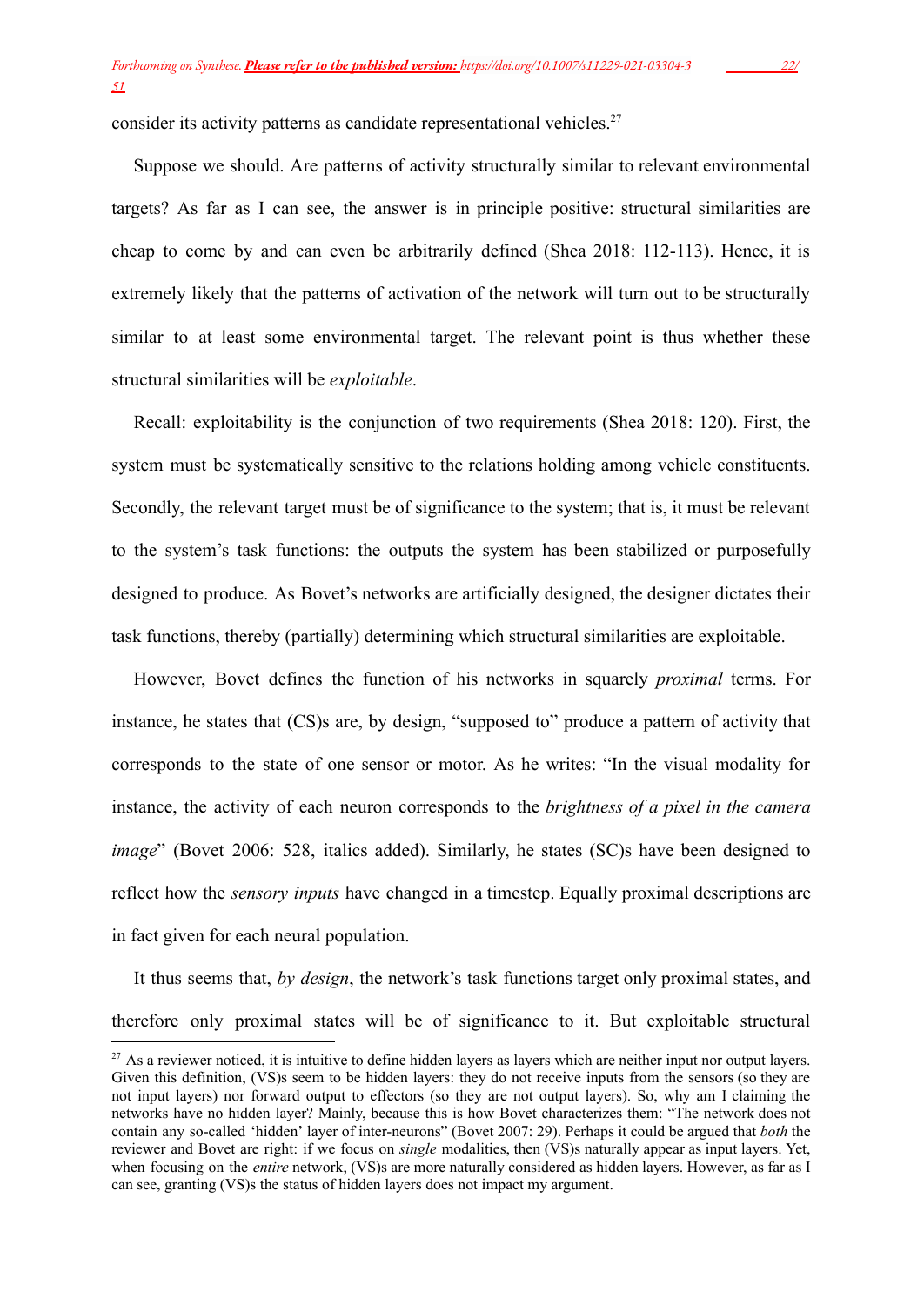similarities can hold only between candidate vehicles and targets that are of significance to the system. Thus, if exploitable structural similarities are used to determine the content of the candidate vehicles under scrutiny (i.e. patterns of activation), their content can only be proximal. But then the candidate vehicles fail to satisfy distality. Conversely, if we assign candidate vehicles distal targets, they will fail to satisfy exploitability. It thus seems that here candidate vehicles cannot satisfy distality and exploitable structural similarity in conjunction. The same holds if instead of single patterns of activations we focus on the entire activation space (e.g. Churchland 2012), as focusing on the entire activation space will not change the task functions of the networks. Thus, the entire activation space can bear an *exploitable* structural similarity only to proximal stimuli (or, perhaps more appropriately, the space of possible proximal stimuli). As a result, it fails to satisfy either distality or exploitability just as single activation patterns.

What if, as a reviewer asks, we focus on *the robots*' task functions instead? Since the robots' behavior is distally characterized, it seems legitimate to expect *the robots'* task functions to be distally characterized (i.e. "long-armed") too. That would solve the problem of distality just raised. However, albeit Bovet *describes* the robots' behaviors in distal terms, he *never* assigns distal functions to them. In fact, he explicitly states that his robots *have no purpose* (Bovet 2007: 4-9). His aim is that of studying: "artificial systems endowed with a self-developing dynamics, yet *without any particular task or motivation*" (*ibidem*: 8, emphasis added). Given that robots are artificial systems, and so their functions are determined by their designer, it seems correct to conclude that Bovet's robots have just no task function, long-armed or otherwise.

Couldn't perhaps the patterns of activation have acquired some distally characterized function through the network's individual learning history? A negative answer seems warranted for two distinct reasons. First, albeit some philosophers do allow individual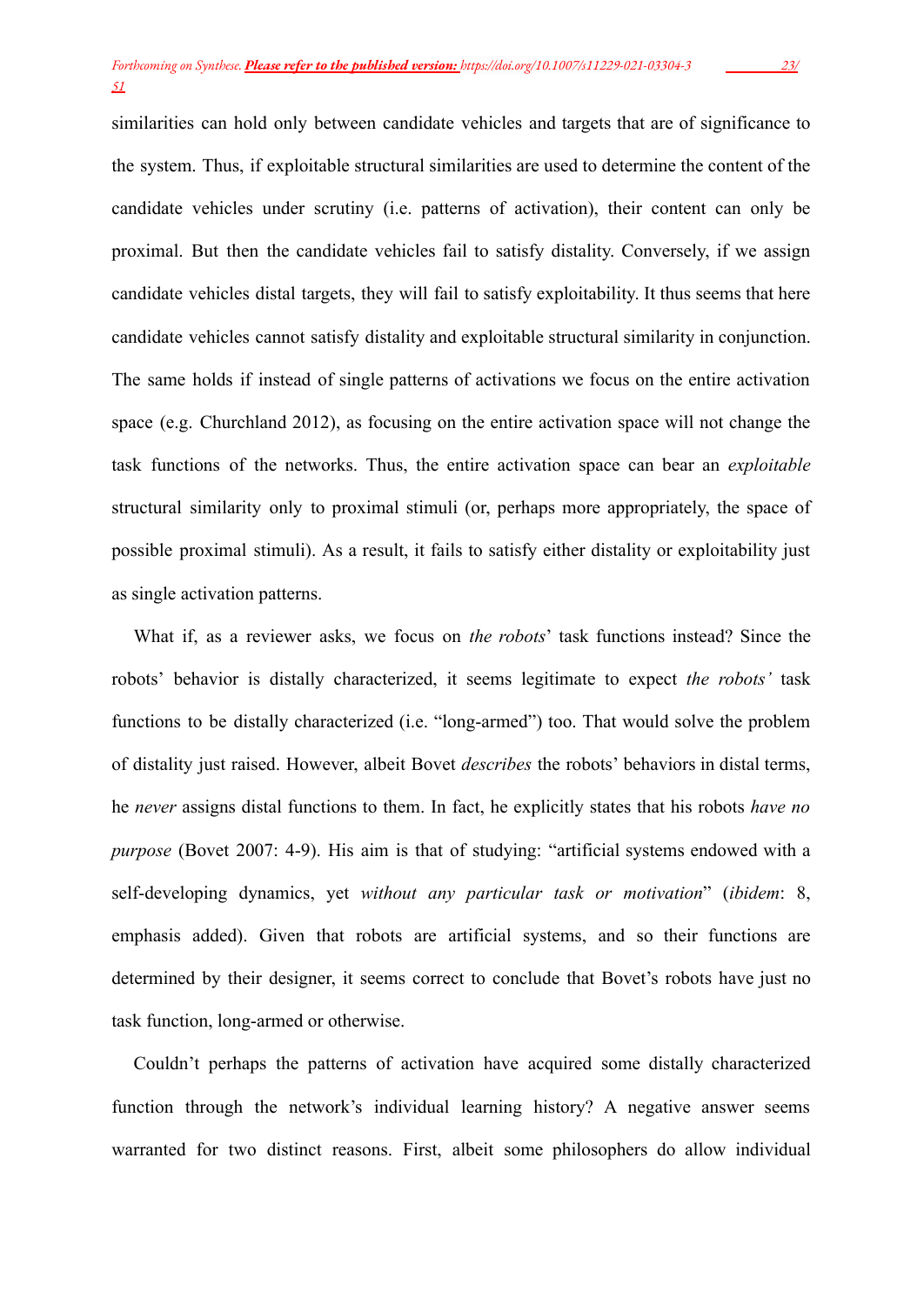learning histories to dictate functions, the scope of the claim is restricted to *supervised* forms of learning involving some sort of feedback (e.g. Dretske 1988; Shea 2018: 59-62). But Bovet's networks learn in a purely unsupervised manner, and no feedback is involved. Moreover, functions are typically understood as the upshot of processes of selection, in which certain features or traits are *selected over* competing features or traits in virtue of their effects. Hebbian learning, however, is not a process of selection. Hence, it cannot confer functions (Garson 2012).<sup>28</sup> *Mutatis mutandis*, the same reasoning seems to apply to entire robotic agents.

Maybe we should assign content to single activation patterns in a different way. Wiese (2018: 219-223) has in fact recently suggested a different procedure to do so. In his view, the (generative) model as a whole represents the causal structure of the world in virtue of the exploitable structural similarity holding between the two. However, he adds that the contents of individual patterns of activation should be determined by looking at the statistical dependencies holding between them and their worldly causes. Relying on Eliasmith's theory of content, Wiese suggests that the target of a neuronal response is the set of causally related events upon which the neural response statistically depends the most under all stimulus conditions (see Eliasmith 2000: 34). That is, a neuronal response represents the events that, on average, make its tokening most likely. Does this suggestion allow the candidate vehicles under scrutiny to meet distality and exploitable structural similarity? The answer seems to me negative for two reasons.

First, resorting to Eliasmith's theory of content seems redundant. Wiese (2018: 219-222) intends to use it to assign contents to individual neuronal responses, which he takes to be "proper parts" (i.e. vehicle constituents) of the generative model. He also maintains that the generative model is, as a whole, structurally similar to the causal structure of the world.

<sup>&</sup>lt;sup>28</sup> Notice also that PP only requires Hebbian forms of learning, see (Bogacz 2017). Thus, given that Hebbian learning is not a selectionist process, it could be argued that *no* PP system can acquire functions through individual learning.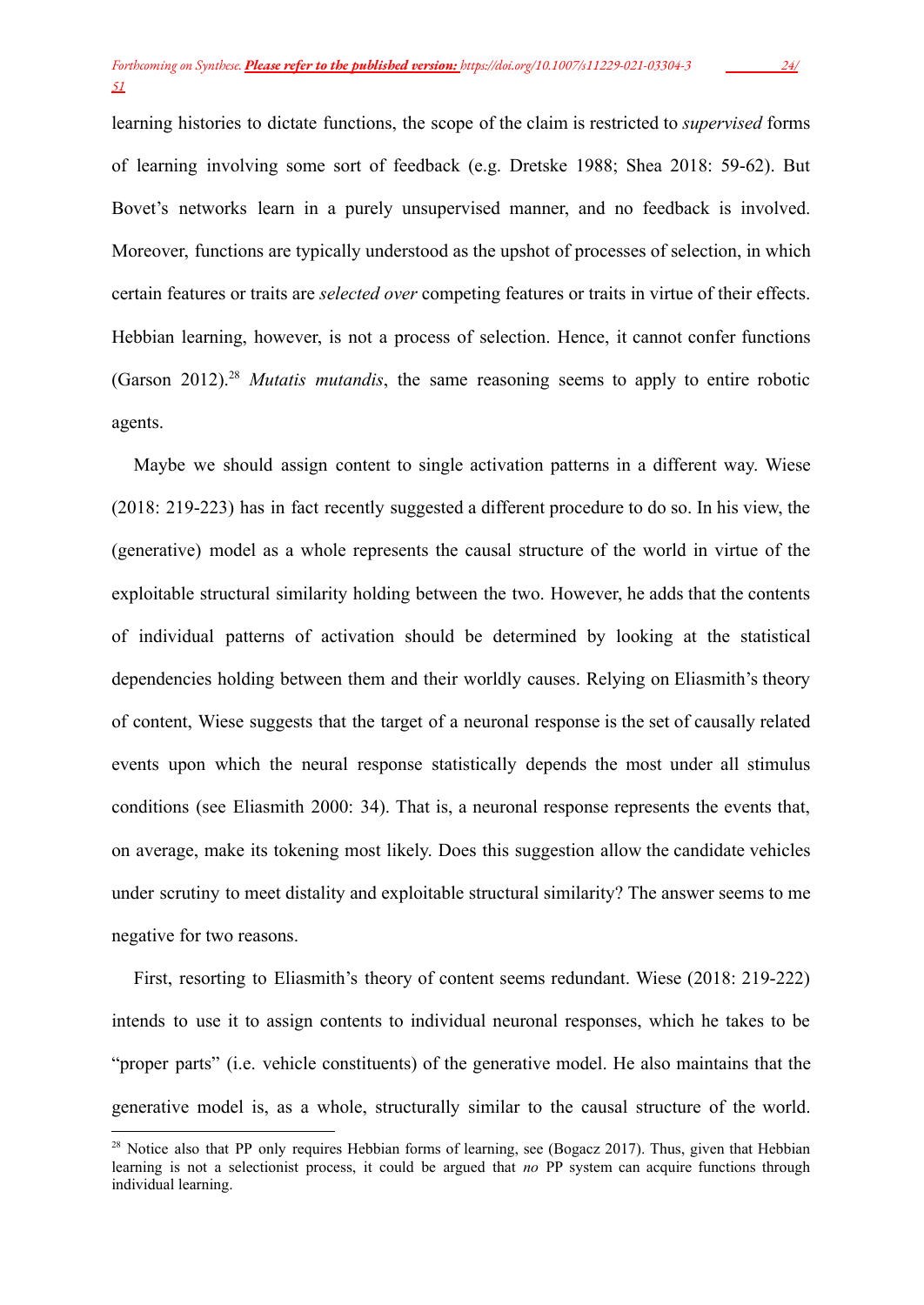However, in structural representations, the way in which each vehicle constituent participates to the structural similarity is already *sufficient* to determine its content (Cummins 1996: 96; Shea 2018: 125; Kiefer and Hohwy 2018: 2391). Consider, for instance, a map. As a whole, the map  $(V)$  is structurally similar to a target territory  $(T)$ . This is because V's constituents  $(v_a...v_n)$  map one to one onto T's constituents  $(t_a...t_n)$  in a way such that the same *pattern* of spatial relations holds among both  $(v_a...v_n)$  and  $(t_a...t_n)$ . But if this is the case, then it is entirely correct to say that  $v_a$  represents  $t_a$  and  $v_b$  represents  $t_b$  and so on. Since individual vehicle constituents acquire content in virtue of the role they play in the overall structural similarity, there seems to be no need of resorting to Eliasmith's theory of content.

Secondly, suppose that content is assigned to vehicle constituents as Eliasmith's theory of content suggests. Will the contents thus assigned be consistent with the ones assigned by the relevant structural similarity? If yes, then resorting to Eliamith's theory of content adds nothing to what structural similarity already provides. But if not, then there are at least some cases in which a vehicle constituent  $v_x$  represents both  $t_x$  by structural similarity and  $t_y$  by Eliasmith's theory. But then  $v_x$  fails determinacy, because its content is disjunctive. In fact, given that  $v_x$  represents  $t_x$ , its conditions of satisfaction obtain whenever  $t_x$  is the case. And, given it *also* represents  $t_y$ , its conditions of satisfaction obtain whenever  $t_y$  is the case. Hence,  $v_x$  will misrepresent if, and only if, both  $t_x$  and  $t_y$  are not the case. But these are the conditions of satisfaction of a vehicle representing  $(t, or t)$ .

To restore determinacy, one needs to deny either that  $v_x$  represents  $t_x$  or that it represents  $t_y$ . Denying that  $v_x$  represents  $t_y$  rules out the contribution provided by Eliasmith's theory, which again is left with no role to play. But one cannot rule out that  $v_x$  represents  $t_x$  either, as that would deny that V, of which  $v_x$  is a constituent, is a structural representation. In fact, the statement "*if* V is a structural representation of T, *then* each constituent  $v_x$  of V represents the constituent  $t_x$  of T onto which it maps" is correct. So, by saying that  $v_x$  is not a representation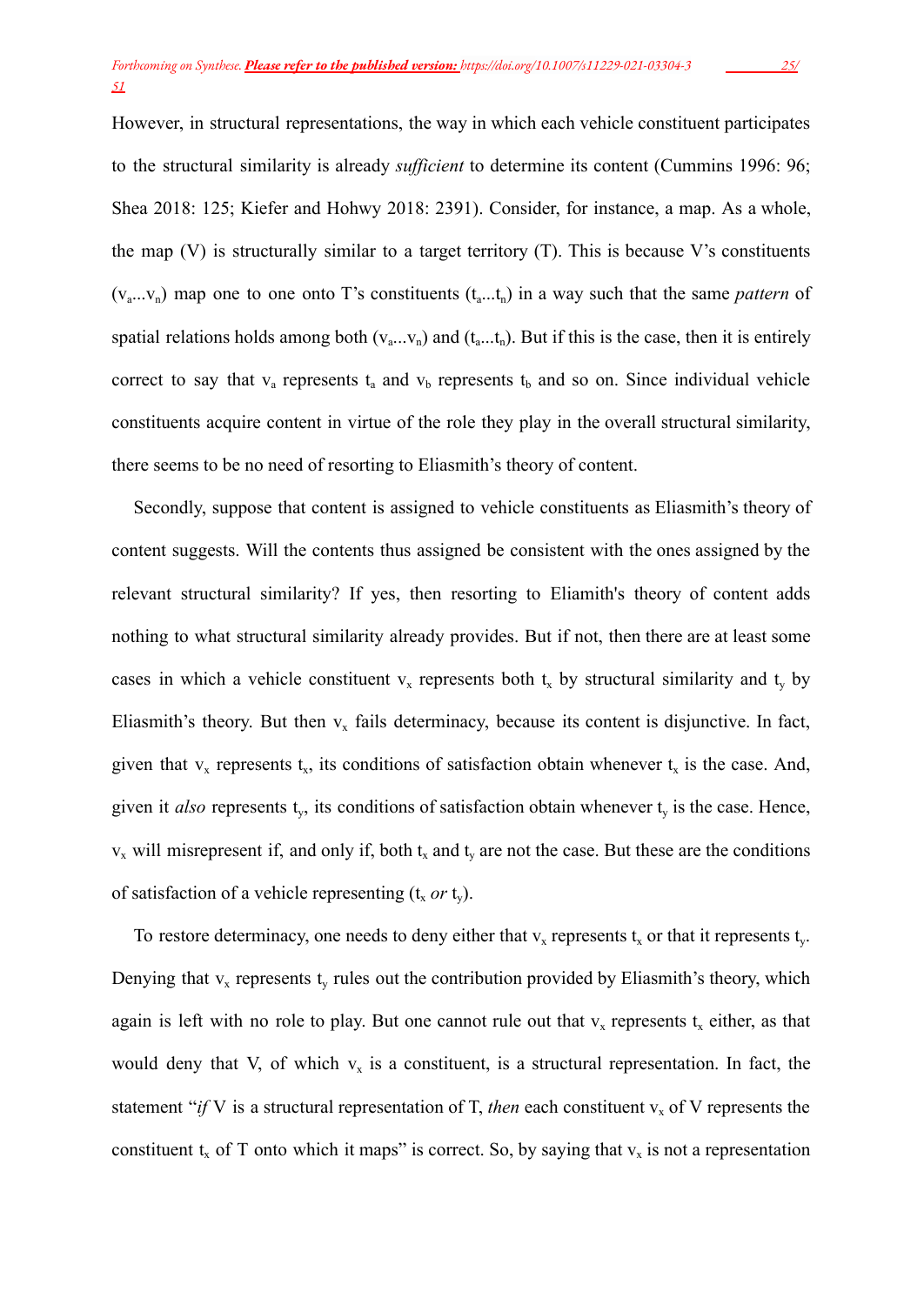of  $t<sub>x</sub>$  one denies the consequent of a true statement. But if the consequent of a true statement is false, then the antecedent must be false too. Therefore, if  $v_x$  does not represent  $t_x$ , then V is not a structural representation of  $T<sup>29</sup>$ 

Summarizing: patterns of activation do not seem to bear any exploitable structural similarity to distal targets. Hence, if their content is determined by exploitable structural similarity, then distality does not obtain. Conversely, if their content is not proximal, then their content is not determined by an *exploitable* structural similarity. Appealing to a different content determination procedure appears to deepen the problem. I thus conclude that patterns of activation are not representational vehicles.

Now, what about the connections? As distality has thus far been particularly pressing, it offers a natural starting point: do connections have distal content? The answer seems negative.

To begin with, what should their content be? Connections encode all a network learns (e.g. Rogers and McClelland 2004). But all Bovet's networks learn is to predict the states of the sensors and motors of the robots they control. This seems definitely proximal content. Computationally speaking, connections are also trained in a simple Hebbian fashion. At each time step, the way in which the weight of a connection is modified is provided by a function that takes as arguments patterns of co-activation between the neurons in (CS) and (SC) and the learning rate (see e.g. Bovet 2007: 26-29). The mathematical content of these connections (i.e. their weight value) is thus exclusively determined by factors lying *inside* the system. If ascriptions of mathematical contents constrain ascriptions of representational contents, it seems that, in these cases, the mathematical contents constrain our ascriptions of representational contents in favor of proximal contents.

These arguments are not conclusive. So, I concede we *might* be able to assign distal

<sup>&</sup>lt;sup>29</sup> An anonymous reviewer raised a challenge to the line of argument developed here. I discuss it in section 5.2 to avoid having to place a long digression here. But the reader can read it now, if they so wish.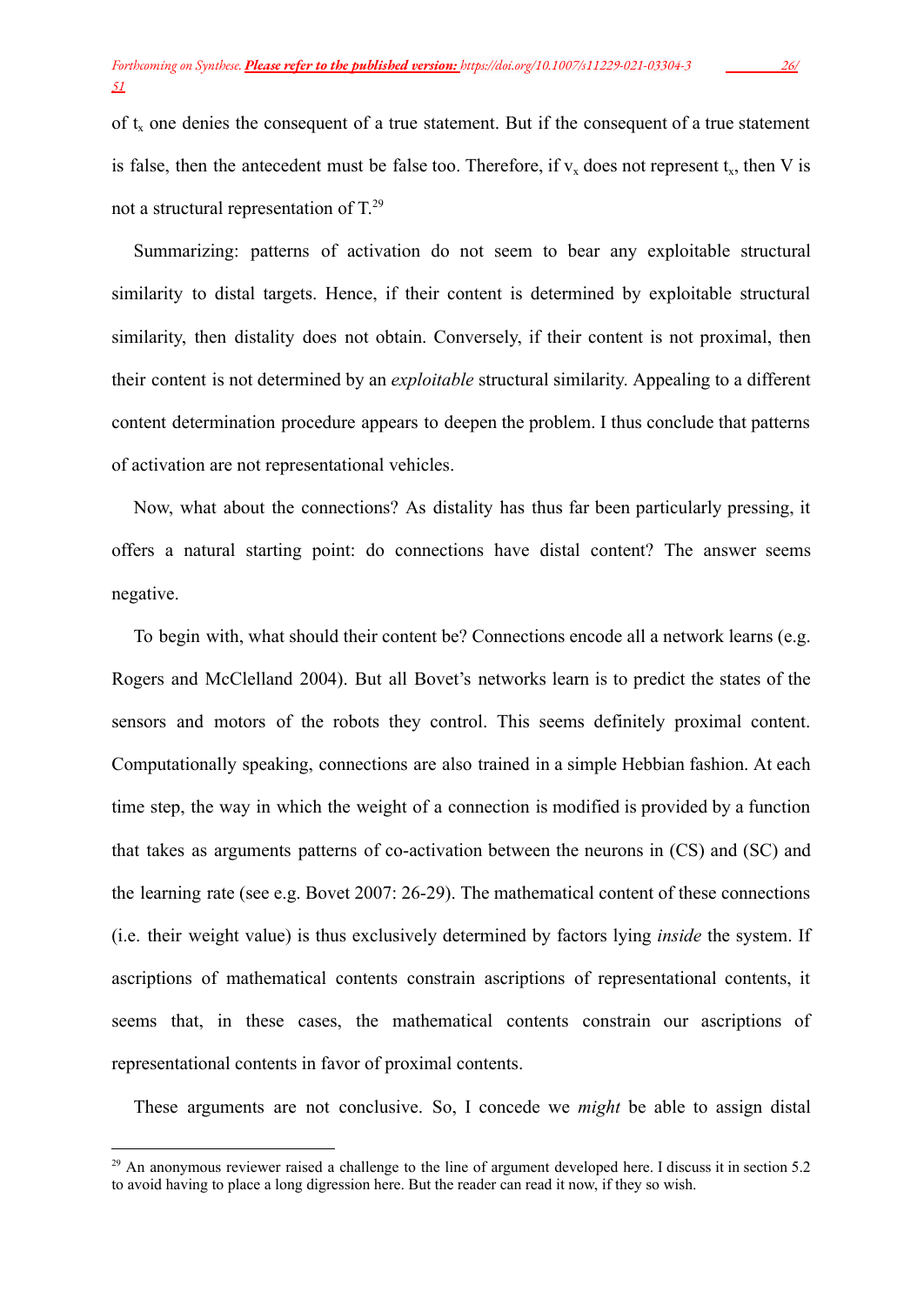contents to connections. But will it be assigned in virtue of an exploitable structural similarity? I believe the answer is again negative. This is because if connections are representations, they are superposed representations. And, given the standard notion of superpositionality (see Van Gelder 1991; 1992; Clark 1993: 17-19), superposed representations cannot be structurally similar to their targets.

Consider the standard definition of superpositionality. The definition is based on a further technical concept, that of a vehicle being conservative over a target (Van Gelder 1991: 43). Bluntly put, a vehicle V is conservative over a target T just in case the minimal set of resources a system needs to leverage in order to represent T equals V. For instance, given the representational resources of natural languages, "John" is conservative over John. To represent John I need, minimally, to token "John". Moreover, "John" has no "representational space" left to represent something over and above John. On the other hand, "John loves Mary" is not conservative over John. To represent John I need not token the entirety of "John loves Mary", and "John loves Mary" has some representational space left to represent something other than John. Superpositionality can then be defined in terms of conservativeness as follows: a vehicle V is a superposed representation of a series of targets  $T_{a}$ ...T<sub>n</sub> just in case V is conservative over each member of  $T_{a}$ ...T<sub>n</sub>. Notice the plural: superposed representations are always, by definition, conservative over more than one target (Van Gelder 1992; Clark 1993: 17-19).

Structural representations, however, can be conservative over one target at most. If V is the vehicle of a structural representation, then there is at least one target T with which V is exploitably structurally similar. This entails that each relevant (i.e. similarity constituting) constituent of V  $v_{\text{a}} \dots v_{\text{n}}$  maps (in an exploitable way) onto *one, and only one*, constituent  $t_x$  of T. Now, if this mapping determines the content of each constituent, it seems that each constituent of V entirely "spends its representational credit" to represent one and only one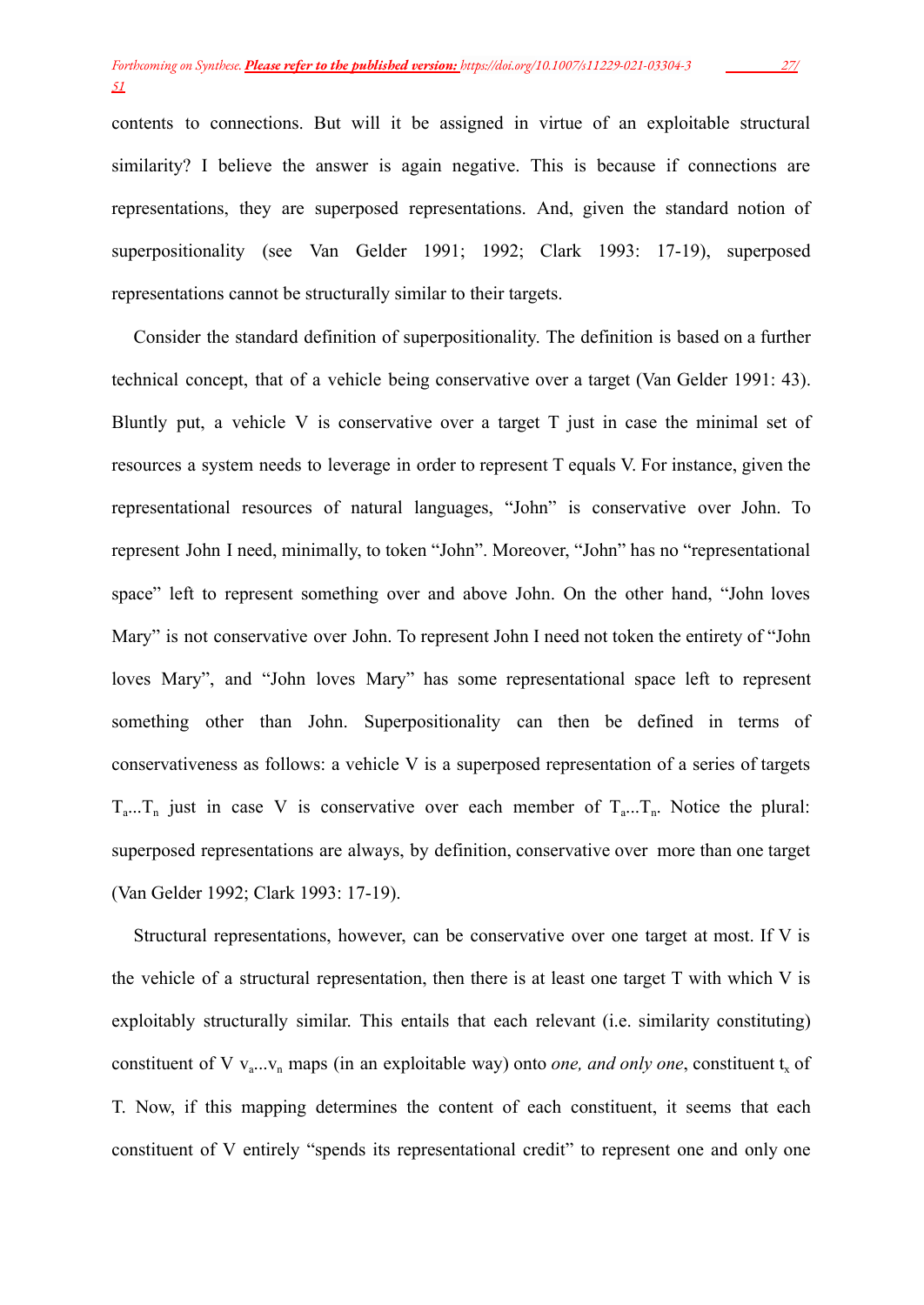constituent of T. Hence, each constituent of V will be conservative over one, and only one, constituent of T. By the same token, V will be conservative over one, and only one, target T.

Why can't a constituent  $v_x$  be conservative over two (or more) constituents  $t_x$  and  $t_y$ , making V conservative over T and  $T^*$  (of which  $t<sub>y</sub>$  is a constituent)? Because it would have to map onto *many*. But (exploitable) structural similarities are defined in terms of *one to one* mappings (see O'Brien and Opie 2004: 11). Thus, it seems correct to say that if a vehicle represents by means of (exploitable) structural similarity, then it is conservative over one, and only one, target. Hence, if a vehicle is not conservative over one, and only one, target, then the vehicle does not represent by means of exploitable structural similarity. But superposed representations are not conservative over one and only one target. Hence, their vehicles fail to satisfy exploitable structural similarity.

Couldn't perhaps the relevant definition of structural similarity be relaxed, so as to allow superposed representations to count as structural representations? Allowing structural similarities to be defined in terms of one-to-many mappings would easily defuse my argument. However, allowing one-to-many mappings makes the content of structural representations disjunctive. In fact, if V is a structural representation of T and  $v_x$  maps onto many (e.g. onto both  $t_x$  and  $t_y$ ), it follows that  $v_x$  misrepresents only when both  $t_x$  and  $t_y$  are not the case; and thus that  $v_x$  represents ( $t_x$  or  $t_y$ ). Notice that, formally, this is the same problem faced by Wiese's (2018) suggestion on how to assign content to vehicle constituents.

Summarizing: it seems correct to say that connections fail to satisfy distality. And, were that verdict wrong, they would still fail to satisfy exploitable structural similarity. Hence, it seems correct to conclude that, in the networks under scrutiny, connections do not qualify as representational vehicles, given the theoretical commitments of inferentialist and representationalist accounts of PP.

Perhaps my analysis thus far has been unfair. Perhaps it is the network *as a whole* that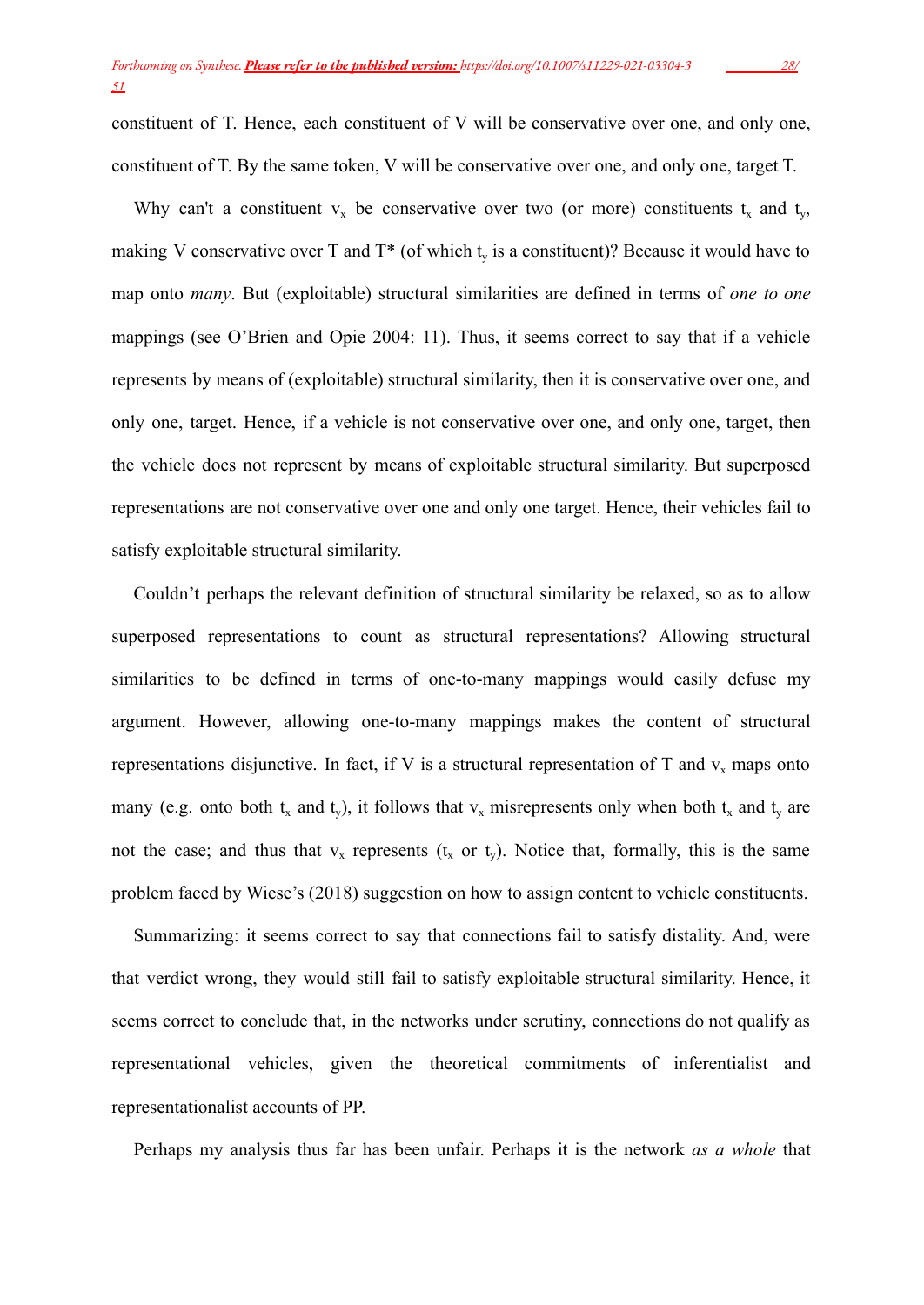instantiates the relevant generative model, rather than one of its parts (see e.g. Kiefer and Hohwy 2018: 2394-2395; Wiese 2018: 219). Albeit I think this is a fair point, I fail to see how it might challenge my conclusion. After all, it seems to me still correct to say that the only things "of significance" to the network, given the task function it has by design, are proximal sensory states. Thus, it seems to me that even conceding, for the sake of discussion, that the network as a whole is, in some sense, exploitably structurally similar to its targets, it would still fail to meet distality.

In this section, I presented the simplest PP system able to perform active inference I know of, and checked whether the candidate vehicles of the relevant generative model (i.e. patterns of activations and connections) actually qualify as vehicles, providing a negative answer. Thus, albeit the network instantiates a simple generative model "knowing" the robot's sensorimotor contingencies, the structures instantiating that model do not qualify as representational vehicles. They are *non-representational structures* instantiating the robot's knowledge of its own sensorimotor contingencies.

Notice that my verdict does not hinge on "weird" metaphysical premises on what counts as a representation. Indeed, the criteria by which I assessed the metaphysical status of generative models are derived from inferentialist and representationalist accounts of PP, which surely provide the mainstream interpretation of the theory.

In the next section, I examine some concerns regarding the verdict here provided.

#### **5 - Some worries considered**

Here, I examine three distinct concerns regarding the argument I have provided. The first regards the scope of my conclusion: can it be generalized to other PP systems? The second and third worries have been raised by two anonymous reviewers. They concern, respectively, the possibility of multiple assignments of contents and the revisionist implications of my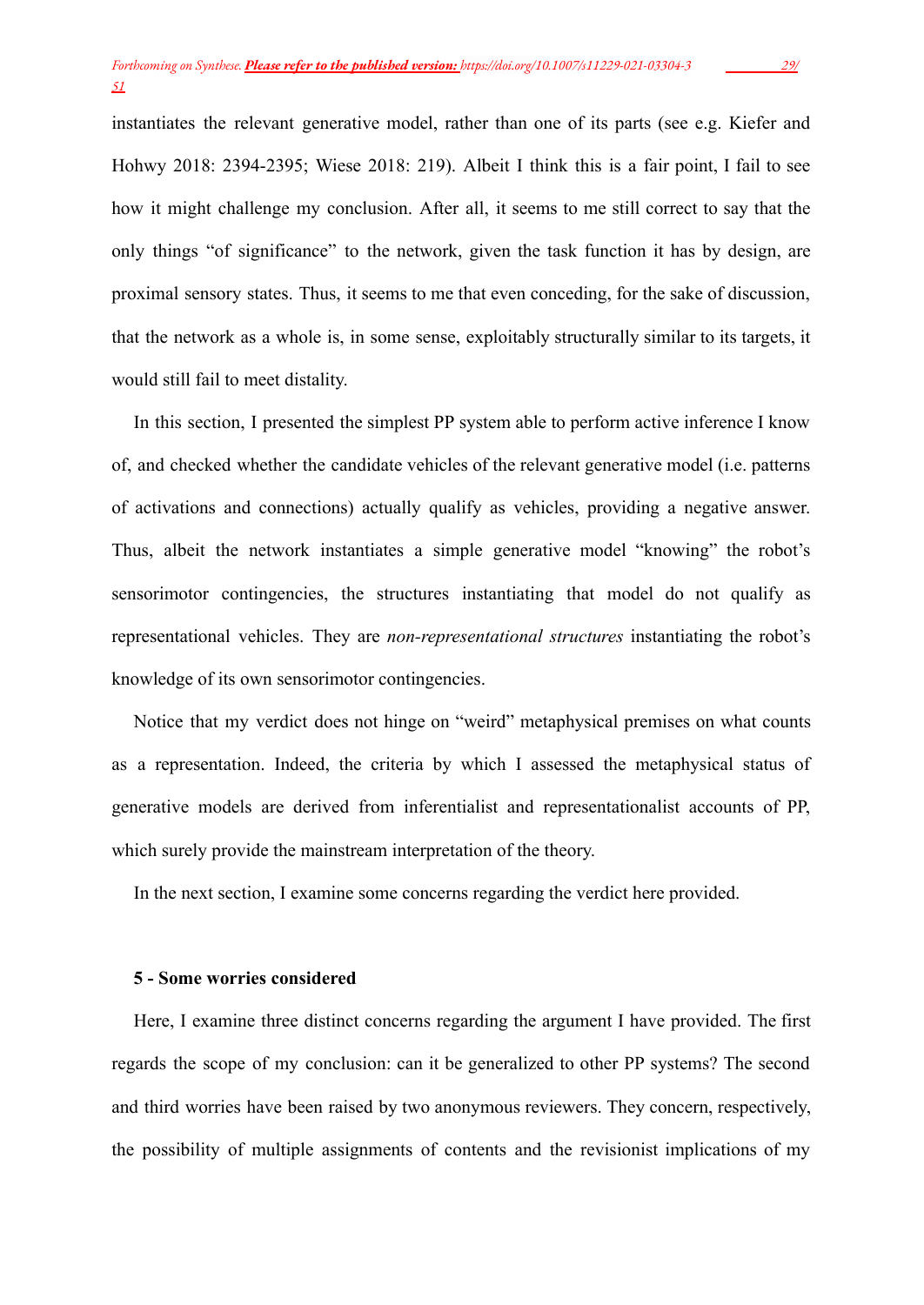argument. I examine these three worries in turn.

#### **5.1 - Will it generalize?**

The most obvious objection to the analysis provided above is that its conclusion will not generalize to other PP systems. This is a genuine concern, which I cannot *fully* exorcise here. I will, however, propose a number of arguments and considerations to the effect that my conclusion *is likely to generalize*. To do so, I mainly consider the lines of reasoning that could block the generalization, arguing that none, at present, seems sufficient to block it. Of course, this is not *a proof* that my conclusion generalizes. To *prove* it, I would probably have to examine *all possible* PP systems, which is clearly unfeasible.

One reason as to why my verdict will not generalize is that Bovet's networks do not resemble standard PP networks, such as Rao and Ballard's (1999) network. The conclusions drawn by looking at Bovet's networks might simply not apply to different PP networks.

Yet, albeit it is surely correct to say that Bovet's networks do not resemble other PP systems, it is worth noting that there is no *standard* PP network. They are all different. For instance, some PP networks do not have distinct error and prediction units (e.g. O'Reilly *et al*. 2014), and others do not embody distinct sets of ascending and descending connections (e.g. Matsumoto and Tani 2020). And, when it comes to robotic implementations, there just is no standard PP model, connectionist or otherwise (Ciria *et al*. 2021). So, if the relevant conclusions drawn from these various models are supposed to generalize (as their modelers surely suppose), why shouldn't the conclusions drawn from *Bovet's* model generalize too?

Perhaps, then, the problem is that Bovet's networks lack an ingredient which, when considered, would force me to revise my verdict. But what could that ingredient be?

Hierarchy is an obvious candidate: Bovet's networks are non hierarchical, whereas the majority (but by no means all, see Tani 2014; Lanillos and Cheng 2018) of PP systems are.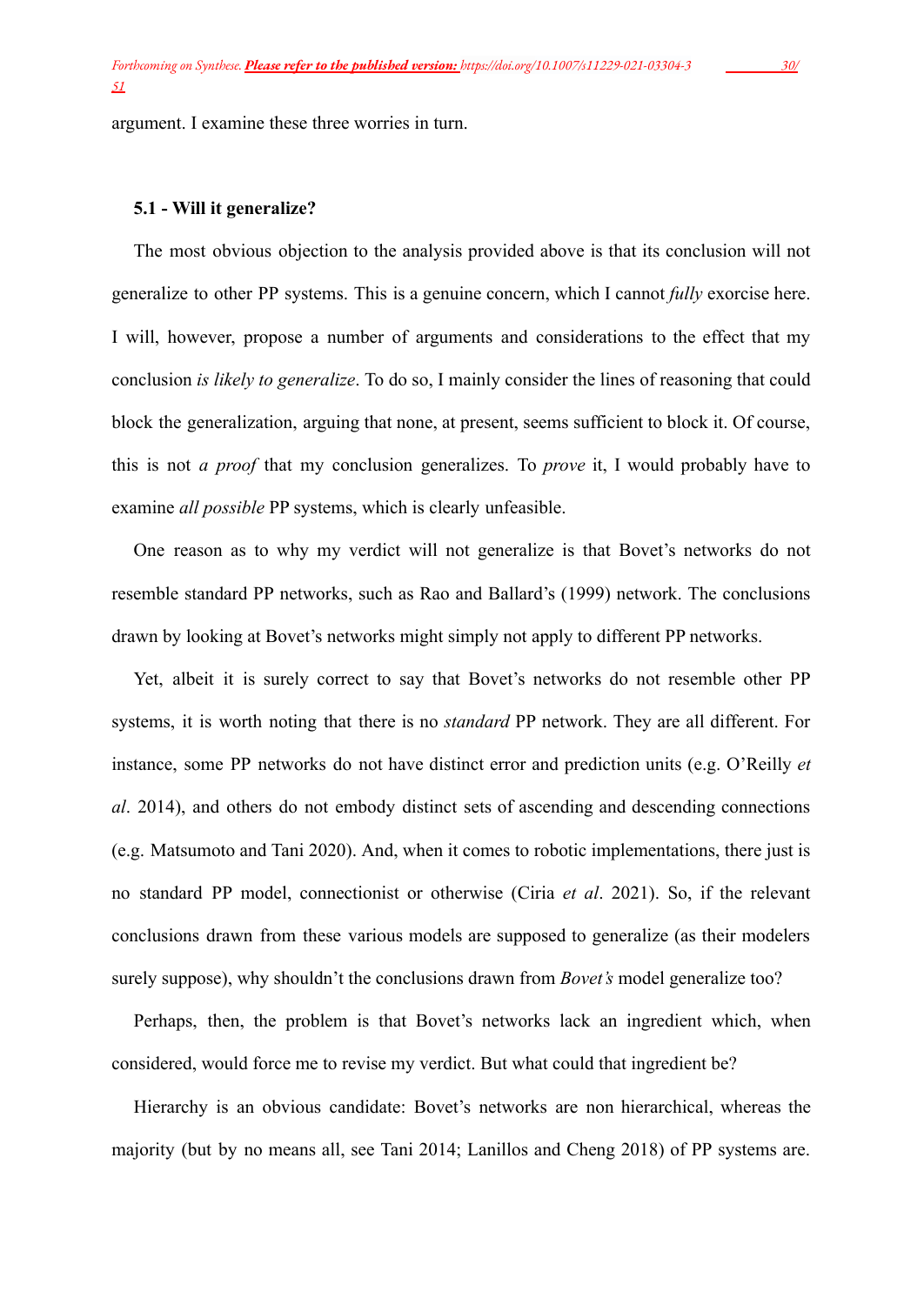However, I simply fail to see how hierarchy would force me to revise my verdict. Adding hierarchy means adding hidden layers and connections to (and from) these layers. But these connections would be superposed representations just as the connections of Bovet's network. Thus, if the argument provided above is correct, they would surely fail to satisfy exploitable structural similarity.<sup>30</sup>

Moreover, it is doubtful that the patterns of activity in hierarchically higher layers could be assigned an appropriately distal content (O'Regan and Degenaar 2014; Dołega 2017: 12-13). Strictly speaking, all a hierarchically higher level has to predict is what is going on in the layer directly below it, of which it can thus be rightfully said to be a model. Computationally speaking, hierarchically higher levels are said to "produce abstract statistical summaries of the *original visual input*" (Bulow *et al.* 2016: 5-6; emphasis added; see also Hinton 2007b; Foster 2019). Thus, if these computational descriptions are correct, and the mathematical content assigned by these descriptions strongly constrains the ascription of representational content, there are good reasons to expect that the content of hierarchically higher layers to be only proximal.

Notice that sometimes this point seems to be acknowledged even by defenders of the representationalist and inferentialist view of PP. As Orlandi and Lee (2019: 215-217) aptly noticed, it is not uncommon, in the PP literature, to characterize higher levels as models *of the level directly below them*, and to say that they predict *the behavior of the level directly below them* (e. g. Clark 2016: 14-24). If these characterizations are correct, they definitely suggest that the content of hierarchically higher layers is only proximal.

But what about the standard account of representations in hidden (i.e. hierarchically higher) layers of artificial neural networks?<sup>31</sup> Careful mathematical analyses conducted on the

<sup>&</sup>lt;sup>30</sup> A reviewer noticed I must here make a concession: I cannot exclude that, in a possible connectionist implementation of PP, weighted connections will be structural, rather than superposed, representations. I surely cannot rule out this *possibility*. However, at present, I do not see any *positive* reason to believe that such an exceptional connectionist system will be produced.

<sup>&</sup>lt;sup>31</sup> Thanks to an anonymous reviewer for having raised this objection.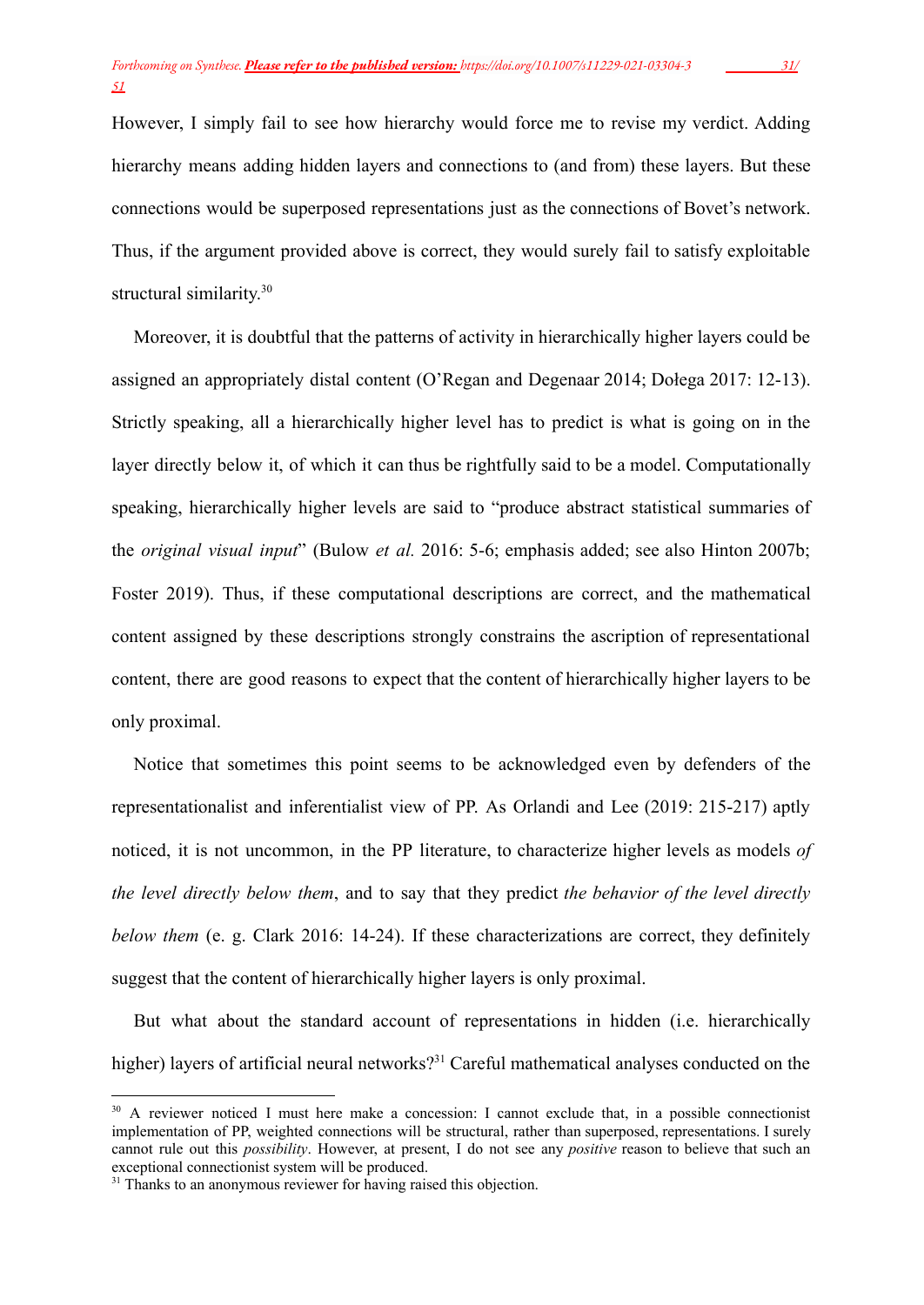pattern of activation of those layers often reveal a *structure-preserving* mapping holding between patterns of activation and features of the *distal* domain the network has been trained to operate upon (e.g. Elman 1991; Shagrir 2012; Churchland 2012). This surely seems a hefty consideration in support of a structural-representationalist reading of these patterns. So, were similar patterns found in at least some PP systems, the representationalist-inferentialist reading of PP would be bolstered.

I cannot *in principle* exclude that some form of mathematical analysis on PP models could unravel similar patterns of activation. Yet, I do not believe that it would provide the desired support to the inferentialist and representationalist reading of PP. There are two broad reasons as to why that seems to me the case.

One is that the relevant structure-preserving mapping often holds among *many* patterns of activation (if not the entire activation space, as in Churchland 2012) and their respective targets. Yet, it seems correct to say that different patterns of activation are *different vehicles*. Hence, the structural similarity would not hold between *a single vehicle* and its target (as it is in the case of structural representations), but rather between an ensemble of vehicles and the ensemble of their respective targets.

The other is that it seems correct to say that, if V is structural representation of T, then changes to V which make it more structurally similar to T increase its representational accuracy. Now, when it comes to artificial neural networks, the changes that increase their representational accuracy surely include changes in the weighted connections. Hence, it seems that weighted connections must be vehicle constituents (or relations thereof) participating in the relevant structural similarity. Yet, in the case at hand, *only* patterns of activation are considered. It thus seems doubtful that a structural similarity defined *purely* in terms of patterns of activation will substantiate the representationalist reading of PP as desired. However, simply "adding connections to the mix" raises the problems with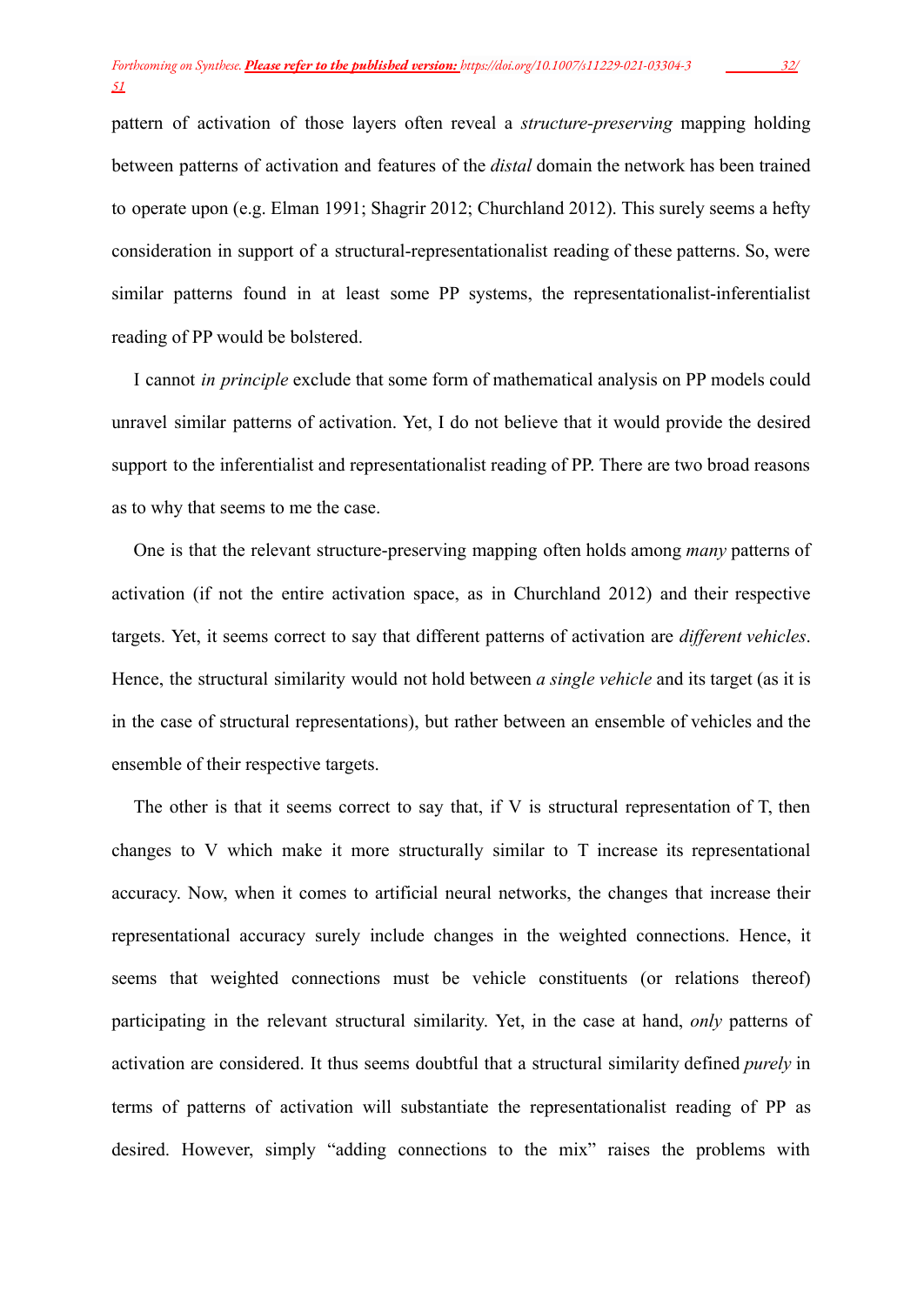superpositionality described above, marring the relevant structural similarity.

I take this to be only circumstantial evidence in favor of the claim that hierarchically higher layers do not qualify as representations. So my argument is not conclusive: it could be argued that hierarchically higher levels are, as a matter of fact, exploitably similar to some distal target. And that might be done without violating the constraints mathematical contents place upon representational contents. Yet, as far as I know, an argument to that effect has still to be made. As things stand, I only see circumstantial evidence favoring the claim that higher layers do not qualify as representational vehicles. It thus seems that the available evidence favors my anti-representationalist verdict over the representationalist one.

A second missing ingredient from Bovet's network is precision. This might be worrisome, as PP suggests that precision plays a key role in enabling active inference (see Brown *et al.* 2013).

However, I believe that considering precision will not change my verdict. On the one hand, precision is only supposed to modify, in various ways (see Friston 2012) the relevant patterns of activation to which it is applied. But if, as I argued, these patterns of activation are not representational vehicles in the first place, then any mechanism operating upon them should not be considered a representational mechanism. Moreover, from the computational point of view, precision is typically equated with the inverse variance *of the predicted signal* (Buckley *et al*. 2017). If, as I've argued, predictions only have proximal content, and the mathematical content of precision signals (i.e. inverse variance) constrains our ascription of representational contents, it then seems we can only ascribe *proximal* contents to precision signals too.

Perhaps the verdict I have provided here will not generalize because I've considered an *artificial* neural network whose task functions have been proximally defined by a human designer, whereas "natural" neural networks implementing PP have long-armed task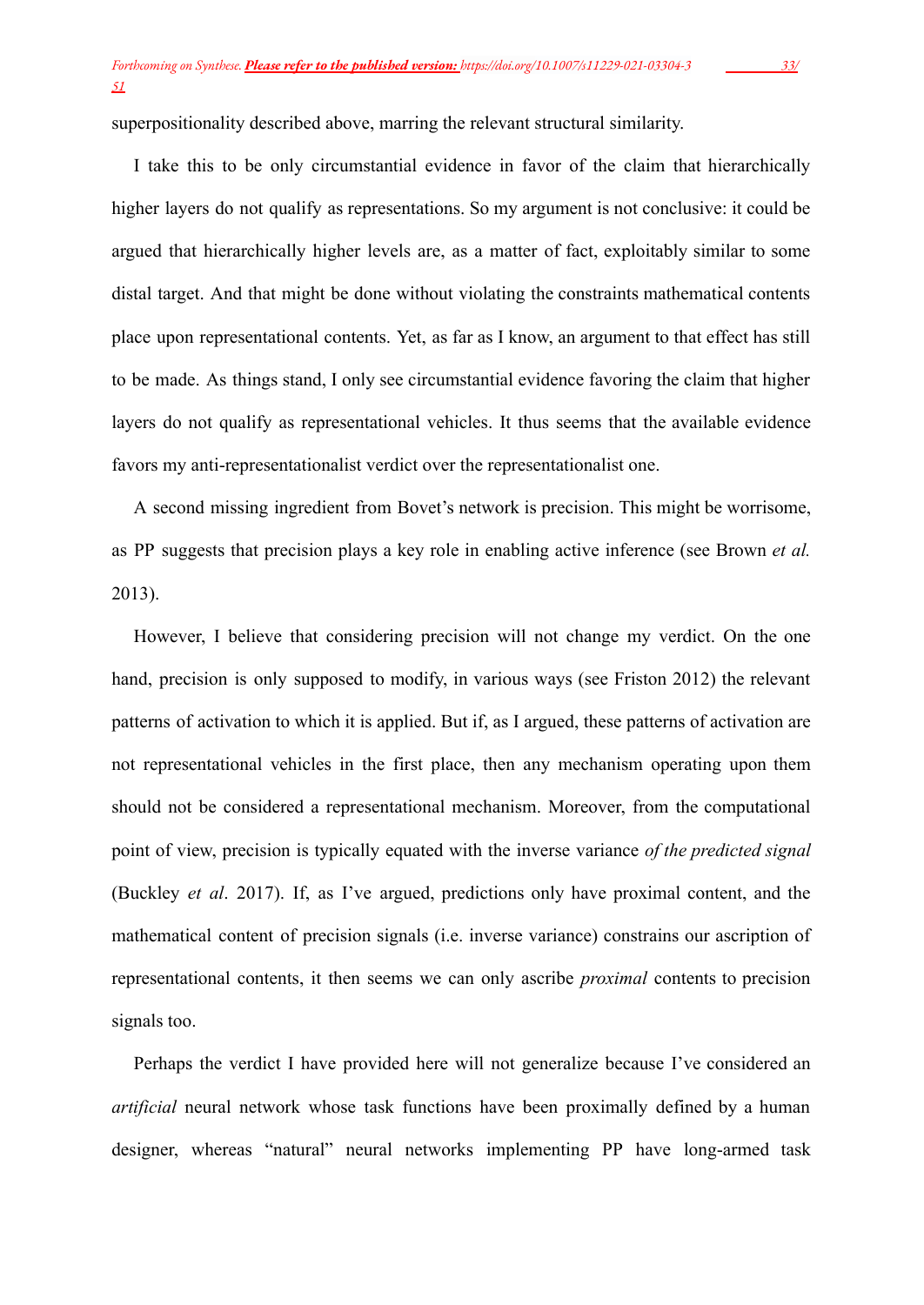functions. I think there are reasons to suspect this will not be the case.

To see why, it is important to notice that functions are normative: they are outcomes that a system is *supposed to* produce, in virtue of its design (natural or artificial) or learning history. Task functions (and, more generally, functions) dictate the standards against which to test the performance of a system (e.g. Neander 2017, Ch. 3). A system can perform *optimally* or *abnormally* only given the standards determined by its functions.

This seems to speak against PP systems having long-armed functions. Consider, for instance, the fact that, on the account PP offers, perceptual illusions are *optimal* percepts (Brown and Friston 2012). Now, if perceptual illusions are *optimal* percepts, it follows that the machinery producing them (i.e. the PP system) is not *malfunctioning* when a perceptual illusion is produced. But, if this is correct, then it seems that perceptual PP systems do not have long-armed functions. That is, their functions do not appear to be defined in terms of distal states of affairs (e.g. tracking the distal environment, recognizing the external causes of the sensory inputs, *etc*). For the output produced by the system here does not match distal states of affairs; hence, were the system's function defined in terms of the latter, the system would have been *malfunctioning*. As a consequence, perceptual illusions would not have been *optimal* percepts.

Moreover, PP systems are often described as *just* in the task of minimizing prediction error (e.g. Friston 2010; Hohwy 2015).<sup>32</sup> In fact, the discussion about what PP systems are supposed to do is typically couched in *proximal* terms, such as avoiding sensory states with high surprisal<sup>33</sup> or encountering the sensory states predicted by the model (see Hohwy 2020). Notice that the purely proximal rendering of what PP systems are supposed to do is no accident: it is actually needed to account for how these systems function in practice. Since PP

<sup>&</sup>lt;sup>32</sup> Here, I trust neurocomputational modellers (e.g. Tani 2014; Spratling 2017) and consider free-energy minimization as a PP algorithm, bracketing the complex relation between the free-energy principle and PP "proper" (see Friston 2019; Hohwy 2020).

 $33$  In extremely crude terms, surprisal is an information theoretic quantity (also known as self-information) which captures how improbable a sensory state is, given a model.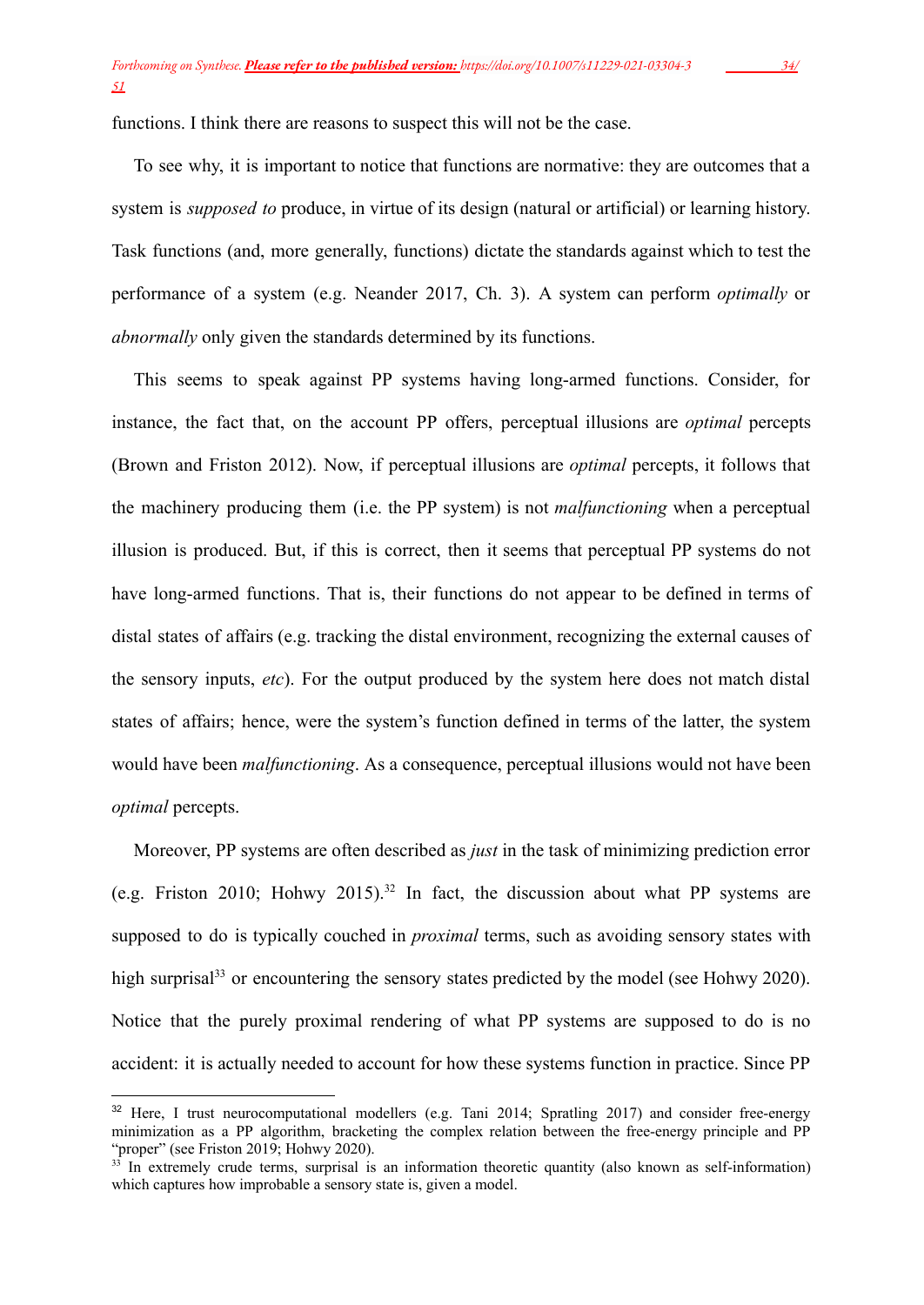systems have by assumption<sup>34</sup> access only to *proximal* states, the relevant tasks they are "supposed to" perform must be defined in terms of these states.

As further evidence of the proximal character of what, according to PP, generative models are supposed to do, consider the so-called "dark room" problem (see Sims 2017 for discussion). The problem is roughly as follows: why, if PP systems are only trying to minimize prediction error, they do not lock themselves in environments delivering extremely predictable stimuli, such as a completely dark room? Notice that such a problem would be immediately dispelled if PP systems were assigned long-armed functions: if PP systems were supposed to, say, find mates to reproduce (rather than just minimize prediction error) it would be immediately clear why they do not end up in dark rooms: there just are no mates there. Notice further that the standard reply to the "dark room" problem is not to concede that PP systems are supposed to do more than minimizing prediction error. Rather, the reply is that "dark room" *sensory states* are prediction-error inducing, given the models possessed by PP systems (Friston, Clark and Thornton 2012).

All this suggests that, according to PP, all PP systems have to do can be spelled out in *proximal* terms: they have to minimize the error relative to the expected sensory input. But if this is the case, there seems to be little reason to think that "natural" PP systems will be assigned long-armed functions. Thus, there seems to be little reason to think that "natural" PP systems will satisfy *both* distality and exploitable structural similarity in the desired way.<sup>35</sup>

<sup>&</sup>lt;sup>34</sup> This assumption is a corollary of the assumption that sensory states are under-informative in respect to their worldly causes (see Orlandi 2016 and Anderson 2017 for discussion).

<sup>&</sup>lt;sup>35</sup> A reviewer wonders whether considering PP systems in the context of the free-energy principle could deliver long-armed functions. The reviewer also points to Hohwy (2013: 179-181; expanded in Hohwy 2020) as providing some argument to that effect. Now, I cannot introduce the free-energy principle here, but I think I can make a few remarks motivating some skepticism about the free-energy principle providing long-armed functions. The first remark is the following: all the free-energy principle "commands" is to minimize free-energy, which is a quantity *internal* to systems. Indeed, it is precisely because free-energy is internal to systems that free-energy is useful in the first place (see Hohwy 2020: 5-8). It is thus very hard to see how abiding the free-energy principle would confer long-armed functions. Moreover, insofar PP is the "process theory" by means of which the free-energy principle is abided, to minimize free-energy *just is* to minimize prediction error on average (e.g. Friston 2009: 295; Hohwy 2013: 180). So, it seems that all the free-energy principle "commands" PP systems to do is to minimize prediction error, and this seems to be a proximally defined function. Lastly, it is not clear to me whether the normativity the free-energy principle brings to the table is the normativity of functions in the relevant sense (Hohwy 2013: 181; 2020: 18-20 seems to agree). The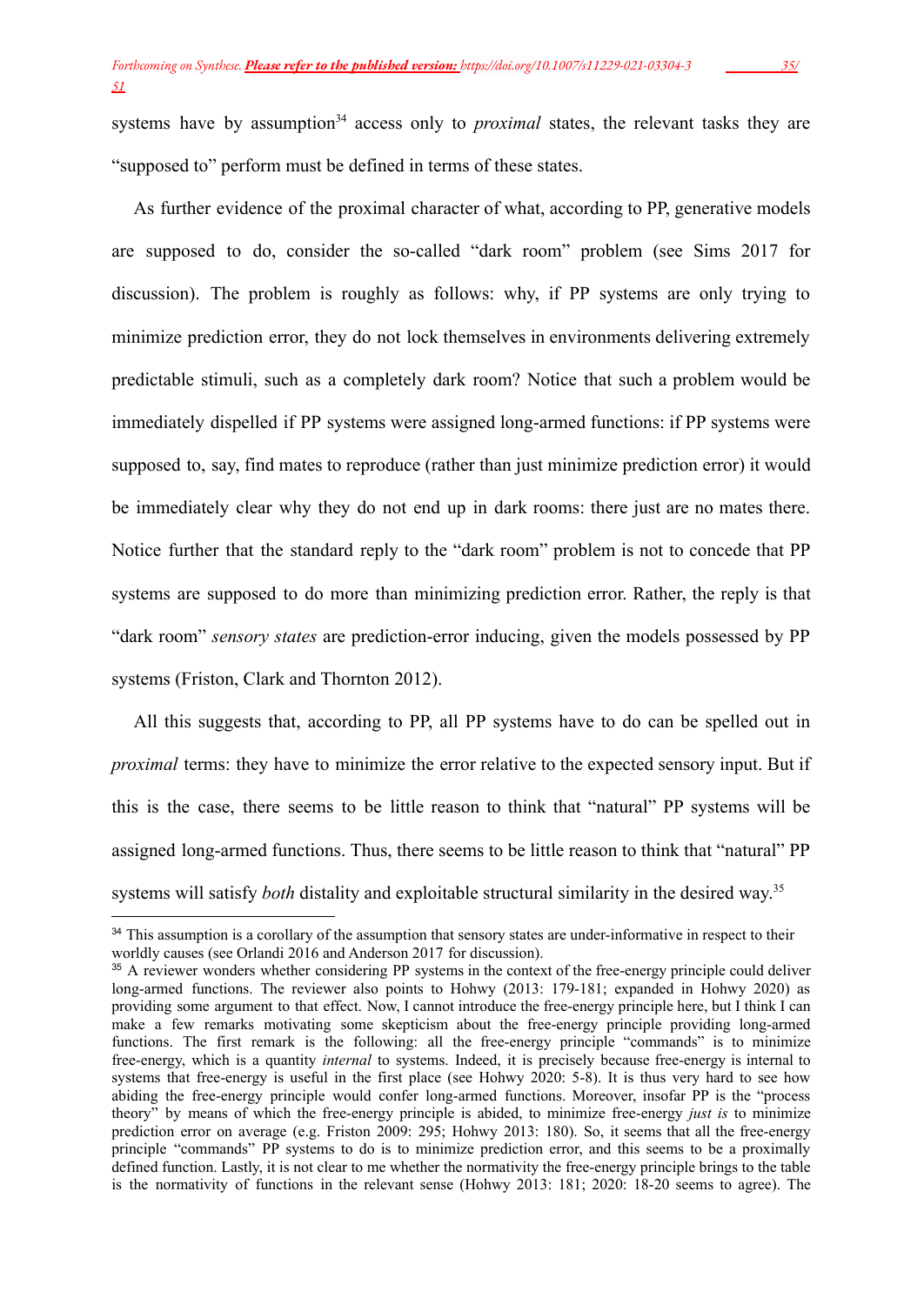The verdict I provided could also be challenged arguing that Bovet's networks enable the robotic agents to perform only very "low level" sensorimotor coordinations with the surrounding environment. Had I considered different (and, plausibly, more complex) networks, enabling "representation hungry" tasks requiring coordination with non-present targets, my verdict would have been different, as coordinating with non-present targets *requires* representations to be in place (Clark and Toribio 1994). A related worry is that the robots guided by Bovet's network might be "merely reactive": they just *respond* to the incoming environmental inputs. Many hold that merely reactive behaviors do not require any internal model, whereas proactive, self-generated behaviors do (e.g. Tani 2007; Pezzulo 2008). Both objections share a common theme; namely, that the networks upon which my verdict is based is *too simple of a model* to allow my verdict to generalize to more complex PP systems. However, I believe these objections are misguided in at least two respects.

To begin with, it is, as a matter of fact, *false* that the robots guided by Bovet's network are merely reactive systems enabling only low level sensorimotor coordinations. As a matter of fact, in numerous experiments (e.g. Bovet and Pfeiffer 2005a; 2005b; Bovet 2006) the robot *self-initiated* its own behavioral routines, because the network was expecting sensory inputs that the environment did not deliver, thereby triggering active inference. Moreover, the network architecture Bovet engineered is capable of delayed reward learning in the context of T-maze tasks (Bongard and Pfeiffer 2005a; 2005b). In such tasks, however, agent and target (reward<sup>36</sup> ) are *not* immediately coupled, and so, from the point of view of the robotic agent,

relevant normativity of the free-energy principle seems to be based *on the very existence* of free-energy minimizing systems (e.g. "Rather, the FEP's conceptual analysis allows us to see how existence (analysed as self-organization) is *at the same time both causal and normative*", Hohwy 2020: 16, emphasis added). A system failing to abide by this kind of normativity, would simply "fail to exist" as a system. But, given the relevant notion of function under consideration, something can exist, and yet systematically *fail* to perform its function (Millikan 1989). To use a well-known example: malformed hearts are *supposed to* pump blood, but they always fail to do so.

<sup>&</sup>lt;sup>36</sup> A PP enthusiast might question my use of the word "reward" in this context, as active inference does not, strictly speaking, posit rewards (see Friston, Adams and Montague 2012). It is thus worth noting that Bovet himself acknowledges that "reward" and "punishment" are *arbitrary* tags, which he uses to simplify the discussion. The "reward" modality of the net really only tracks the state of the robot batteries, and the reward itself is a reduction of prediction error between the predicted and actually sensed state of the batteries (see Bovet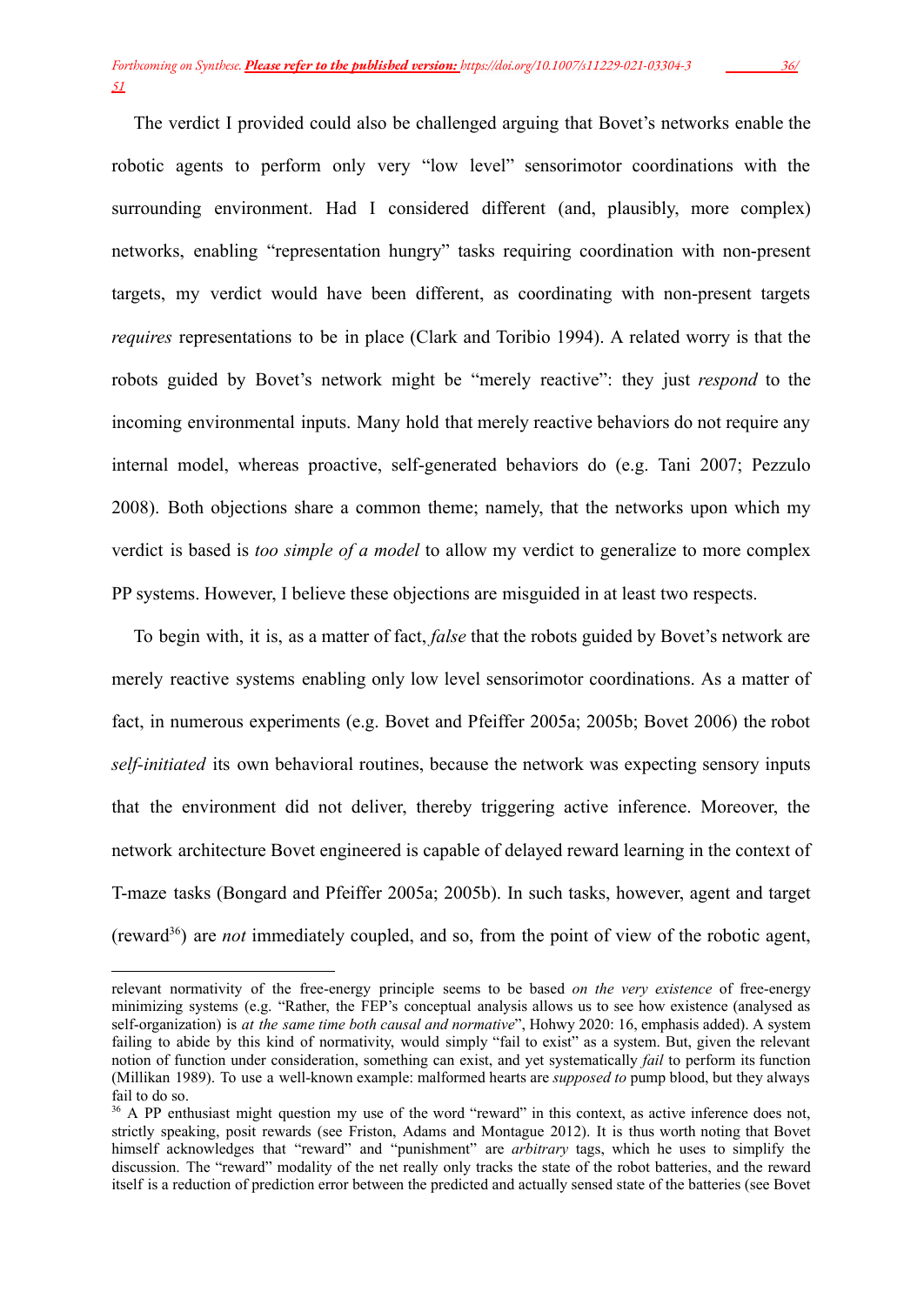the target is absent at the start of each trial. Furthermore, delayed reward learning is supposed to require some form of *working memory*, which is needed to correctly associate cue, motor decision and outcome (e.g. Kim 2004; see also Carvalho and Nolfi 2016). Thus, it seems to me correct to say that delayed reward tasks in a T-maze setting are a *bona fide* instance of "representation hungry" cognition. Nevertheless, that non-representational network managed to solve the task with a high degree of accuracy, only by learning a set of relevant sensorimotor associations. More precisely (but see Bovet and Pfeiffer 2005a; 2005b and Bovet 2007: 123-153 for the full account), the network enabled the robot to solve the task only by learning to *predict shifts of visual flow* conditioned on the activity of tactile sensors stimulated by the cue. The mismatch between expected and actually received visual flow was then minimized through active inference, thus making the robot turn so as to bring about the expected visual flow. But by turning, the robot also entered in the correct arm of the T-maze, thus "stumbling upon" the reward.<sup>37</sup>

Secondly, I do not think that these objections can be rightfully formulated within the theoretical framework of PP, at least if really PP offers "a cognitive package deal" able to account with the same set of resources for cognition *in general* (Clark 2016; Spratling 2016; Pezzulo 2017). If really PP can account for all cognitive phenomena using the same set of resources functioning in the same way, then it seems to me that representationalism or anti-representationalism should be valid across the board. If these resources are representational resources, then it seems that they will be representational even when they are enabling simple sensorimotor interactions with a present target. And, if, as I've argued, these resources do not qualify as representational, then they will not be representational even when

and Pfeiffer 2005a; 2005b). Notice further that, in Bovet's architecture, a "reward" *only* aligns expected and actually sensed battery states. Hence, "rewards" *just are* highly predictable sensory states, exactly as PP suggests.

<sup>&</sup>lt;sup>37</sup> In this way, it seems to me that Bovet's systems provide some empirical support to the enactivists' claim that complex non-representational structures instantiating sensorimotor knowledge are sufficient for "higher"/"representation hungry" cognition (Kiverstein and Rietveld 2018; Bruineberg *et al*. 2019).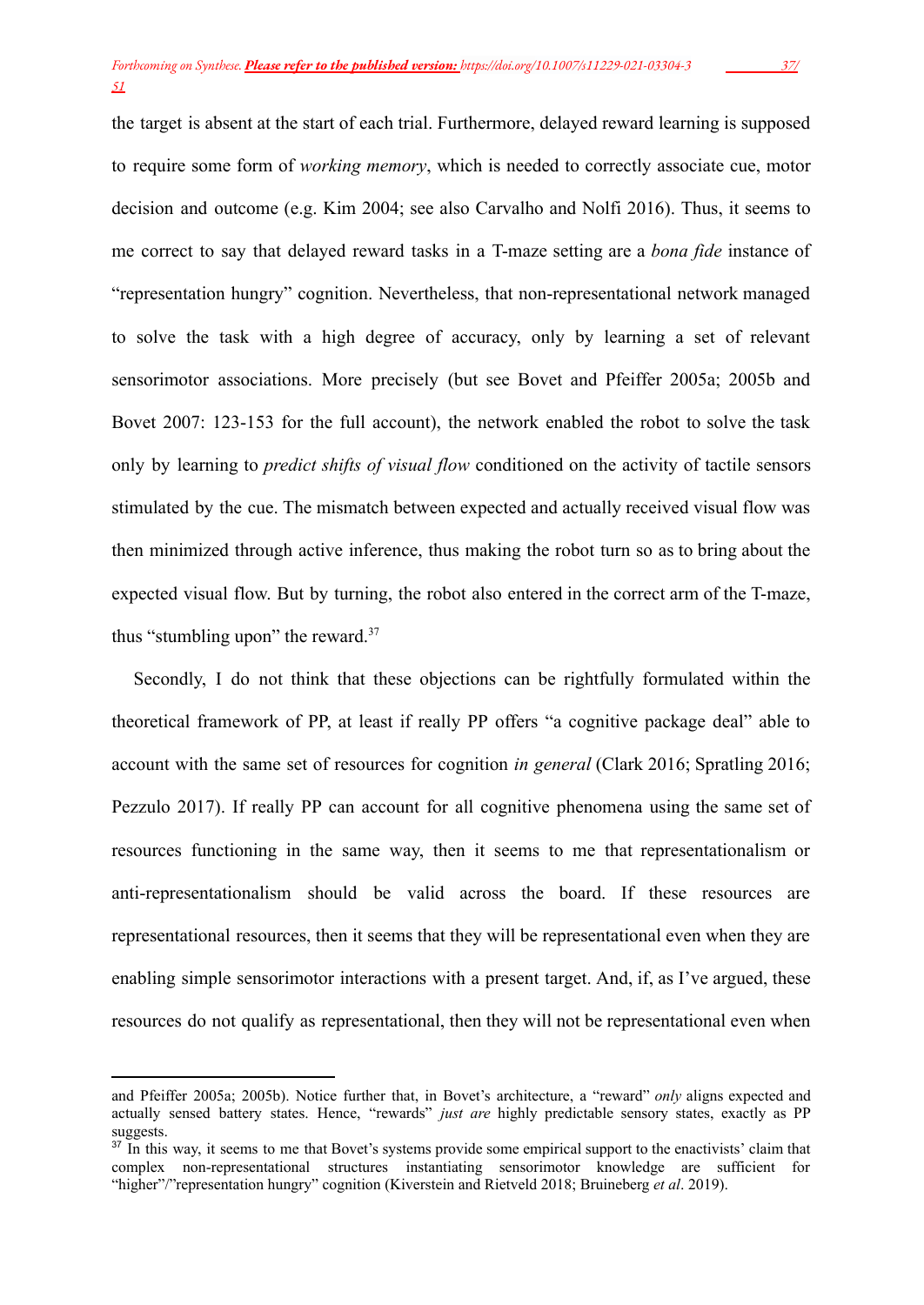the target they are enabling a system to proactively coordinate with is absent.

## **5.2 - Can the "two-level attribution" save representationalism?**

My argument against Wiese's (2018) appeal to Eliasmith's theory of content *presupposes* that vehicles can be assigned contents in only one way. But what if, as a reviewer asks, vehicles could be assigned *multiple* contents according to *multiple* theories of content, based on one's explanatory focus? For instance, if one's focus is centered on the inner workings of Bovet's network, it might be appropriate to assign it only proximal contents *via* exploitable structural similarity. But if one's explanatory focus is how the entire robot interacts with the environment, it might be appropriate to assign it distal content resorting to Eliasmith's theory of content (or *vice versa*). Given that contents thus attributed sit at different explanatory levels, they *need not* be mutually exclusive. Such a "two-level attribution"<sup>38</sup> of content can thus allow us to follow Wiese's suggestion, without *thereby* inviting the problems I raised before. How can I respond?

To start, I wish to point out an ambiguity. Talking of "assigning content" is ambiguous between two readings. On a first reading, content assignments are *mere* ascriptions of content: given our explanatory aims, we speak of a vehicle as if it represents something, but as a matter of fact the vehicle *does not* represent that thing. This seems a form of content pragmatism (Mollo 2020: 109). On a second reading, content assignments are not *mere* ascriptions: the vehicle *really has* multiple contents, perhaps in virtue of the fact that it satisfies multiple content-determining relations with multiple targets. Our explanatory interests only select, among the many contents a vehicle *really and objectively* bears, the one that best serves our explanatory needs.

Now, which is the intended reading of the "two-level attribution" the reviewer suggests? I

<sup>&</sup>lt;sup>38</sup> The phrase has been coined by the anonymous reviewer.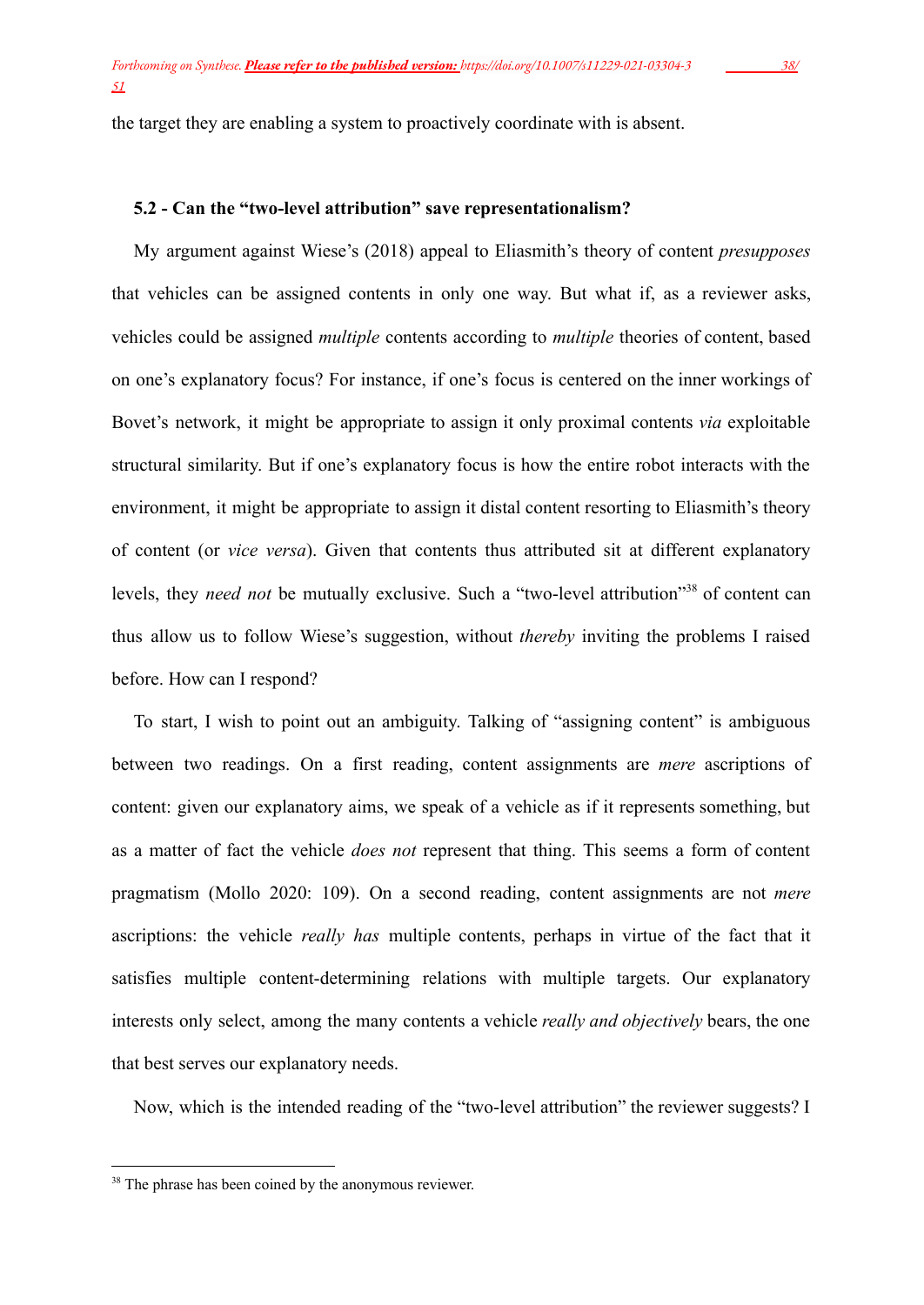think the second one. The reviewer is presumably trying to rescue Wiese's (2018) account, which espouses realism about content (as all the inferentialist and representationalist readings of PP do). Moreover, it could be argued that inferentialist and representationalists accounts of PP *already* ascribe multiple contents to vehicles: they do accept that a vehicle has both *mathematical* and *representational* contents. Isn't this a "two-level attribution" of the kind the reviewer suggests?<sup>39</sup>

Yet, I see a problem with the "two-level attribution" thus interpreted. It can be exposed by means of a simple example. Suppose V satisfies (at the same time) the conditions spelled out by two theories of content C and C\*. According to C, V represents T; whereas it represents T\* according to C\*. Accept the "two-level attribution" as sketched above: V *really and objectively* represents T *as well as* T\*. Thus V has *two* contents, and we are free to "pick one" based on our explanatory needs.

Now, V is a representational vehicle *objectively bearing* some content. So, there are some tokenings of V which *objectively are* misrepresentations - but which ones? I think there are only three possible cases:

- (a) A tokening of V is a misrepresentation when T, and only T, is not the case (*mutatis mutandis* for T\*)
- (b) A tokening of V is a misrepresentation when at least one among T and  $T^*$  is not the case
- (c) A tokening of V is a misrepresentation when both T and  $T^*$  are not the case

If (a) is accepted, then it seems that V represents only  $T$  (or only  $T^*$ ). It's accuracy conditions are sensitive only to Ts, just as those of a vehicle representing *only* Ts, and thus having *only one* content, determined only by C (or C\*).

If (b) is accepted, then V appears to be representing (T *and* T\*). In fact, a vehicle

<sup>&</sup>lt;sup>39</sup> Perhaps it is, but an important difference should be noticed. Mathematical and representational contents are different *kinds* of content (Egan 2014: 118). One is narrow, the other is (typically) wide. One is determined by the computations a system performs, the other by some privileged naturalistic relation holding between vehicles and targets. But the "two level attribution" the reviewer proposes assigns different contents of the *same* kind (representational) to the same vehicle.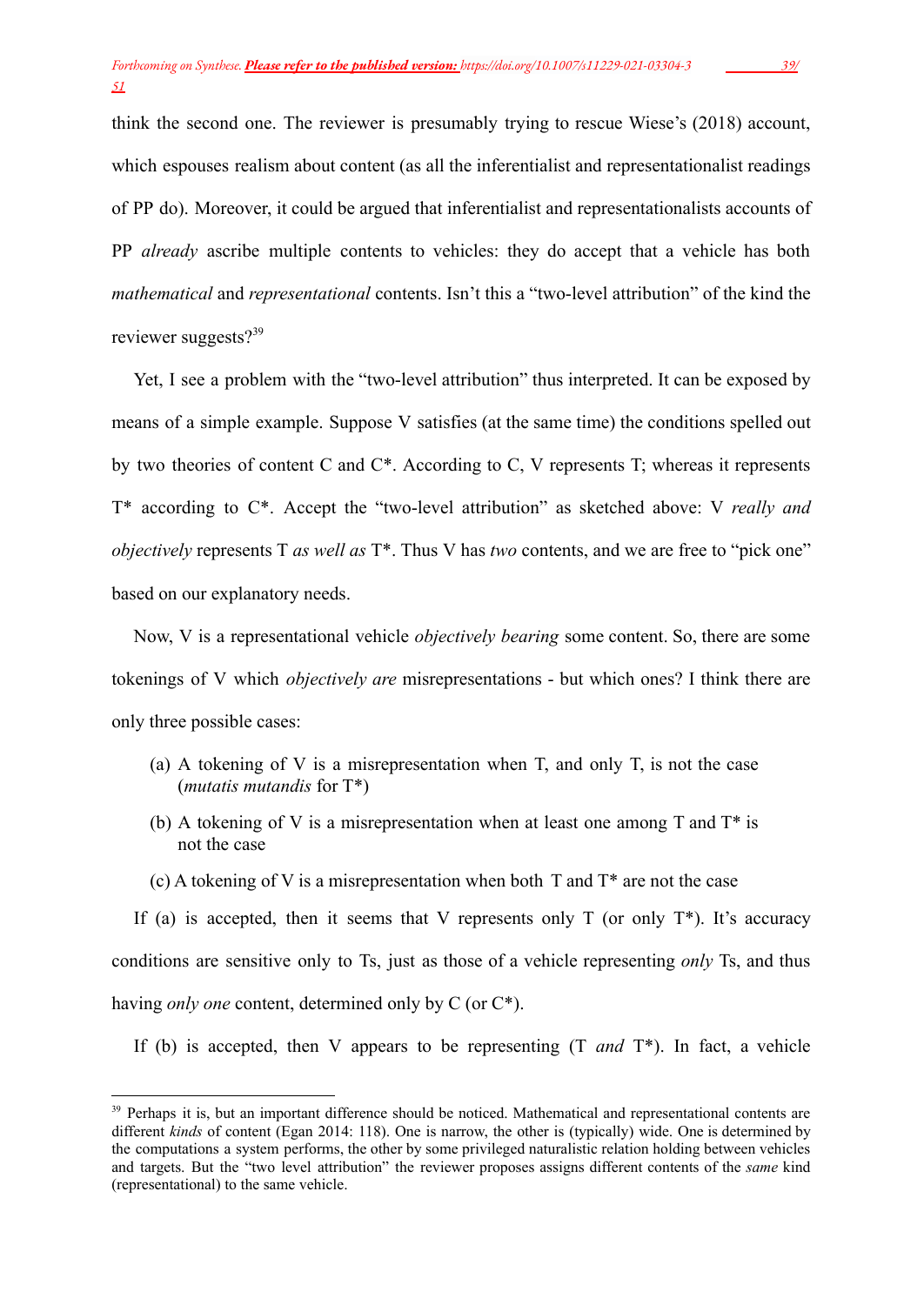misrepresenting when T or T\* are not the case *just is* a vehicle representing (T *and* T\*). But then it seems that V has a *single* "conjunctive" content, determined by neither C nor C\*.

If (c) is accepted, then V appears to represent  $(T \text{ or } T^*)$ . A vehicle misrepresenting only when both T and T<sup>\*</sup> are not the case *just is* a vehicle representing (T or T<sup>\*</sup>). But then, again, V seems to have a *single* disjunctive content, determined by neither C nor C\*.

So, it seems that, in all cases<sup>40</sup>, the "two-level attribution" view entails that V does not have *multiple* contents, but only a single (perhaps disjunctive or "conjunctive") content. Moreover, in two cases out of three, that content is *not* determined by *any* of the theories of content accepted  $(C \text{ and } C^*)$ . This seems to put these theories under pressure, as it suggests that those theories inadequately capture the content that representational vehicles bear. A defender of the "two-level attribution" view might object that content is as a matter of fact determined in a way that it is *only partially* captured by C and C\*, and that only by wielding them together we understand what vehicles really represent. But why then shouldn't we resort to a third theory  $C^{**}$  "mashing up" C and  $C^{*}$ ? Indeed, if either option (b) or (c) is accepted, C\*\* looks desirable: it would be the *single* theory of content capturing the *single* ("conjunctive" or disjunctive) content possessed by vehicles.

Now, the above is too quick of a discussion for me to declare that the "two-level attribution" view is untenable. Its defenders might convincingly reply to my quick argument. At present, however, the "two-level attribution" view does not really seem viable.<sup>41</sup>

## **5.3 - Radical revisionism?**

A different reviewer asks how the anti-representationalism advocated here squares with

<sup>&</sup>lt;sup>40</sup> A reader might wonder why I have not considered option (b) when considering Wiese's proposal. The answer (embarrassingly) is that I had not noticed its viability when the manuscript was first conceived. Noticing the presence of option (b), however, does not solve the problems with determinacy Wiese's proposal suffers from. Indeed, it seems to me that it makes them *harder* to solve. For now it is unclear whether following Wiese's suggestion delivers us vehicles representing (T *or* T\*) or (T *and* T\*).

<sup>&</sup>lt;sup>41</sup> I'm also leaving the possibility of reading the "two level attribution" as a form of content pragmatism undiscussed. Owing to space limitations, I cannot address content pragmatism here.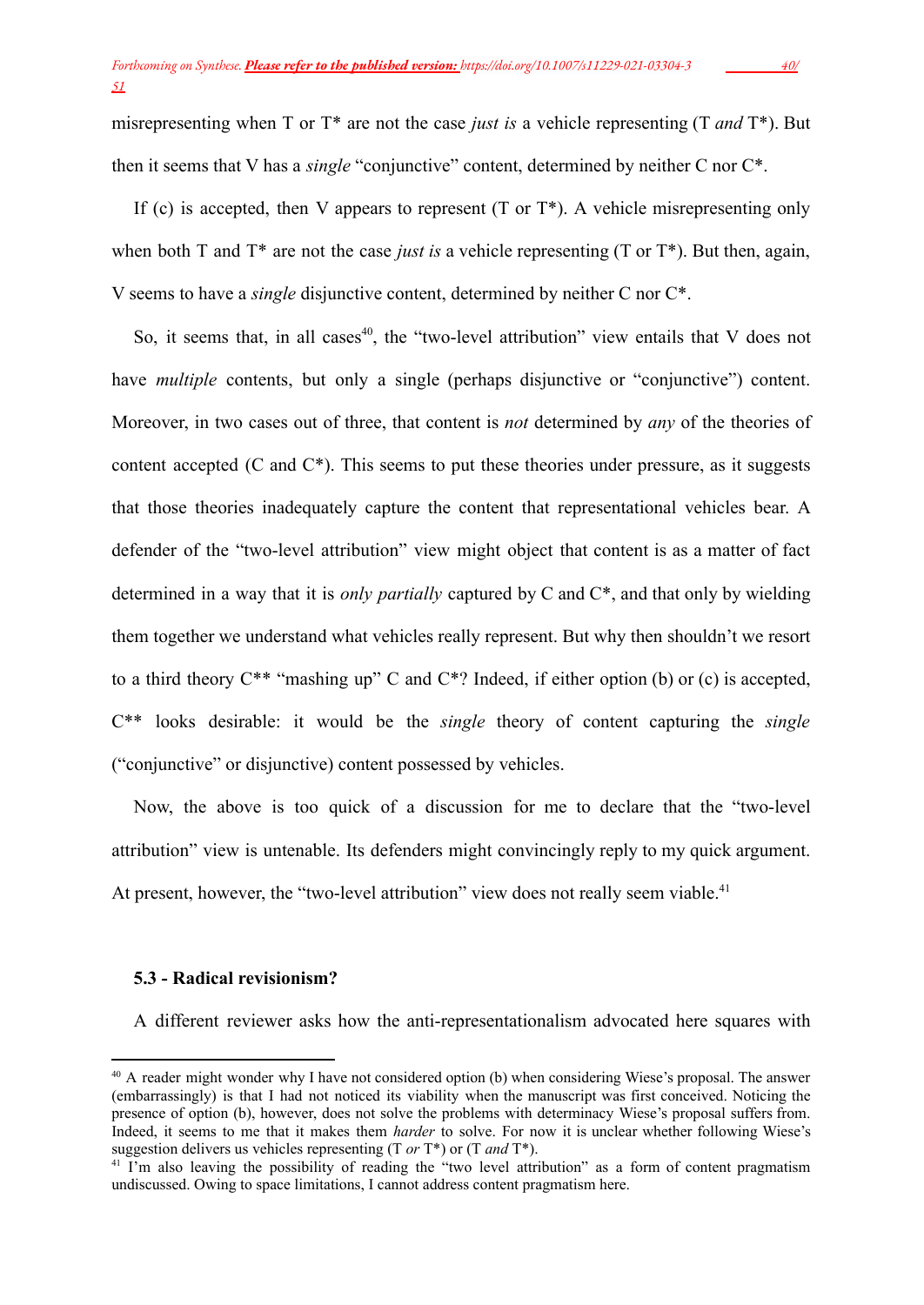the representationalism of cognitive science. Am I committed to a strong form of revisionism? I clearly cannot reply in full here. Yet, I can quickly motivate a negative answer.

To start, notice that I (as any other anti-representationalist) am committed to *some* form of revisionism. Cognitive science really seems strongly committed to representationalism. Arguing that certain structures are not representations or that no such commitment is present (e.g. Ramsey 2007) *is* a form of revisionism: at least one ontological commitment of cognitive science should be modified. *H*ow *radical* should the revision be? There are, I think, two reasons as for why the anti-representationalism defended here does not seem to have *radically* revisionist implications.

First, the anti-representationalist conclusion has been motivated using an artificial neural network; and artificial neural networks surely are central in the current empirical practice of cognitive science. The form of anti-representationalism I'm arguing for stems from cognitive science as it is currently practiced, rather than some *alternative* research program developing *alternative* empirical methods and research practices (e.g. Chemero 2009). So, *at least prima facie*, the form of anti-representationalism argued for here does not invite a radical departure from the current epistemic routines of cognitive science.

Secondly, in the context of the free-energy principle, generative models have *already* been characterized as *non-representational* structures mediating agent-environment interactions (Bruineberg and Rietveld 2014; Ramstead, Kirchhoff and Friston 2020). Indeed, it could be argued that this sense of "model" is the *core* sense of model in the free-energy framework, for, according to it, models, in the relevant sense, just are *controllers* (e.g. Seth 2015: 6-8). So, in a way, my argument only extends an already existing conceptual characterization of generative models from the free-energy principle to PP proper. Surely this isn't a conceptual revolution.

But what about the term "model" itself (as well as other representational terms)? Should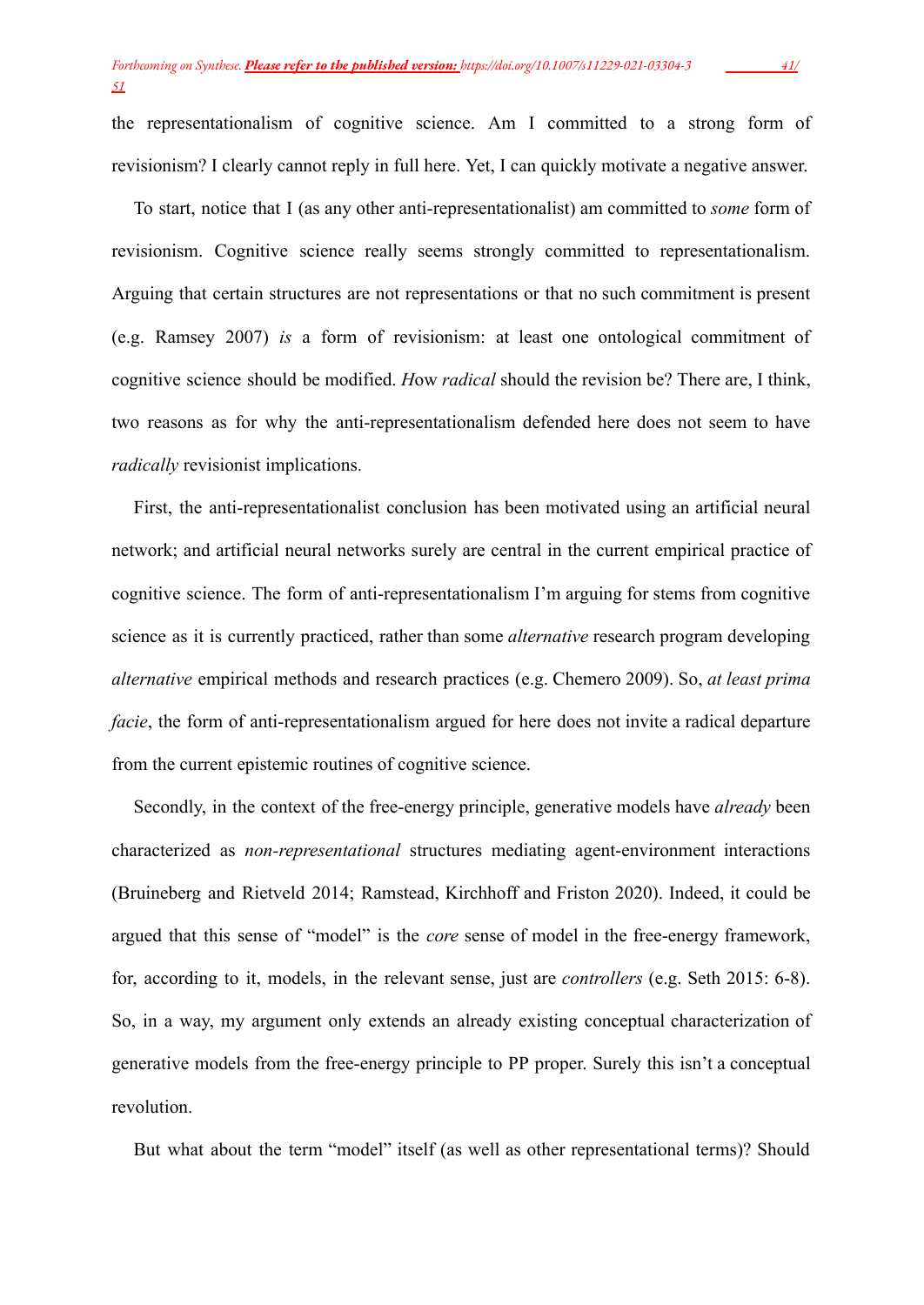we police our language so as to systematically avoid them? I think the answer is negative. As hinted above, "model" has a *technical* meaning, which does not align with the philosophically loaded meaning of models *as structural representations*; or so, at least, I'm suggesting. But once the point has been made, I see no strong reason to systematically police our language so as to erase any occurrence of "model".

#### **6 - Concluding remarks**

In this essay I have argued that, given the theoretical commitments of representationalist and inferentialist accounts of PP, the structures instantiating generative models do not appear to qualify as representational vehicles. The physical realizers of generative models seem to be just non-representational structures instantiating an agent's knowledge of sensorimotor contingencies. So, if the theoretical commitments of inferentialist-representationalist readings of PP are correct, then PP does not seem to qualify as a representationalist theory of cognition. And, if, as these views hold, PP really explains *all* aspects of our cognitive lives, then it seems that PP invites a form of global anti-representationalism about cognition.

*Contra* (Gładziejewski 2016), PP might be as *anti-representationalist* as cognitive science can possibly get.

## **Declarations**:

**Founding:** This work has been funded by the PRIN Project "The Mark of Mental" (MOM), 2017P9E9N, active from 9.12.2019 to 28.12.2022, financed by the Italian Ministry of **Acknowledgments:** This paper owes much to Elmarie Venter, Bartosz Radomski, Tobias Schlicht, Tobias Starzak, Nina Poth, François Kammerer, Adrian Downey and Krys Dolega, who extensively commented on a previous version of the essay. Thanks also to Bruno Cortesi, Arianna Beghetto, and Giacomo Zanotti for their nice comments on a very early draft. I also wish to thank the two anonymous referees, who provided extensive feedback which immensely improved the essay.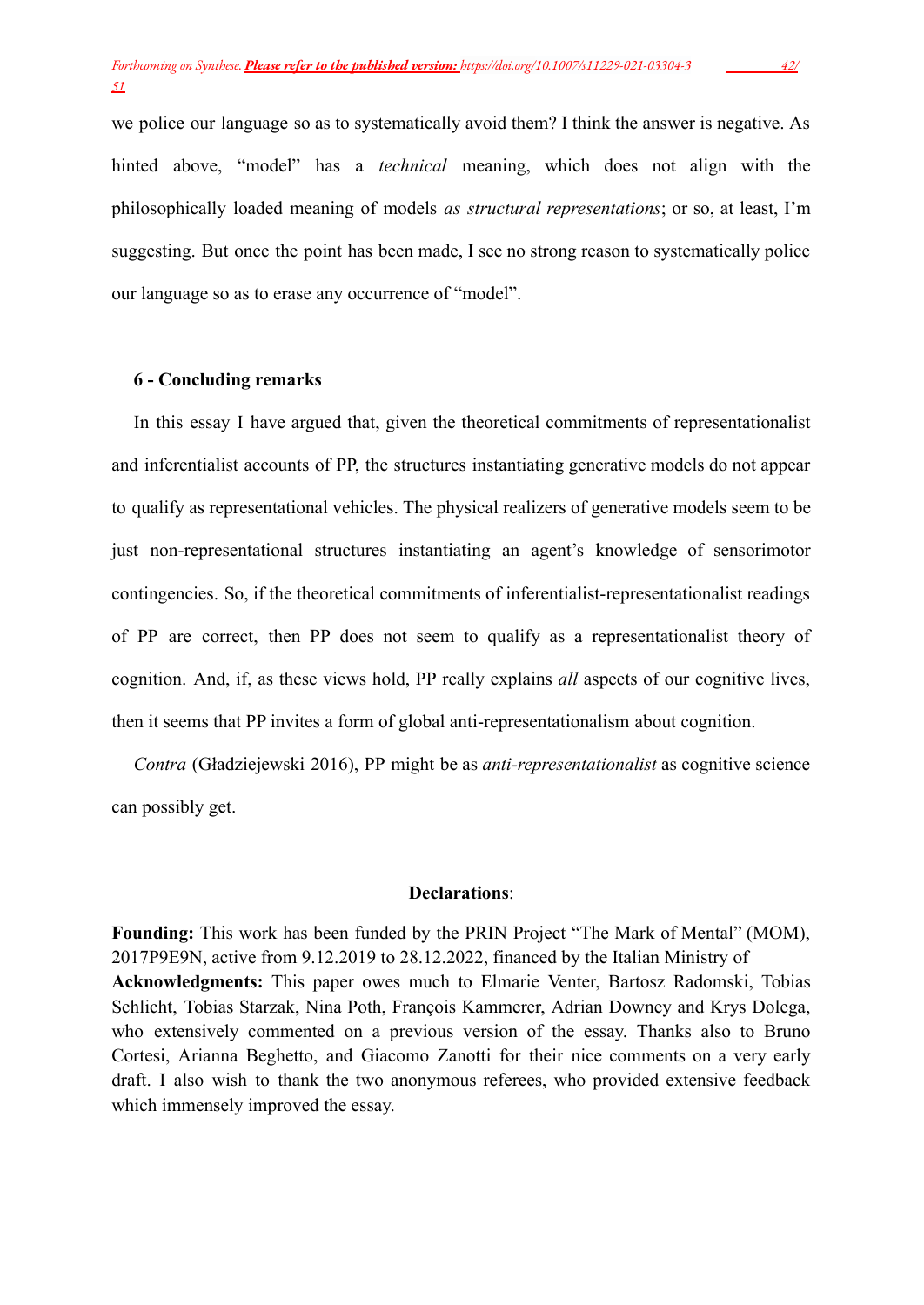# **References**

Adams, R. A., *et al.* (2013). Predictions not commands: active inference in the motor cortex. *Brain Structure and Function*, *218*(3), 611-643.

Anderson, M. L. (2017). Of Bayes and bullets. In T. Metzinger, W. Wiese (Eds.), *Philosophy and Predictive Processing*: 4. Frankfurt am Main, The MIND Group. https://doi.org/10.15502/9783958573055.

Artiga, M., & Sebastián, M. A. (2018). Informational theories of content and mental representation. *Review of Philosophy and Psychology*, https:/doi.org/10.1007/s13164-018-0408-1.

Baltieri, M., & Buckley, C. (2019). Generative models as parsimonious descriptions of sensorimotor loops. *Behavioral and Brain Sciences*. https://doi.org/10.1017/s0140525x19001353,e218.

Blackmore, S., Frith, C., & Wolpert D. (1999). Spatiotemporal prediction modulates the perception of self-produced stimuli. *Journal of Cognitive Neuroscience*, *11*(5), 551-559.

Bogacz, R. (2017). A tutorial on the free-energy framework for modeling perception and learning. *Journal of Mathematical Psychology*, *76*, 198-211.

Bovet, S. (2006). Emergence of insect navigation strategies from homogeneous sensorimotor coupling. In *Proceedings of the 9 th International Conference on Intelligent Autonomous Systems (IAS 9)*, pp. 525-533. Tokyo.

Bovet, S. (2007). *Robots with Self-Developing Brains*. Ph.D. dissertation, University of Zurich (CH).

Bovet, S., & Pfeiffer, R. (2005a). Emergence of coherent behaviors from homogeneous sensorimotor coupling. In *ICAR '05: Proceedings of the 12th International Conference in Advanced Robotics*. Seattle, WA.: IEEE. https://doi.org/10.1109/ICAR.2005.1507431

Bovet, S., & Pfeiffer, R. (2005b). Emergence of delayed reward learning from sensorimotor coordination. In *2005 IEEE/RSJ International Conference on Intelligent Robots and Systems*, https://doi.org/10.1109/IROS.2005.1545085.

Brette, R. (2016). Subjective physics. In A. El Haldy (Ed.), *Closed Loop Neuroscience* (pp. 145-169). Oxford: Elsevier.

Brown, H., & Friston, K. (2012). Free-energy and illusions: the Cornsweet effect. *Frontiers in Psychology*, *3*: 43.

Brown, H. *et al*. (2013). Active inference, sensory attenuation and illusions. *Cognitive Processing*, *14*(4), 411-427.

Bruineberg, J. Chemero, A., & Rietveld, E. (2019). General ecological information supports engagement with affordances for "higher" cognition. *Synthese*, *196*(12), 5231-5251.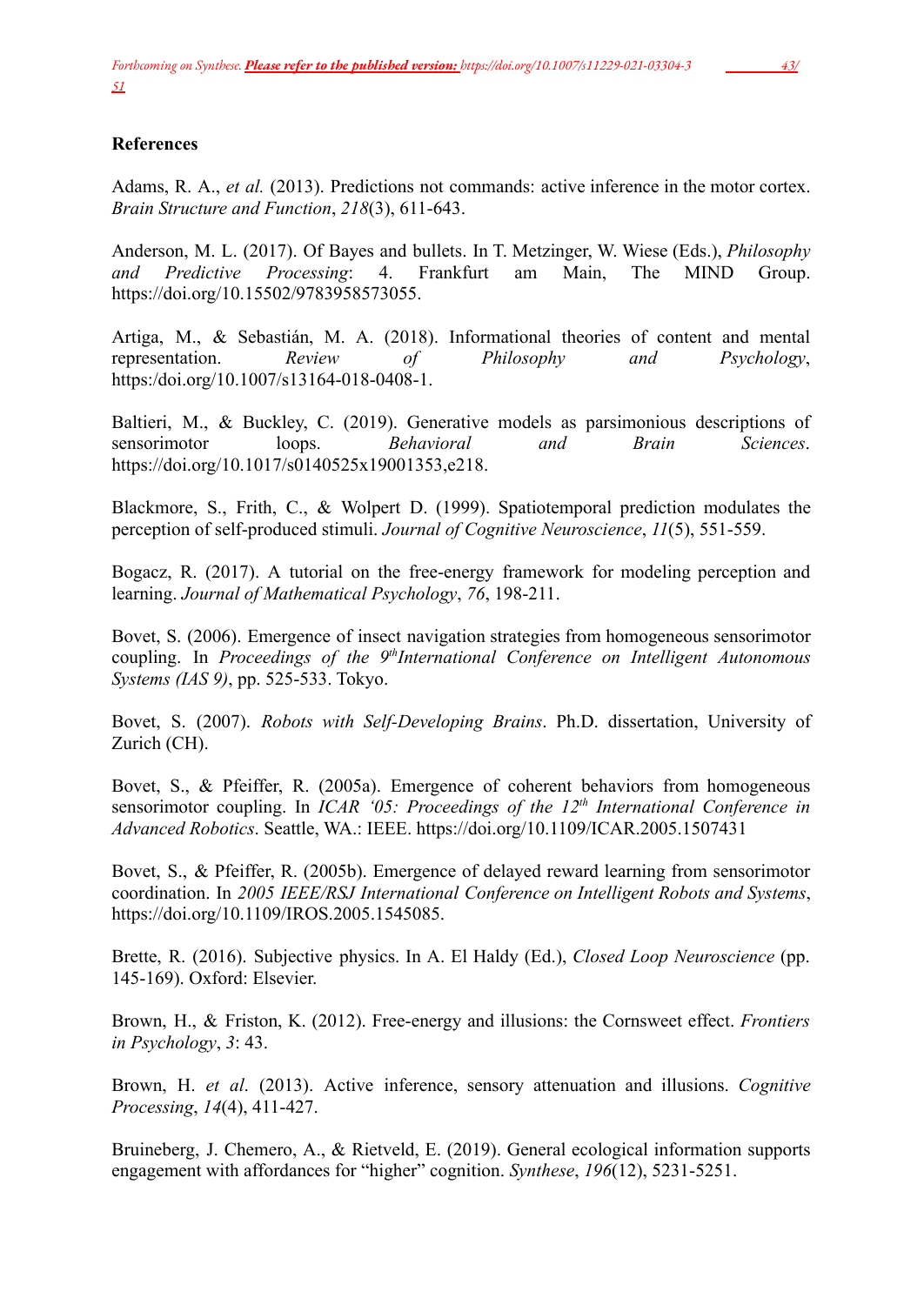Bruineberg, J., & Rietveld, E. (2014). Self-organization, free energy minimization, and optimal grip on a field of affordances. *Frontiers in Human Neuroscience*, *8*:599.

Buckley, C., *et al*. (2017). The free energy principle for action and perception: a mathematical review. *Journal of Mathematical Psychology*, *81*, 55-79.

Bulow, P., *et al*. (2016). Concepts as semantic pointers: a framework and computational model. *Cognitive Science*, *40*(5), 1128-1162.

Carvalho, J. T., & Nolfi, S. (2016). Cognitive offloading does not prevent but rather promotes cognitive development. *PLoS One*, *11*(8): e0160679.

Chemero, A. (2009). *Radical Embodied Cognitive Science*. Cambridge, MA.: The MIT Press.

Churchland, P. M. (2012). *Plato's Camera*. Cambridge, MA.: The MIT Press.

Ciria, A. *et al*. (2021). Predictive processing in cognitive robotics: a review. *Neural Computation*, *33*(6), 1402-1432.

Clark, A. (1993). *Associative Engines*, Cambridge, MA.: The MIT Press.

Clark, A. (2013). Whatever next? Predictive brains, situated agents and the future of cognitive science. *Behavioral and Brain Sciences*, *36*(3), 181-204.

Clark, A. (2015a). Radical predictive processing. *The Southern Journal of Philosophy*, 53, 3-27.

Clark, A. (2015b).Embodied prediction. In T. Metzinger, J. Windt (Eds.), *Open MIND*: 7(T), Frankfurt am Main: The MIND Group. https://doi.org/10.15502/9783958570115.

Clark, A. (2015c). Predicting peace: the end of the representation wars. In T. Metzinger, J. Windt (Eds.), *Open MIND*: 7(R), Frankfurt am Main: The MIND Group. https://doi.org/10.15502/9783958570979.

Clark, A. (2016). *Surfing Uncertainty*. New York: Oxford University Press.

Clark, A., & Toribio, J. (1994). Doing without representing?. *Synthese*, *101*(3), 401-431.

Cummins, R. (1996). *Representations, Targets and Attitudes*. Cambrdige, MA.: The MIT Press.

Dołega, K. (2017). Moderate predictive processing. In T. Metzinger, W. Wiese (Eds.), *Philosophy and Predictive Processing*: 10. Frankfurt am Main: The MIND Group. https://doi.org/10.15502/9783958573116.ù

Downey, A. (2018). Predictive processing and the representation wars: a victory for the eliminativist (via fictionalism). *Synthese*, *195*(12), 5115-5139.

Dretske, F. (1981). *Knowledge and The Flow of Information*. Cambridge, MA.: The MIT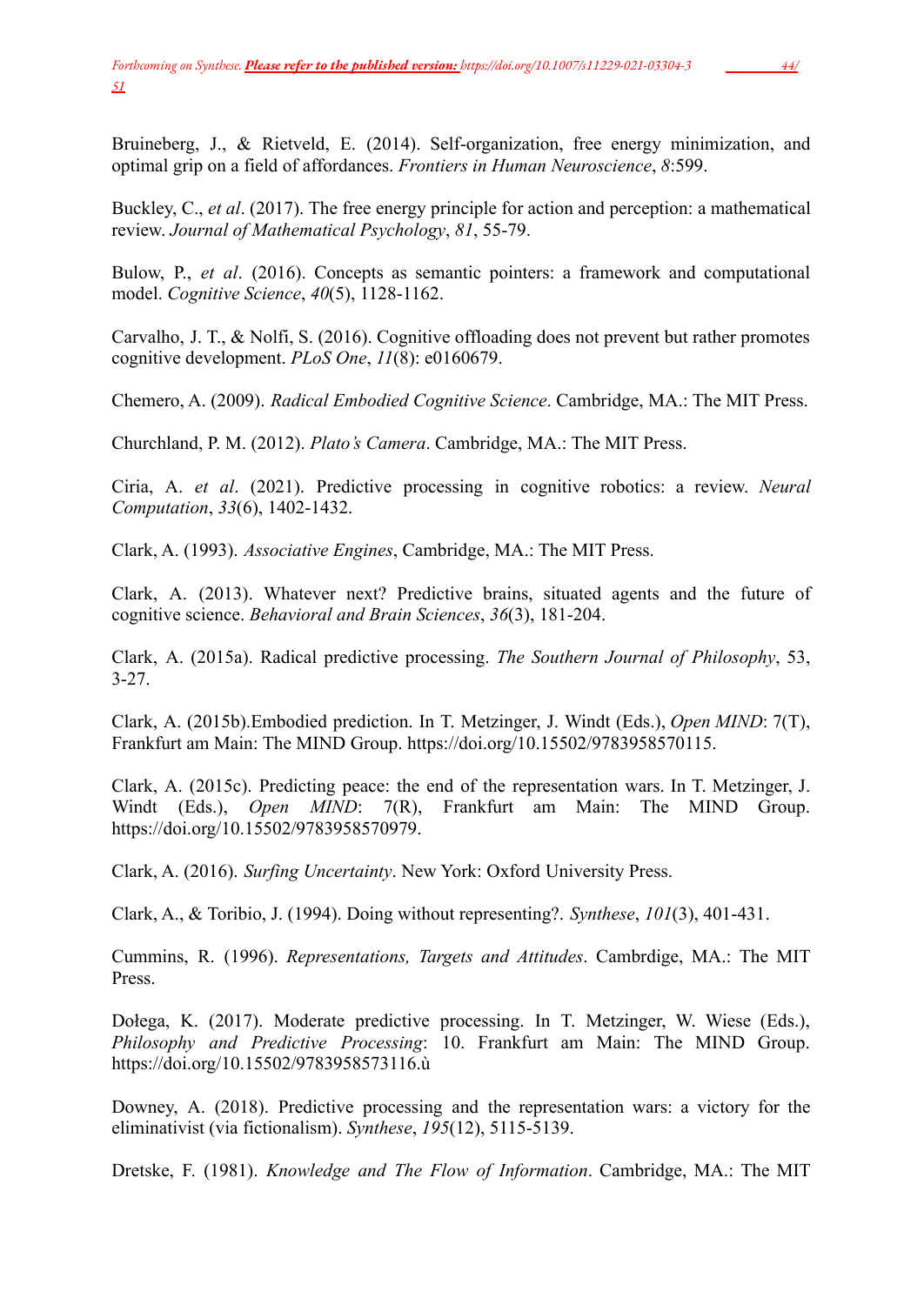Press.

Dretske, F. (1986). Misrepresentation. In Bodgan R. (Ed.). *Belief: Form, Content and Function* (pp. 17-36). New York: Oxford University Press.

Dretske, F. (1998). *Explaining Behavior*. Cambridge, MA.: The MIT Press.

Egan, F. (2012). Representationalism. In E. Margolis, S. Samuels, P. Stich (Eds.), *The Oxford Handbook of Philosophy of Cognitive Science* (pp. 250-272). New York: Oxford University Press.

Egan, F. (2014). How to think about mental content. *Philosophical Studies*, *170*(1), 115-135.

Egan, F. (2018). The nature and function of content in computational models. In M. Sprevak, M. Colombo (Eds.), *The Routledge Handbook of the computational mind* (pp. 247-258). New York: Routledge.

Eliasmith, C. (2000). *How Neurons Mean: a Neurocomputational Theory of Representational Content*. Ph.D. Dissertation: Washington University in St. Louis, MO.

Elman, J. (1991). Distributed representations, simple recurrent neural networks and grammatical structure. *Machine Learning*, *7*, 195-225.

Feldman, H., & Friston, K. (2010). Attention, uncertainty and free-energy. *Frontiers in Human Neuroscience*, *4*: 105.

Fodor, J. (1987). *Psychosemantics*. Cambridge, MA.: The MIT Press.

Fodor, J. (1990). *A Theory of Content and Other Essays*. Cambridge, MA.: The MIT Press.

Foster, D. (2019). *Generative Deep Learning*. Sebastopol, CA.: O'Reilly.

Franklin, D. W., & Wolpert, D M. (2011). Computational mechanisms for sensorimotor control. *Neuron*, *72*(3), 425-442.

Friston, K. (2005). A theory of cortical responses. *Philosophical Transactions of the Royal Society B: Biological Sciences*, *360*(1456), 815-836.

Friston, K. (2008). Hierarchical models in the brain. *PLoS Computational Biology*, *4*(11): e1000211.

Friston, K. (2009). The free energy principle: a rough guide to the brain? *Trends in Cognitive Sciences*, *13*(7), 293-301.

Friston, K. (2010). The free energy principle: a unified brain theory?. *Nature Reviews Neuroscience*, *11*(2), 127-138

Friston, K. (2011). What is optimal about optimal motor control? *Neuron*, *72*(3), 488-498.

Friston, K. (2012). Predictive coding, precision and synchrony. *Cognitive Neuroscience*,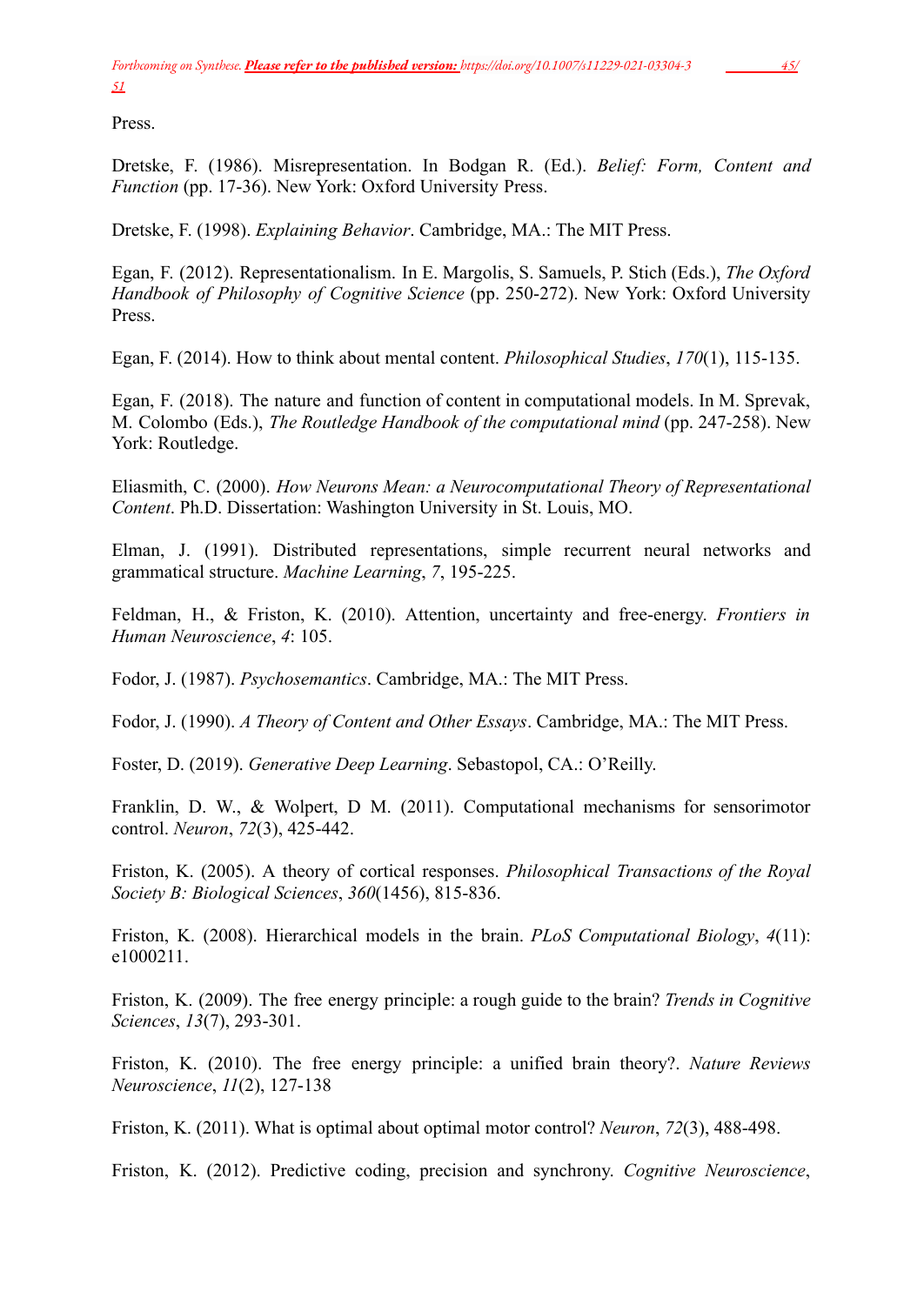*3*(3-4), 238-239.

Friston, K. (2019). Beyond the desert landscape. In M. Colombo, E. Irvine, M. Stapleton (Eds.), *Andy Clark and His Critics* (pp. 174-190). New York: Oxford University Press.

Friston, K., Adams R., & Montague R. (2012). What is value - accumulated reward or evidence?. *Frontiers in Neurorobotics*, *6*: 11.

Friston, K., Samothrakis, S., & Montague R. (2012). Active inference and agency: optimal control without cost functions. *Biological Cybernetics*, *106* (8-9), 523-541.

Friston, K., Thornton, C., & Clark, A. (2012). Free energy minimization and the dark-room problem. *Frontiers in Psychology*, *3*: 130.

Garson, J. (2012). Function, selection and construction in the brain. *Synthese*, *189*(3), 451-481.

Gładziejewski, P. (2016). Predictive coding and representationalism. *Synthese*, *193*(2), 559-582.

Gładziejewski, P. (2017). Just how conservative is conservative predictive processing?. *Internetowy Magazyn Filozoficzny Hybris*, *38*, 98-122.

Godfrey-Smith, P. (1989). Misinformation. *Canadian Journal of Philosophy*, *19*(4), 533-550.

Goodfellow, I., *et al.* (2016). *Deep Learning*, Vol. I&II. Cambridge, MA.: The MIT Press.

Goodman, N. (1969). *Languages of Art*. London: Oxford University Press.

Hay, N. *et al*. (2018). Behavior is everything: towards representing concepts with sensorimotor contingencies. In *32nd AAAI Conf. Artif. Intell.*, (2-7). New Orleans, LA.

Hemion, N. J. (2016). Discovering latent states for model learning: applying sensorimotor contingencies theory and predictive processing to model context. *arXiv*: 1608.00359v1.

Hinton, G. (2007a). To recognize shapes, first learn to generate images. Progress in Brain Research, *165*, 535-547.

Hinton, G. (2007b). Learning multiple layers of representations. *Trends in Cognitive Sciences*, *11*(10), 428-434.

Hohwy, J. (2013). *The Predictive Mind*. New York: Oxford University Press.

Hohwy, J. (2015). The neural organ explains the mind. In T. Metzinger, J. M. Windt (Eds.), *Open MIND*, 19(T). Frankfurt am Main: The MIND Group. https://doi.org/10.15502/9783958570016.

Hohwy, J. (2016). The self-evidencing brain. *Noûs*, *50*(2), 259-285.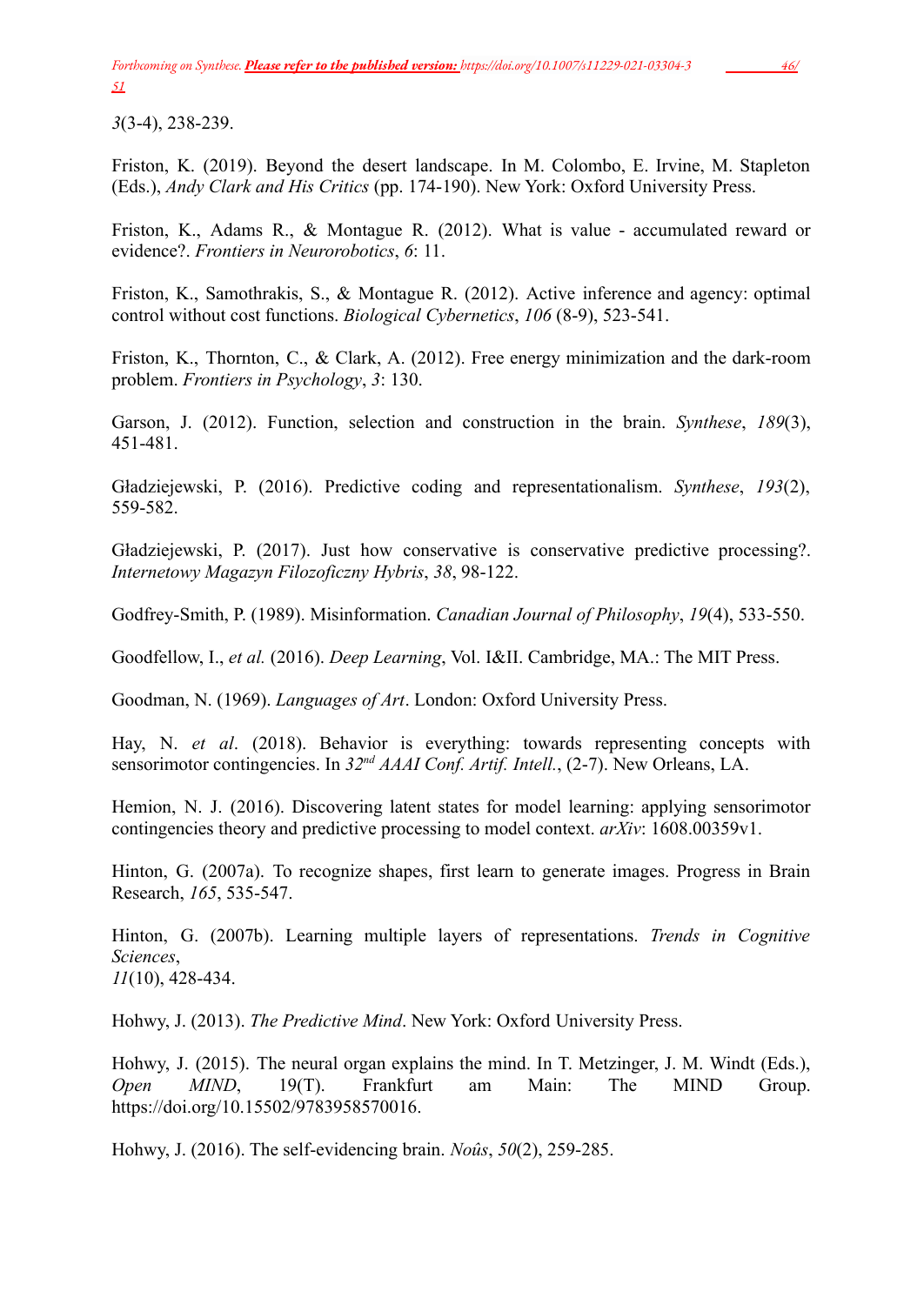Hohwy, J. (2020). Self-supervision, normativity, and the free energy principle. *Synthese*. https://doi.org/10.1007/s11229-020-02622-2.

Huang, Y., & Rao R. (2011). Predictive coding. *Wiley Interdisciplinary Reviews: Cognitive Science*, *2*(5), 580-593.

Hutto, D., & Myin, E. (2020). Deflating deflations about mental representations. In J. Smortchkova, K. Dolega, T. Schlicht (Eds.), *What are Mental Representations?* (pp. 79-100). New York: Oxford University Press.

Iida, F. & Bovet, S. (2009). Learning legged locomotion. In A. Adamatzky, M. Komosinski (Eds.), *Artificial Life Models in Hardware*, (pp. 21-33).Verlag-London: Springer.

Kim, DE. (2004). Evolving internal memory for T-maze tasks in noisy environments. *Connection Science*, *16*(3), 183-210.

Kiefer, A. (2017). Literal perceptual inference. In T. Metzinger, W. Wiese (Eds.), *Philosophy and Predictive Processing*: 17. Frankfurt am Main, The MIND Group. https://doi.org/10.15502/9783958573185.

Kiefer, A., & Hohwy, J. (2018). Content and misrepresentation in hierarchical generative models. *Synthese*, *195*(6), 2387-2415.

Kiefer, A., & Hohwy, J. (2019). Representation in the prediction error minimization framework. In S. Robins, J. Symons, P. Calvo (Eds.), *The Routledge Companion to Philosophy of Psychology* (2<sup>nd</sup> Ed.) (pp. 384-410). New York: Routledge.

Kiverstein, J. D., & Rietveld, E. (2018). Reconceiving representation-hungry cognition: an ecological-enactive proposal. *Adaptive Behavior*, *26*(4), 147-163.

Laflaquiere, A. (2017). Grounding the experience of a visual field through sensorimotor contingencies. *Neurocomputing*, *268*, 142-152.

Lanillos, P., & Cheng, G. (2018). Adaptive robot body learning and estimation through predictive coding. *2018 IEEE/RSJ International Conference on Intelligent Robots and Systems (IROS).* https://doi.org/10.1109/IROS.2018.8593684

Le Hir, N., *et al*. (2018). Identification of invariant sensorimotor structures as a prerequisite for the discovery of objects. *Frontiers in Robotics and AI*, *5*: 70.

Leinweber, M., *et al*. (2017). A sensorimotor circuit in the mouse cortex for visual flow prediction. *Neuron*, *95*(6), 1420-1432

Maye, A., & Engel, A. K. (2013). Extending sensorimotor contingency theory: prediction, planning, and action generation. *Adaptive Behavior*, *21*(6), 423-436.

Matsumoto, T., & Tani, J. (2020). Goal-directed planning for habituated agents by active inference using a variational recurrent neural network. *Entropy*, *22*(5): 564.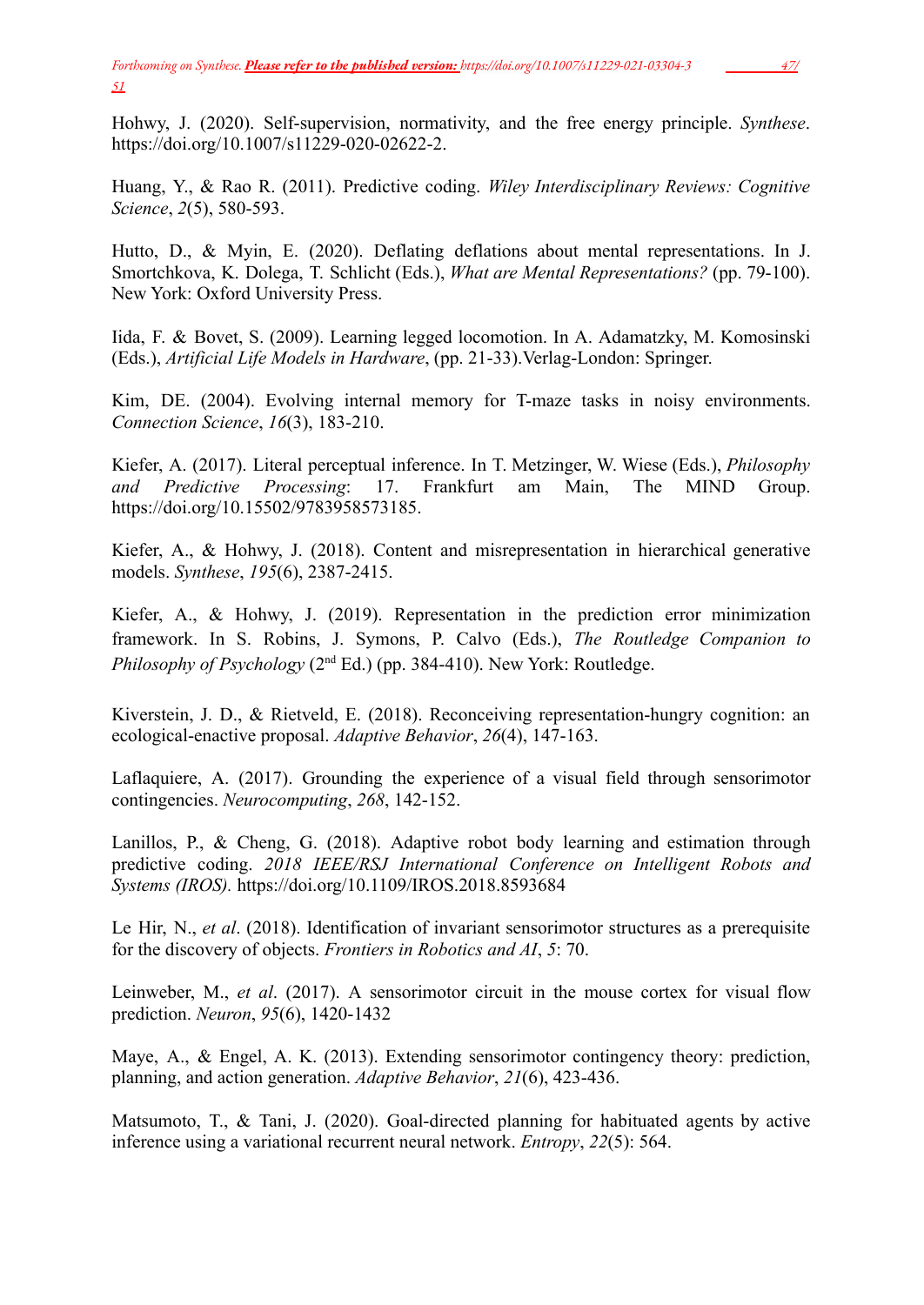McLendon, H. J. (1955). Uses of similarity of structure in contemporary philosophy. *Mind*, *64*(253), 79-95.

Millikan, R. G. (1989). In defense of proper functions. *Philosophy of Science*, *56*(2), 288-302.

Mollo, D. C. (2020). Content pragmatism defended. *Topoi*, *39*(1), 103-113.

Namikawa, J. *et al*. (2011). A neurodynamic account of spontaneous behavior. *PLoS Comput Biol*, 7(10): e1002221.

Neander, K. (2017). *A Mark of the Mental*. Cambridge, MA.: The MIT Press.

O'Brien, G., & Opie, J. (2004). Notes towards a structuralist theory of mental representations, in H. Clapin; P. Staines & P. Slezak (eds.), *Representation in Mind: New Approaches to Mental Representation* (pp. 1-20). Oxford: Elsevier.

O'Regan, J. K. (2011). *Why Doesn't Red Sounds Like a Bell*?. New York: Oxford University Press.

O'Regan, J. K., & Degenaar, J. (2014). Predictive processing, perceptual presence, and sensorimotor theory. *Cognitive Neuroscience*, *5*(2), 130-131.

O'Regan, J. K., & Noë, A. (2001). A sensorimotor account of vision and visual consciousness. *Behavioral and Brain Sciences*, *24*(5), 939-973.

O'Reilly, R. C., *et al.* (2014). Learning through time in the thalamocortical loops. *ArXiv*: 1407.3432.

Orlandi, N. (2014). *The Innocent Eye*. New York: Oxford University Press.

Orlandi, N. (2016). Bayesian perception is ecological perception. *Philosophical Topics*, *44*(2), 327-352.

Orlandi, N. (2018). Predictive perceptual systems. *Synthese*, *195*(6), 2367-2386.

Orlandi, N., & Lee, G. (2019). How radical is predictive processing?. In M. Colombo, E. Irvine, M. Stapleton (Eds.), *Andy Clark and His Critics*, (pp.206-221). New York: Oxford University Press.

Palmer, S. E. (1999). *Vision Science: Photons to Phenomenology* (vol. I). Cambridge, MA.: The MIT Press.

Payne, M., Hedwig, H., & Webb B. (2010). Multimodal predictive control in crickets. In S. Doncieux, B. Girard, A. Guillot, J. Hallam, J-A. Meyer, J-B. Mouret (Eds.), *From Animals to Animats 11*, (167-177). Berlin and Heidelberg: Springer.

Pickering, M. J., & Clark, A. (2014). Getting ahead: forward models and their place in cognitive architecture. *Trends in Cognitive Sciences*, *18*(9), 451-456.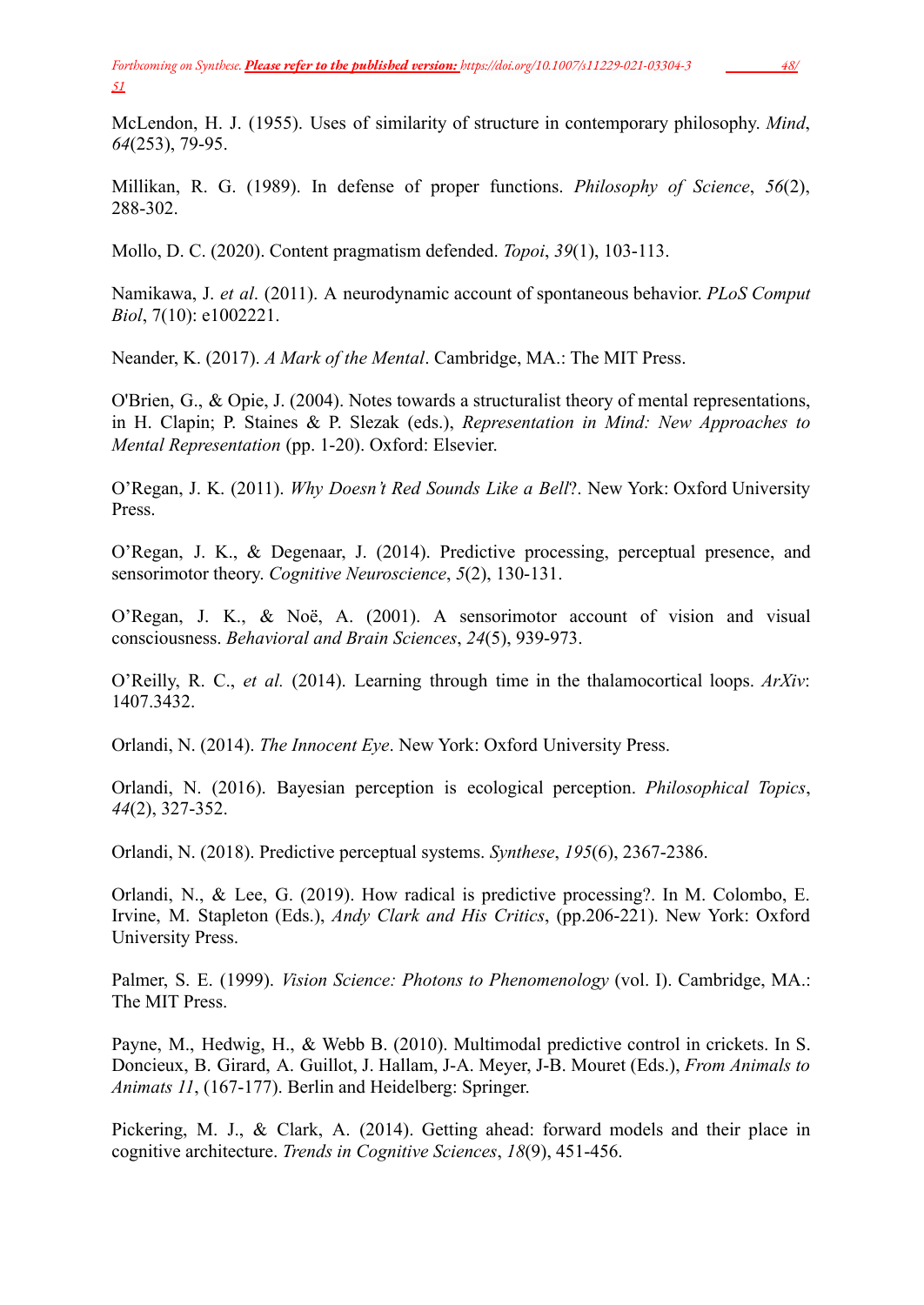Pio-Lopez, L. *et al.* (2016). Active inference and robot control: a case study. *Journal of the Royal Society Interface*, *13*(122): 20160616.

Pezzulo, G. (2008). Coordinating with the future: the anticipatory nature of representation. *Minds and Machines*, *18*(2), 179-225.

Pezzulo, G. (2011). Grounding procedural and declarative knowledge in sensorimotor anticipation. *Mind and Language*, *26*(1), 78-114.

Pezzulo, G. (2017). Tracing the roots of cognition in predictive processing. In T. Metzinger, W. Wiese (Eds.), *Philosophy and Predictive Processing*: 20. Frankfurt am Main: The MIND Group. https://doi.org/10.15502/9783958573205.

Pezzulo, G., *et al*. (2017). Model-based approaches to active perception and control. *Entropy*, *19*(6): 266.

Ramsey, W. (2007). *Representation Reconsidered*. Cambridge, UK: Cambridge University Press.

Ramstead, M. J. D., Kirchhoff, M., & Friston, K. (2020). A tale of two densities: active inference is enactive inference. *Adaptive Behavior*, *28*(4), 225-239.

Ramstead, M. J. D., Friston, K, & Hipòlito, I. (2020). Is the free-energy principle a formal theory of semantics? From variational density dynamics to neural and phenotypic representations. *Entropy*, *22*(8): 889.

Rao, R., & Ballard, D. (1999). Predictive coding in the visual cortex: a functional interpretation of some extra-classical receptive-field effects. *Nature Neuroscience*, *2*(1), 79-87.

Roche, W., & Sober, E. (2019). Disjunction and distality: the hard problem for purely probabilistic causal theories of mental content. *Synthese*, https://doi.org/10.1007/s11229-019-02516-y

Rogers, T., T. & McClelland, J., L. (2004). *Semantic Cognition*. Cambridge, MA.: The MIT Press.

Seth, A. K. (2014). A predictive processing theory of sensorimotor contingencies: explaining the puzzle of perceptual presence and its absence in synesthesia. *Cognitive Neuroscience*, *5*(2), 97-118.

Seath, A. K. (2015). The Cybernetic Bayesian Brain. In T. Metzinger, W. Wiese (Eds). *Open MIND*: 35T, https://doi.org/10.15502/9783958570108.

Seth, A. K., & Friston, K. (2016). Active interoceptive inference and the emotional brain. *Philosophical Transactions of the Royal Society B: Biological Sciences*, *371*(1708), 2016007.

Shagrir, O. (2012). Structural representations and the brain. *The British Journal of Philosophy of Science*, *63*(3), 519-545.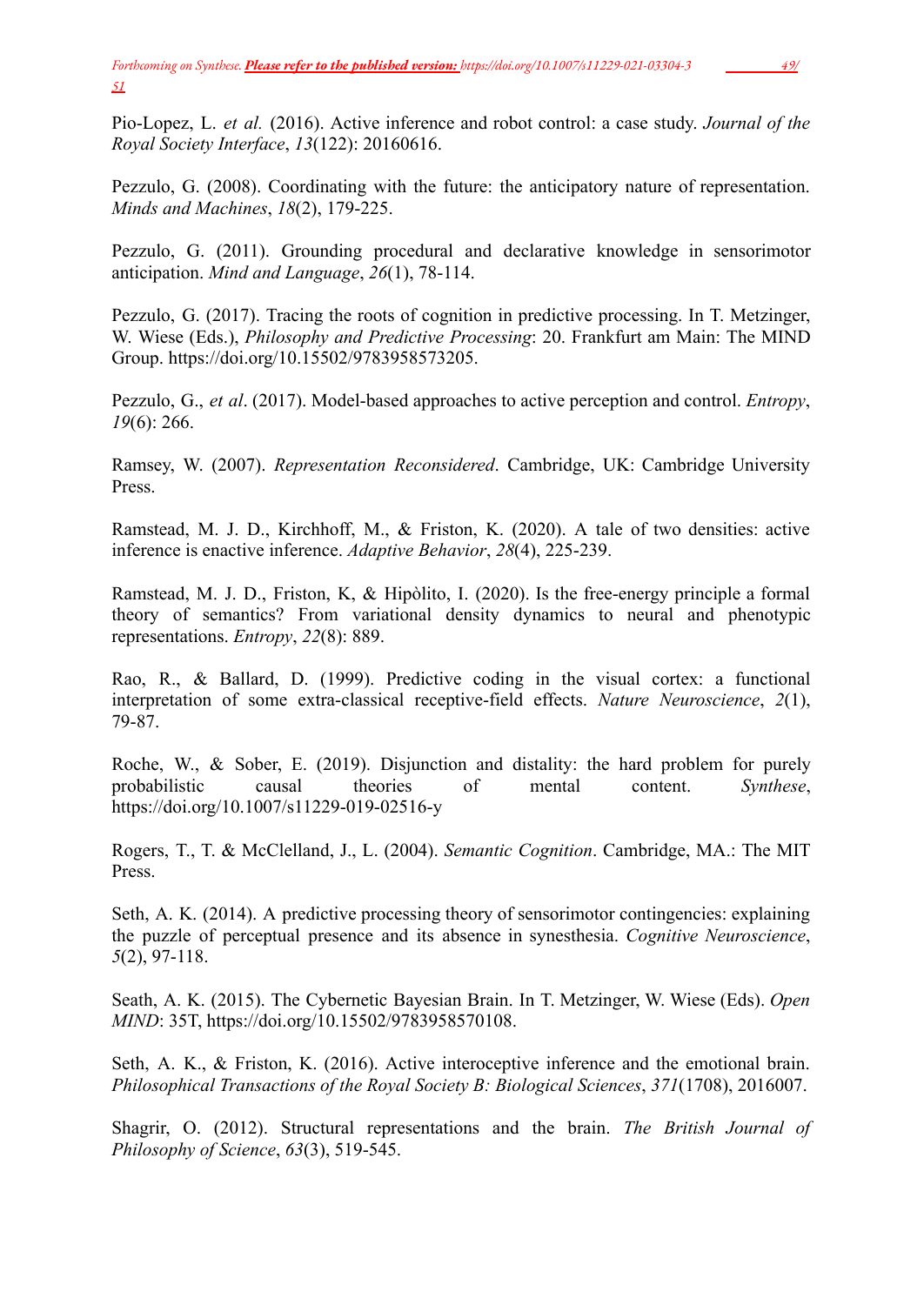Shea, N. (2018). *Representation in Cognitive Science*. New York: Oxford University Press.

Sims, A. (2017). The problems with prediction: the dark room problem and the scope dispute. In T. Metzinger, W. Wiese (Eds.), *Philosophy and Predictive Processing*: 23. Frankfurt am Main: The MIND Group. https://doi.org/10.15502/9783958573246.

Sims, M., & Pezzulo, G. (2021). Modeling ourselves: what the free-energy principle reveals about our implicit notions of representation. *Synthese*. https://doi.org/10.[1007/s11229-021-03140-5](https://doi.org/10.1007/s11229-021-03140-5).

Spratling, M. W. (2016). Predictive coding as a model of cognition. *Cognitive Processing*, *17*(3), 279-305.

Spratling, M. W. (2017). A review of predictive coding algorithms. *Brain and Cognition*, *112*, 92-97.

Tani, J. (2007). On the interactions between top-down anticipation and bottom-up regression. *Frontiers in Neurorobotics*, *1*:2.

Tani, J. (2014). Self-organization and compositionality in cognitive brains: a neurorobotics study. *Proceedings of the IEEE*, *102*(4), 586-605.

Tani, J. (2016). *Exploring Robotic Minds*. New York: Oxford University Press.

Tschantz, *et al*. (2020). Learning action oriented models through active inference. *PLoS Computational Biology*, *16*(4): e1007805.

Van Gelder, T. (1991). What is the "D" in "PDP"? A survey of the concept of distribution. In W. Ramsey, S. Stich, D. Rumelhart (Eds.), *Philosophy and Connectionist Theory* (pp. 33-60). New York: Rutledge.

Van Gelder, T. (1992). Defining distributed representations. *Connection Science*, *4*(3-4), 175-191.

Vásquez, M. J. C. (2019). A match made in heaven: predictive approaches to (an unhortodox) sensorimotor enactivism. *Phenomenology and the Cognitive Sciences*. https://doi.org/10.1007/s11097-019-09647-0.

Webb, B. (2004). Neural mechanism for prediction: do insects have forward models? *Trends in Neurosciences*, *27*(5), 278-282.

Webb, B. (2019). The minds of insects. In M. Colombo, E. Irvine, M. Stapleton (Eds.), *Andy Clark and His Critics* (pp. 254-265). New York: Oxford University Press.

Wiese, W. (2016). What are the contents of representations in predictive processing?. *Phenomenology and the Cognitive Sciences*, *16*(4), 715-736.

Wiese, W. (2018). *Experienced Wholeness*. Cambridge, MA.: The MIT Press.